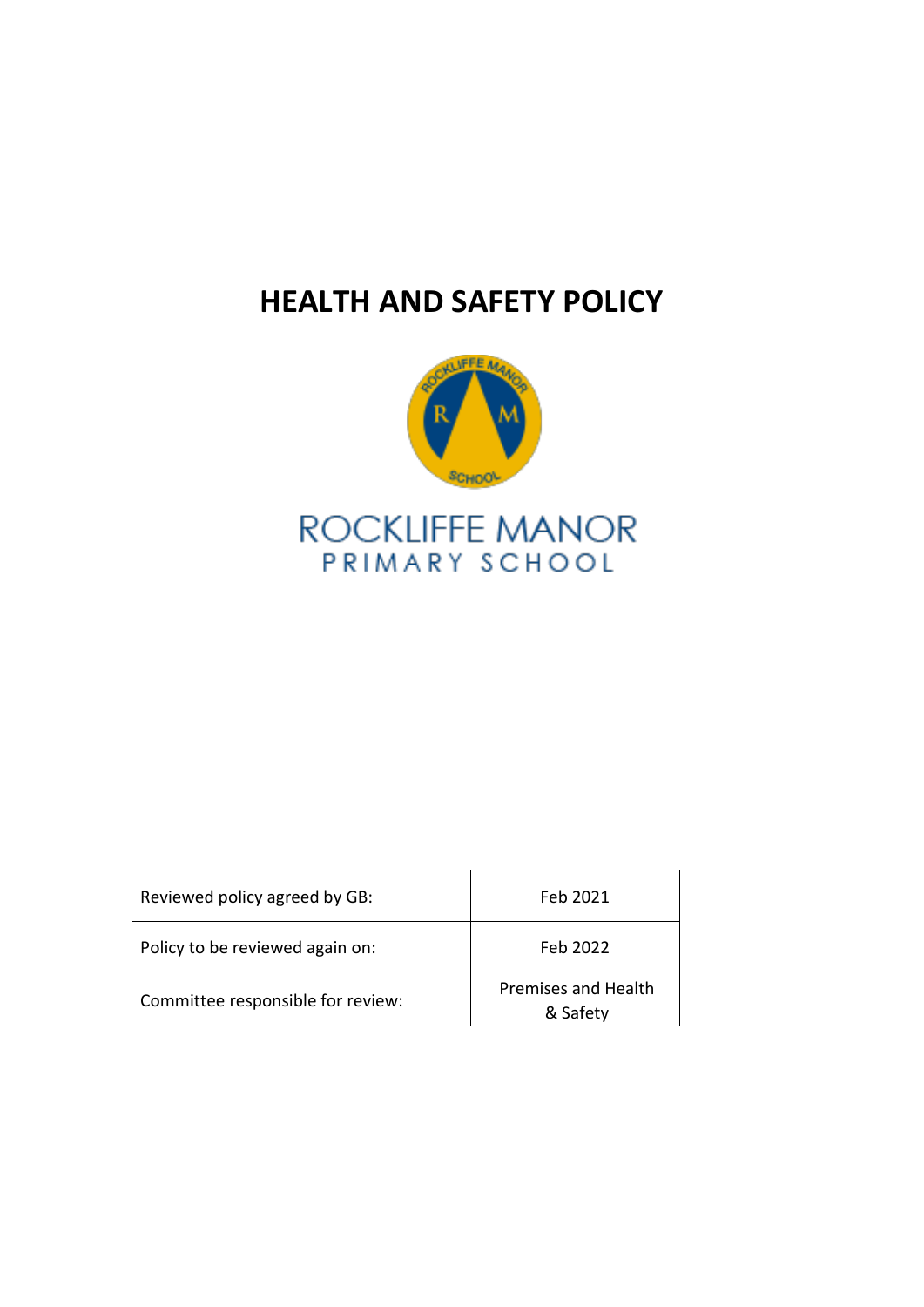#### **CONTENTS**

#### **1. Statement of intent**

#### **2. Organisation**

#### **2.1 Responsibilities**

- 2.1.1 Board of Governors
- 2.1.2 Head Teacher
- 2.1.3 Health and Safety Advice
- 2.1.4 Staff
- 2.1.5 Health and Safety Committee
- 2.1.6 Health and Safety Representatives
- 2.1.7 Risk Assessors
- 2.1.8 First Aiders
- 2.1.9 Fire Marshalls / Emergency Controllers
- 2.1.10 Educational Visit Co-ordinators

#### **3. Arrangements**

- 3.1 Document Control
- 3.2 Co-operation
- 3.3 Communication
- 3.4 Competence
- 3.5 Planning
- 3.6 Risk Assessments
- 3.7 Fire
- 3.8 Contractors
- 3.9 Dealing with Enforcement Authorities
- 3.10 Active Monitoring
- 3.11 Accident Reporting
- 3.12 Auditing
- 3.13 Review

#### **4. Appendices**

- 4.1 Organisational structure
- 4.2 Forms in circulation
- 4.3 List of risk assessments
- 4.4 Risk assessors and areas assessed
- 4.5 Monitoring carried out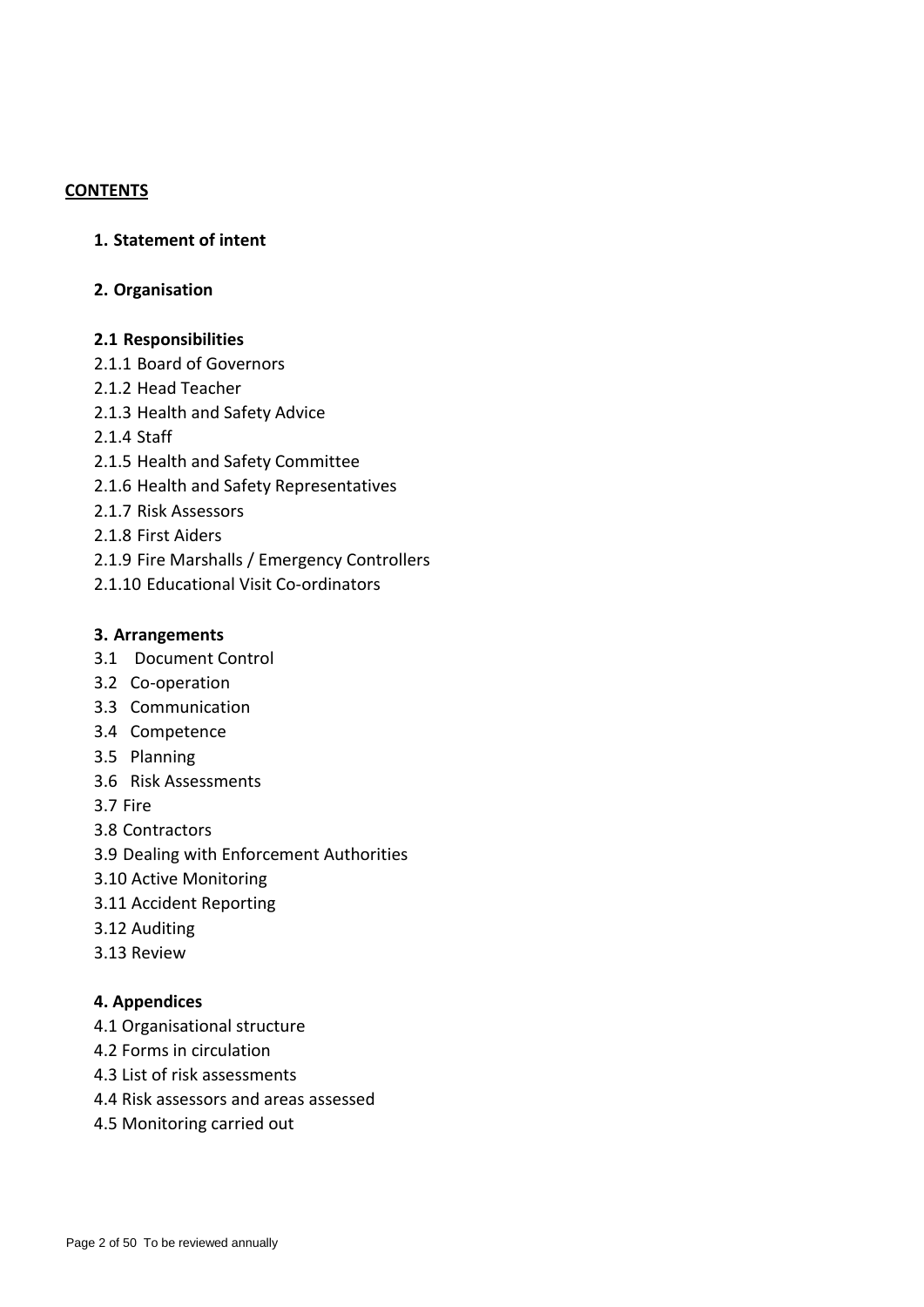#### **STATEMENT OF INTENT**

The policy of Rockliffe Manor Primary School is to provide and maintain a safe and healthy teaching and learning environment.

The board of governors through the Headteacher will ensure that conditions, equipment and systems of work are of a satisfactory standard and provide such information, training and supervision as the staff need to undertake their teaching activities.

The minimum level of achievement will be the legal requirements of health and safety legislation.

The board of governors accept responsibility for the health and safety of other people who may be affected by our activities.

The board of governors recognise the importance of consultation with staff on health and safety matters.

The allocation of duties for safety matters and the particular arrangements which we will make to implement the policy are set out in the attached health and safety policy document.

Safety and accident prevention shall be treated as an integral part of every operation and shall have parity with any other aspect of the school activities.

All staff will diligently discharge their duties to achieve satisfactory levels of health and safety in the school.

It is expected that the commitment to health and safety will contribute to the school performance by helping to reduce accidents and unnecessary losses and liabilities. It is recognised that accidents and ill health and incidents result from failings in management control are not necessarily the fault of individual employees.

The board of governors accept overall responsibility for policy formulation and development.

The Headteacher and governors will support the policy by ensuring adequate resources are committed to health and safety in the school.

Rockliffe Manor Primary School is committed to controlling workplace hazards by assessing risks and establishing suitable and sufficient risk control measures.

The board of governors will obtain support for the policy by ensuring the provision of any necessary expert health and safety advice.

The policy will be reviewed, at least annually, where the opportunity for improvement has been identified and to take into account changes in working practices and legislation.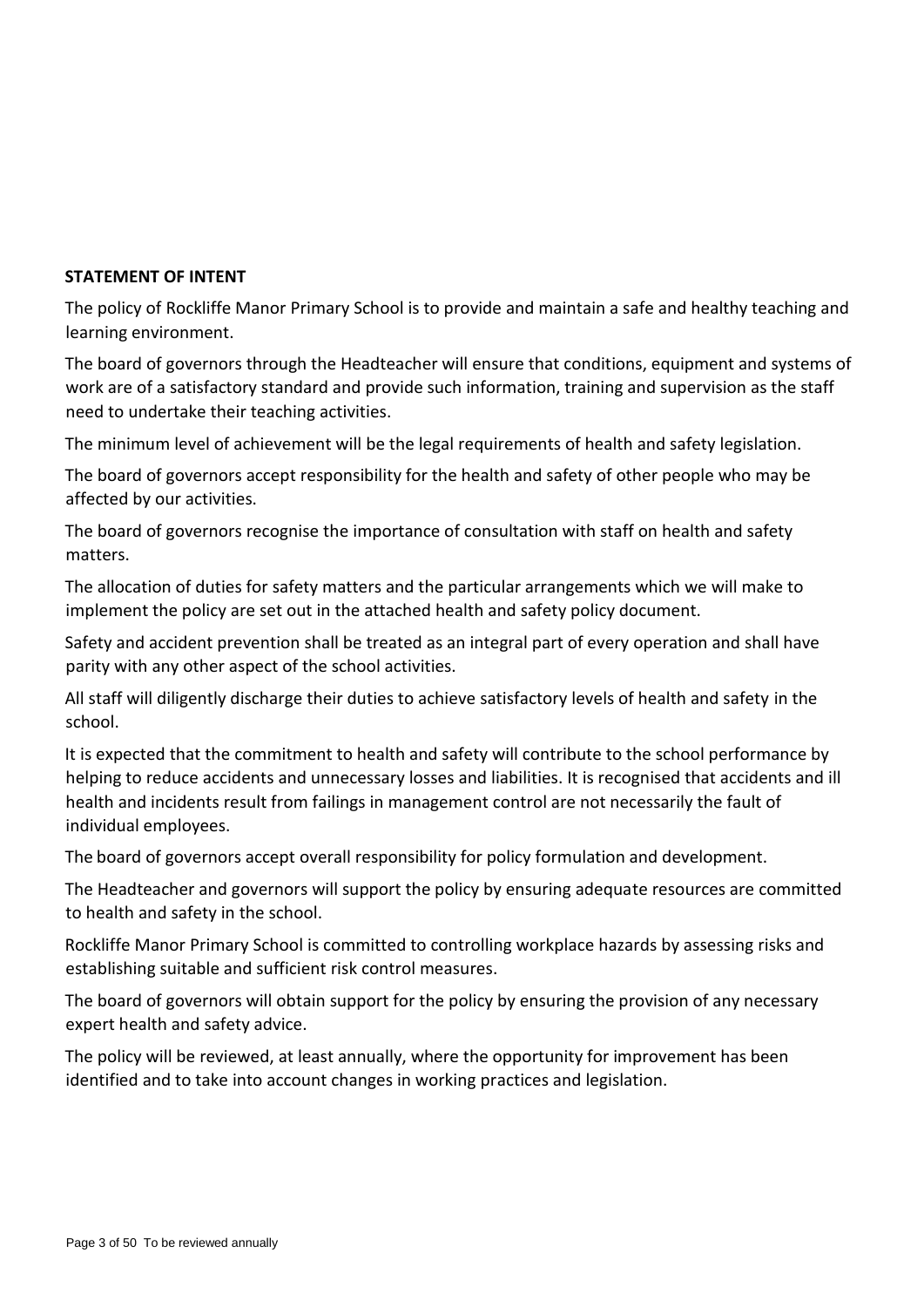#### **2. ORGANISATION**

This section outlines who has specific health and safety responsibilities.

In addition, this section is about how the health and safety management system is controlled procedurally and this section will include relevant procedures after the responsibilities section.

The health and safety management system is not necessarily contained in one document and other policies, procedures will be referred to as necessary.

The organisational structure can be found in Appendix 1.

#### **2.1 RESPONSIBILITIES**

#### **2.1.1 Board Of Governors**

- Devising health and safety policy
- Approving the policy statement. Chair of Governors to sign statement of intent
- Establishing strategies to implement policies
- Agreeing a structure for implementing policy and supporting plans
- Assigning responsibilities for planning, measuring and reviewing health and safety policy and procedure
- Ensuring health and safety performance is regularly reviewed

#### **2.1.2 Headteacher**

- Assisting to devise health and safety policy
- Establishing strategies to implement policies
- Specifying a structure for implementing policy and supporting plans
- Assigning responsibilities for planning, measuring and reviewing health and safety policy and procedure
- Ensuring health and safety performance is regularly reviewed
- Ensuring participation and involvement of all employees
- Obtaining and co-ordinating specialist advice as necessary
- Keeping up to date with changes in legislation and good practice
- Establishing management arrangements, risk control systems and workplace precautions together with associated procedures
- Ensuring health and safety objectives are an integral part of the schools business plan
- The provision of the necessary resources for those carrying out their work
- Periodic feedback to Governors on health and safety performance

#### **2.1.3 Health and safety advice**

 $\Box$  The school has access to competent health and safety advice from the Corporate Occupational Health and Safety Service (COHSS)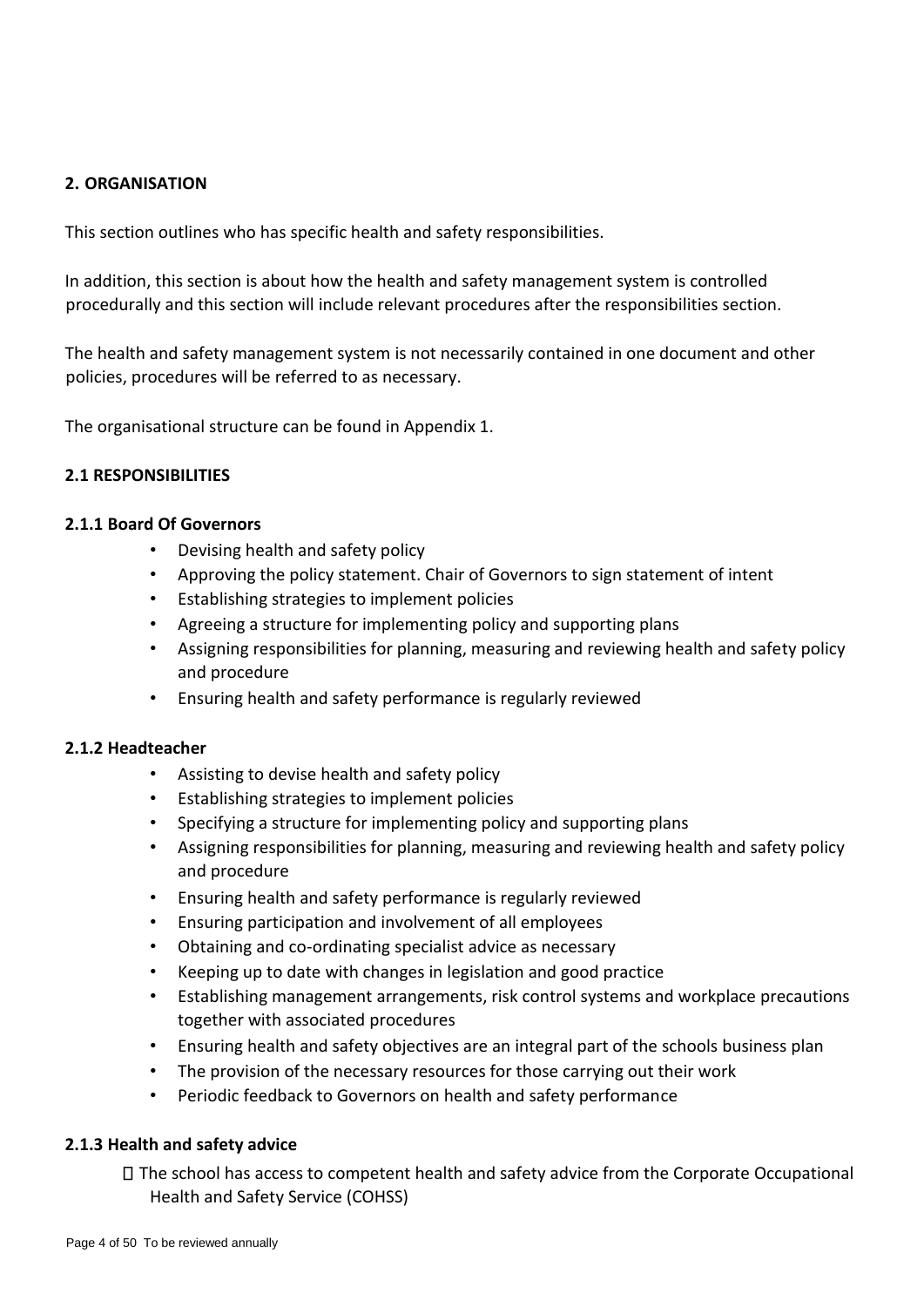$\Box$ 

These advisors provide assistance with:

- o Formulating policy
- o Promoting a positive health and safety culture
- $\circ$  Planning and implementing plans  $\circ$  Risk assessment
- o Monitoring and reviewing performance

## **2.1.4 Staff**

Key responsibilities:

- Taking reasonable care for themselves and other persons who may be affected by their acts or omissions
- Co-operating with their employer to enable them to perform and comply with their health and safety duties
- Taking care not to intentionally or recklessly interfere with or misuse anything that has been provided for the purpose of health, safety and welfare
- Use machinery, equipment, substances and any other items provided in line with training and instruction provided
- Notify their manager of any work situation having the potential for serious and imminent danger to health and safety
- Other specific responsibilities are found in job descriptions or risk assessments.

#### **2.1.6 Health and Safety Committee Members** Key

responsibilities:

- To examine accident trends
- To examine audit reports
- To monitor training
- To assist in the development of procedures and or safe systems of work
- To monitor the implementation of risk assessments

#### **2.1.7 Health and Safety Representatives**

Trade union safety representatives are appointed by the trade unions and are not responsible to managers on health and safety issues.

They are allowed reasonable time off with pay to carry out their functions and attend any necessary training.

Their functions are as follows:

- Investigate hazards, dangerous occurrences and accidents in the workplace they represent.
- Consult with managers on health and safety matters
- Make representations on general health and safety matters
- Carry out termly inspections of the workplace as agreed with Headteacher
- Consult with enforcing inspectors and be made party to any relevant enforcement related information
- Attend Health and Safety Committee meetings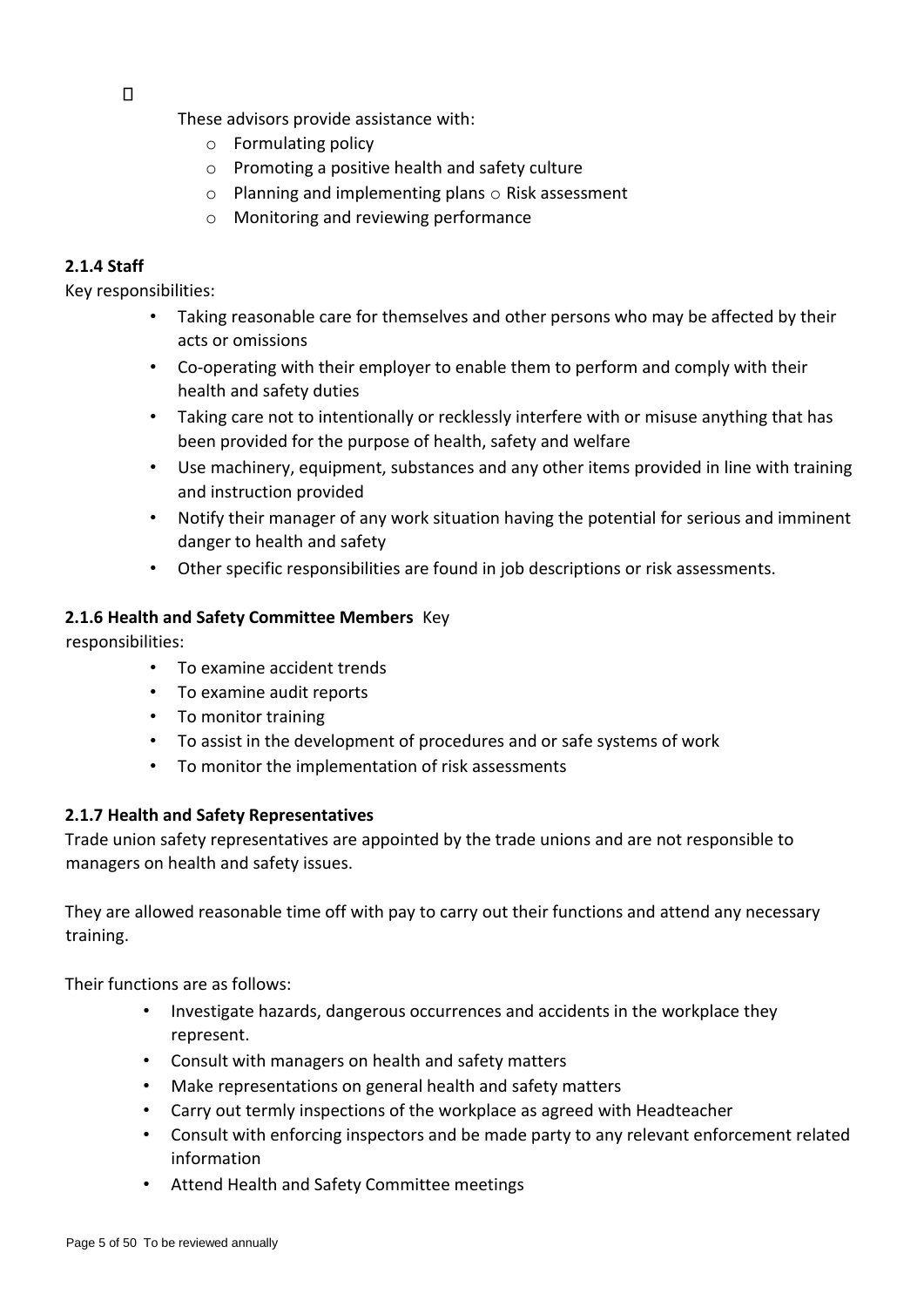#### **2.1.8 Risk assessors**

Key responsibilities:

- To complete risk assessments as required by their manager
- The current list of risk assessors is found in appendix 4

#### **2.1.9 First aiders**

Key responsibilities:

- To provide the immediate treatment of injuries or illnesses prior to the arrival of proper medical assistance.
- To prepare the first aid risk assessment

#### **2.1.10 Fire marshals / Emergency controllers** Key

responsibilities:

• The fire log details responsibilities

#### **2.1.11 Educational visit co-ordinators** Key

responsibilities:

• To co-ordinate educational visits and provide advice and support to those organising such visits.

#### **3. HEALTH AND SAFETY ARRANGEMENTS**

This section consists of a number of procedures that detail how the health and safety policy statement will be implemented.

**3.1 Procedure for the control of the health and safety management system documentation** The preparation of specific documents will be delegated to specific staff as the need arises and these documents will be controlled by using issue dates and maintaining a record of which is the current version.

A list of all documents in circulation is maintained and kept as appendix 2 in this policy.

When new documents are issued advice will be given to destroy all previous versions.

Wherever possible electronic versions are used to reduce the chance of obsolete hard copies staying in circulation.

Certain records such as those relating to accidents or health records must be stored for specific periods of time see appendix 2.

#### **3.2 Procedure for ensuring co-operation for health and safety within the school**

The main formal method of ensuring co-operation is via the Resources Committee – health and safety is an agenda items which allows for issues to be raised ultimately with Governors.

The committee meets termly, follows an agenda and minutes are taken that identify action points and who is to take action. The Premises Manager submits a report on the premises and health and safety around the school.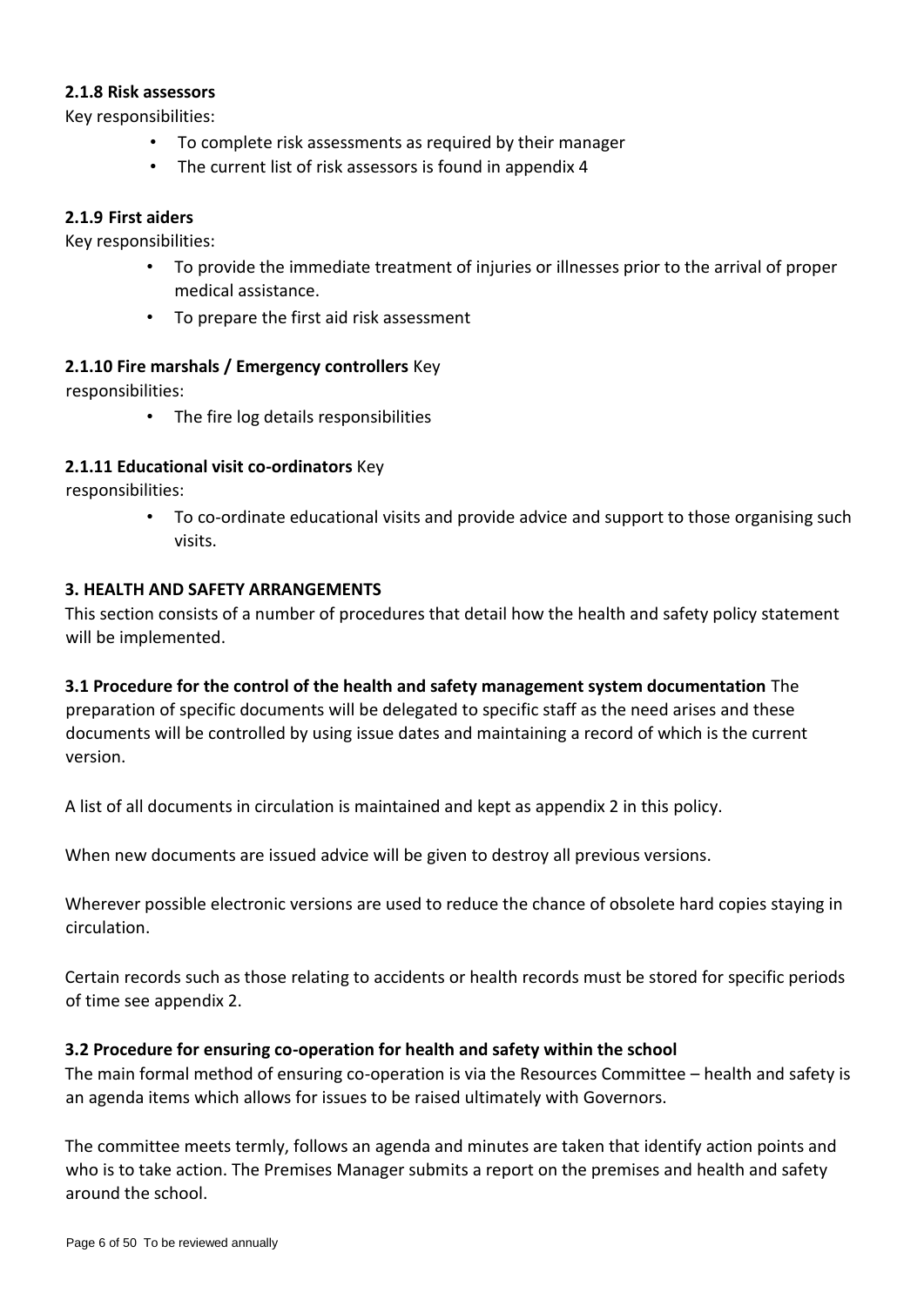The minutes are circulated to the Full Governing Body

#### **3.3 Procedure for communication of health and safety within the school**

It is important that communication is effective within the school. To assist this the school relies on the following sources of information:

- The LGFL website provides a resource on a variety of health and safety items and is updated on a termly basis by the Corporate Occupational Health and Safety Service.
- Education bulletins that are posted to the school and are also filed on the LGFL website

The LGFL site is checked termly by IT Co-Ordinator

Relevant updates are cascaded as required to individual staff, at staff meetings, management meetings and governors meetings. All meetings should include Health and Safety on the agenda.

Premises Managers are responsible for ensuring that the poster, "Health and Safety law, what you should know" is posted at all sites, at a location that ensures that all staff will see it in the normal course of their work.

Premises Managers are responsible for maintaining a Health and Safety notice board for safety committee minutes and papers and any other Health and Safety notices. This notice board should also include, names of first aiders, the location of the first aid box, names of fire marshals, the evacuation procedure, training courses, location of accident forms.

#### **3.4 Procedure for ensuring the competence for health and safety** Competence

is assured at three levels:

- Recruitment and placement
- Identification of training needs
- Training and instruction

At interview health and safety is tested as well as other criteria and job descriptions include health and safety related duties.

Once in post staff are given an induction that includes health and safety. In addition their longer term training needs identified which feeds into a training plan for the school.

Temporary and agency staff are given induction training that is proportionate to the work carried out and experience of the member of staff.

Work experience students are also given an induction and careful consideration given to their supervision needs.

Training may take the form of courses, or more informal small group or one to one sessions.

Those carrying out training have the necessary skills to train and are competent in the subject matter.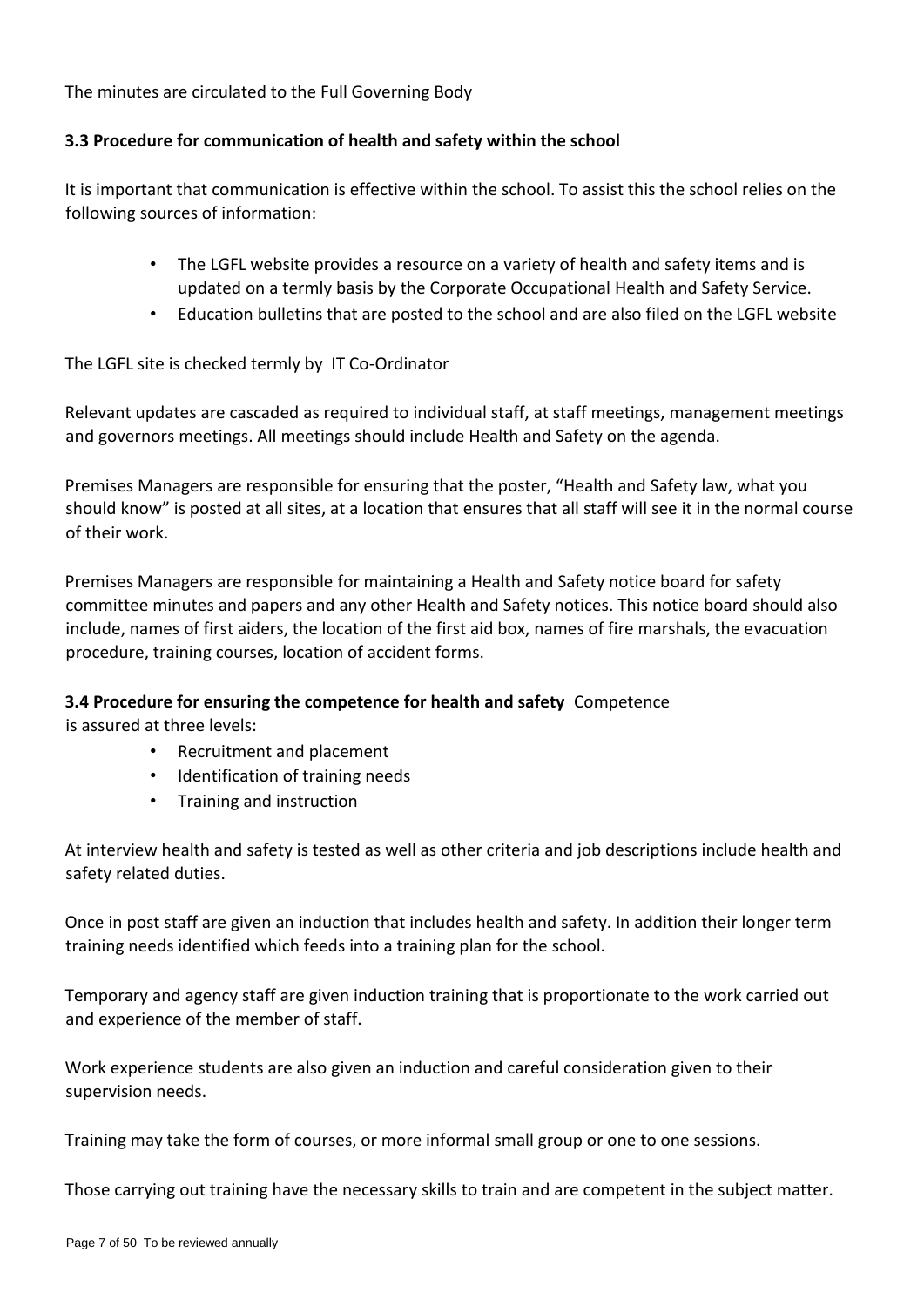Health and safety performance is considered as part of staff appraisals to ensure on going needs are addressed and supervision is used to assess the effectiveness of training provided.

If staff move to new jobs or provide cover for absent staff suitable training is given to ensure competency.

#### **3.5 Procedure for planning for health and safety**

The health and safety function requires planning as with any other business function and the key planning forum is the premises sub-committee.

The Headteacher and Governors make policy and plan for its implementation.

The Resources committee meets termly, follows an agenda and minutes are taken that identify action points and who is to take action.

The minutes are circulated to the Full Governing body

The committee plans across a wide range of issue including:

- Establishing strategies to implement new policies
- Structures necessary for implementing policy and supporting plans
- Assigning responsibilities for implementing policy and procedures
- Ensuring health and safety performance is regularly reviewed
- Ensuring participation and involvement of all employees
- Obtaining and co-ordinating specialist advice as necessary
- Keeping up to date with changes in legislation and good practice
- Establishing management arrangements, risk control systems and workplace precautions together with associated procedures
- The completion of risk assessments and their periodic review

The planning extends to all aspects of health and safety and is not restricted to premises issues.

Where appropriate the school improvement plan is used to record planned items.

#### **3.6 Procedure for the completion of risk assessments**

Risk assessments result in the detailed control measures needed to be followed to reduce the chance of accidents and ill health.

The complete list of risk assessments is found in appendix 3 along with their location.

Certain risk assessments are completed using specific forms and require specific training these are:

- Control of Substances Hazardous To Health (COSHH)
- Manual handling
- Display screen equipment
- Fire

Staff completing these assessments are listed in appendix 4 and have had the necessary training.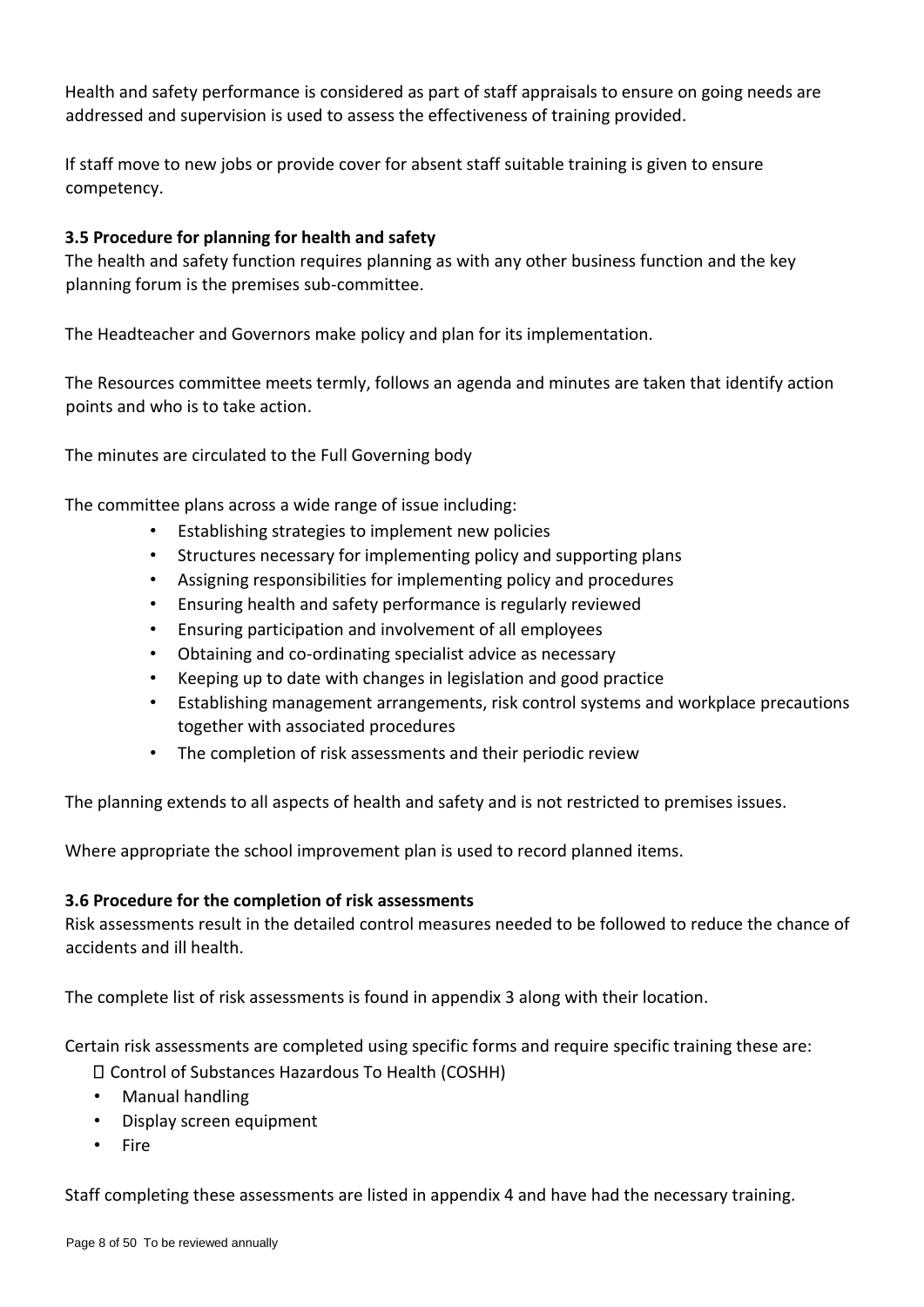The general risk assessments are completed following steps outlined below.

- STEP 1: Look for the hazards
- STEP 2: Decide who might be harmed and how
- STEP 3: Evaluate the risks and decide whether the existing precautions are adequate or whether more should be done
- STEP 4: Findings are recorded
- STEP 5: Review your assessment and revise it if necessary

#### **STEP 1 Look for the hazards**

Decide what could reasonably be expected to cause harm. Ignore the trivial and focus on the significant hazards that my result in serious harm or affect a number of people.

Some examples include:

- Slipping/Tripping hazards (e.g. poorly maintained floors or stairs)
- Fire (e.g. from flammable materials)
- Chemicals (e.g. used in chemistry)
- Moving parts of machinery
- Work at height
- Electricity (e.g. poor wiring)
- Manual handling
- Poor lighting

Sources of information you may wish to use include:

- Staff who already do the job or who are familiar with it
- Manufacturer's instructions for equipment
- Industry or Trade Association guidance
- HSE guidance
- Accident records
- National and Industry standards
- Legislation
- Approved Codes of Practice

#### **STEP 2 Decide who might be harmed and how**

Think about staff who are exposed to hazards whilst at work and others who may be affected as a result of the school's activities.

You need to pay particular attention to:

• Young workers, work experience, trainees, new and expectant mothers, staff with disabilities, etc who may be at particular risk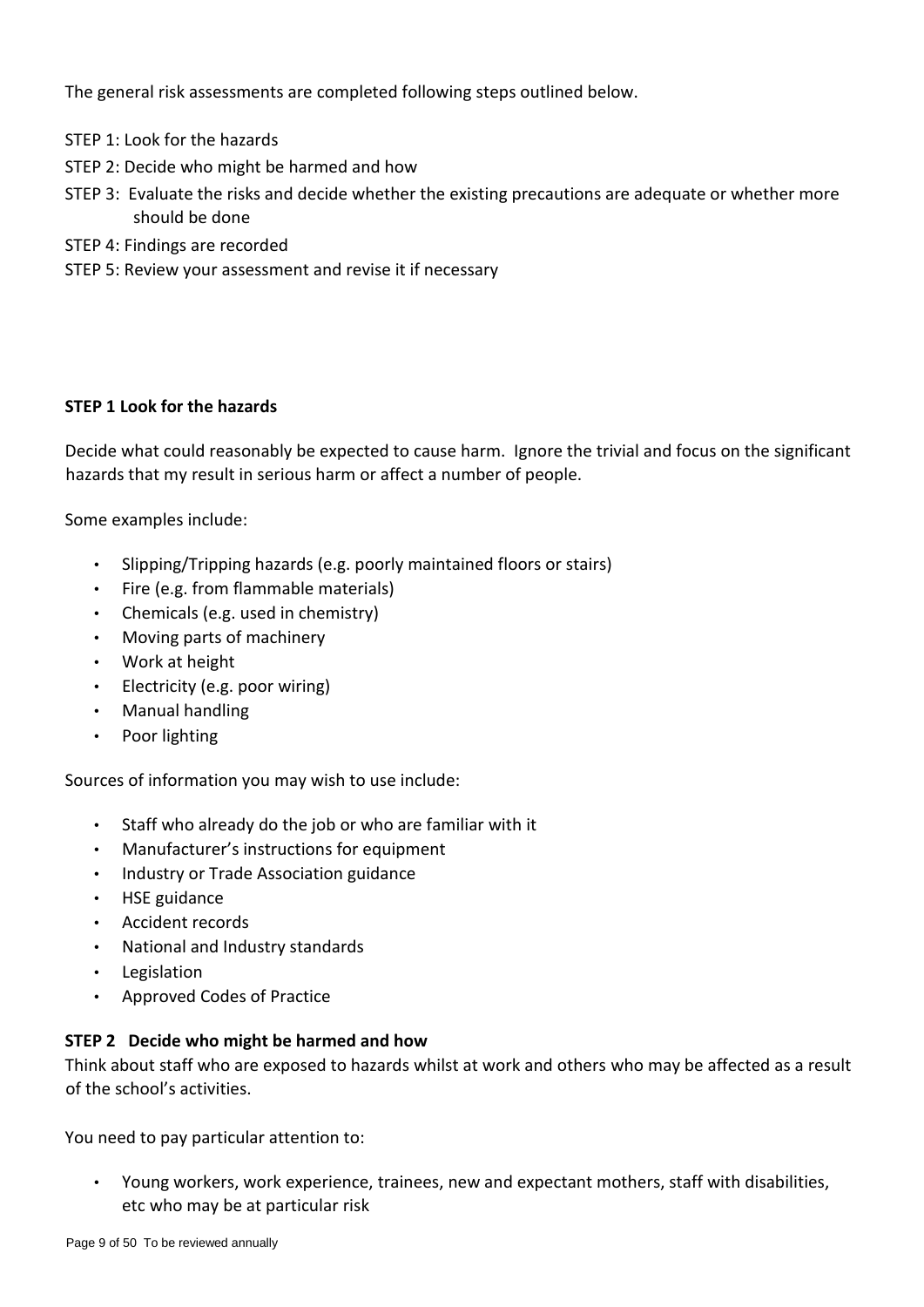- Cleaning operatives, visitors, contractors, maintenance workers, etc who may not be in the workplace all the time.
- Peripatetic workers
- Members of the public if there is a chance they could be hurt by your activities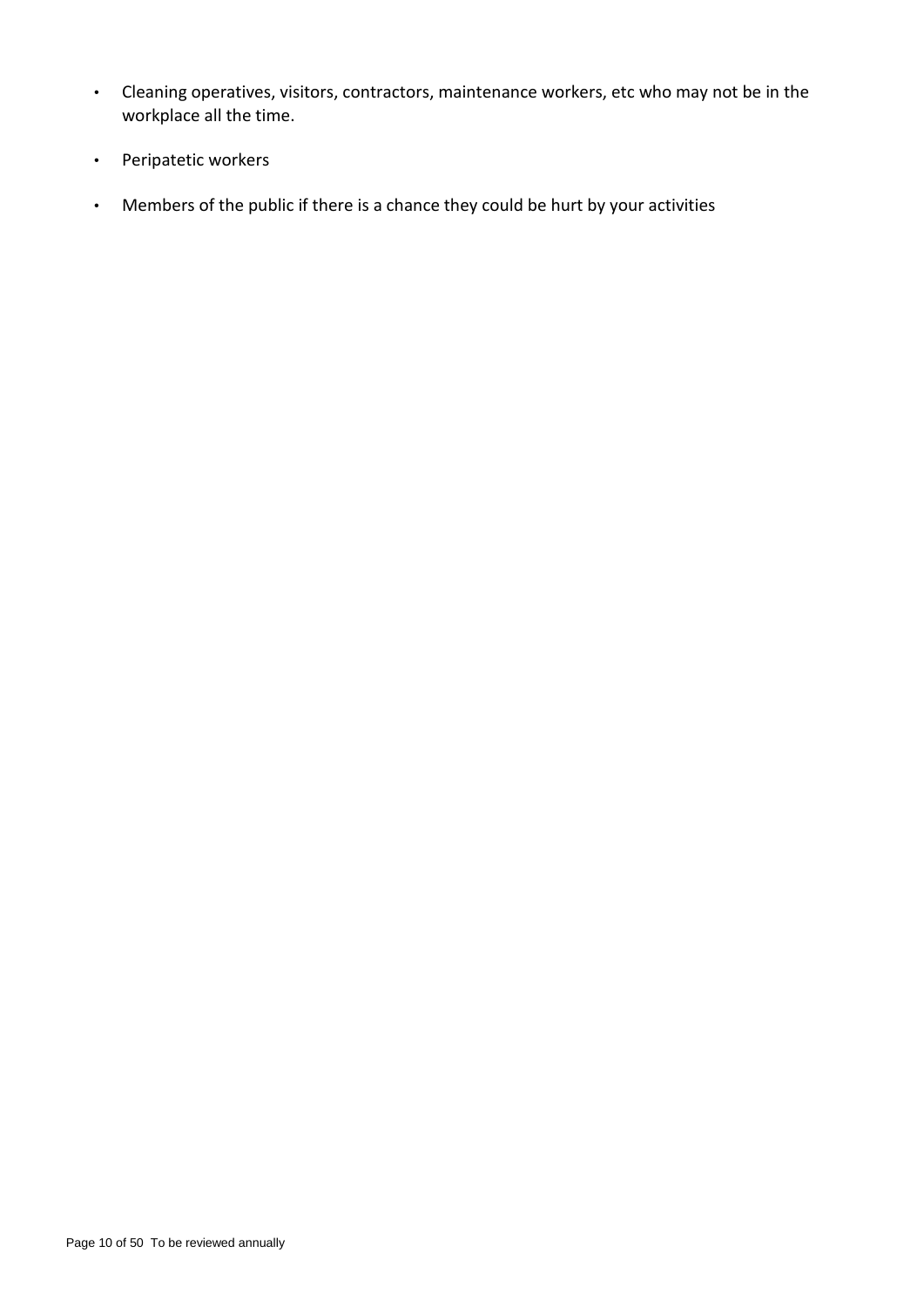• Pupils

## **STEP 3 Decide whether existing precautions are adequate or more should be done** Remember the risks to health as well as safety

Ask yourself whether the existing precautions:

- As a minimum meet the standards set by a legal requirement
- Comply with a recognised industry standard
- Represent good practice
- Reduce the risk as far as reasonably practicable

Ask yourself whether you have provided:

- Adequate information, instruction, or training
- Adequate systems or procedures

If so, then the risks are adequately controlled, but, you need to indicate the precautions you have in place.

If not, you need to ask yourself the following:

- Can the hazard be eliminated?
- If not, how can the risk be controlled?

In controlling the risks, apply these principles if possible in the following order:

- Try a less risky option
- Prevent access to the hazard e.g. by guarding
- Organise work to reduce exposure to the hazard
- Issue personal protective equipment use this only as a last resort

#### **STEP 4 Record your findings**

Write down the significant hazards and control measures.

#### **STEP 5 Review and Revise if necessary**

Set a date for the review of the assessment – assessments must be reviewed:

- Following accidents or incidents
- If monitoring shows the current system to be inadequate
- Where working practices change
- On at least an annual basis the frequency must reflect the extent and nature of the risk and the consequence of the hazard occurring

When reviewing your assessments, check that the precautions for each hazard still adequately control the risk. If not, indicate the action needed and who will complete it.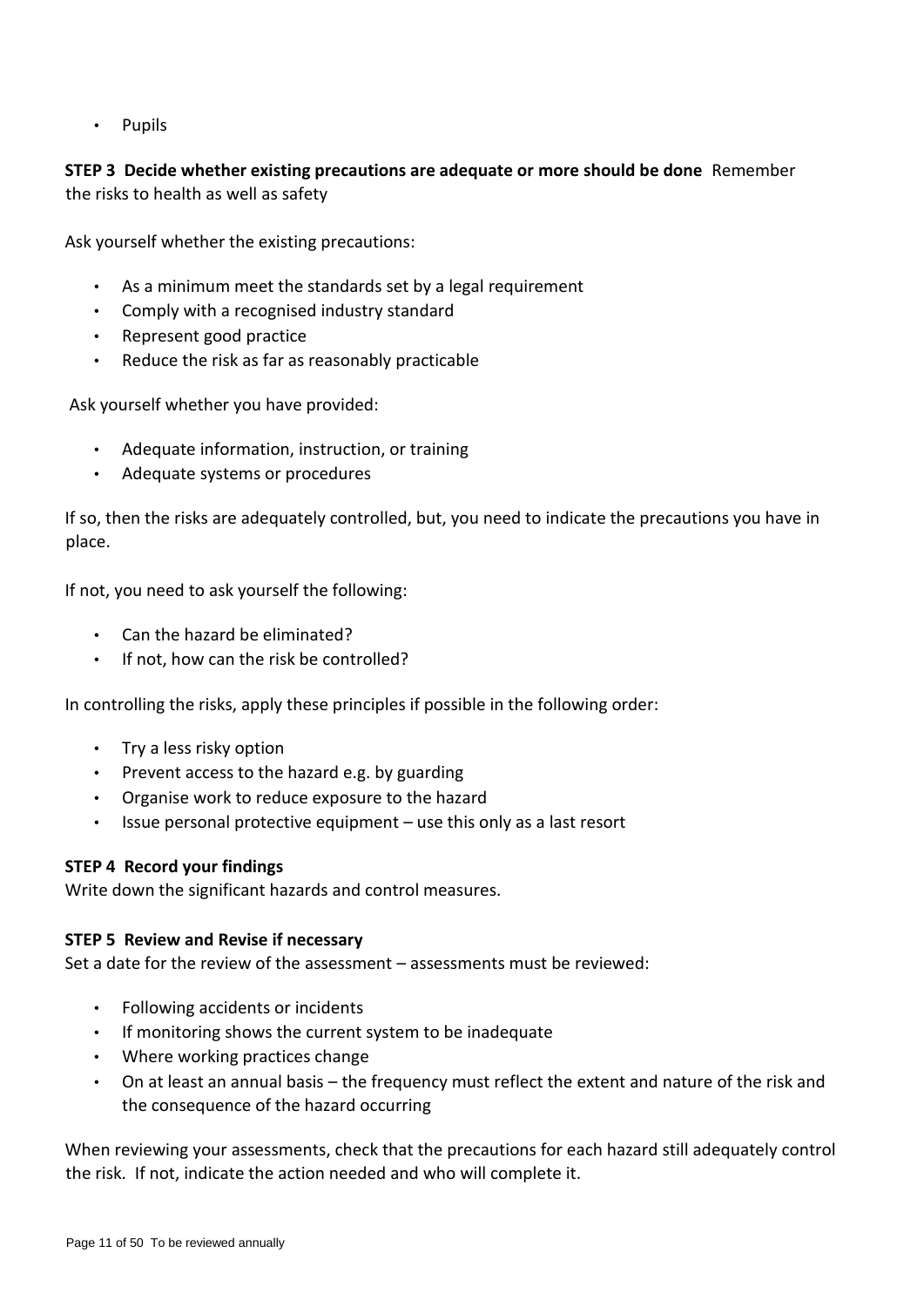A list of risk assessors is in appendix 4 along with details of which area they have risk assessed or risk assessments they have completed.

#### **3.7 Procedure for fire**

The fire risk assessment can be found in the risk assessment section *(or if separate fire log is used refer to this).*

*Additional information on fire is in the fire logbook on the lgfl web site.* 

#### **3.8 Procedure for dealing with contractors and construction activities**

Once a decision is made to contract out work it is important to carefully consider all the significant risks prior to work being contracted out. This will include ensuring that a competent contractor is selected from the outset and monitored throughout the period of the contract.

Consideration should be given to selecting from the Councils approved list in accordance with Standing Orders.

The responsibility also extends to monitoring the activities throughout the contract and making sure work is carried out according to agreed standards.

Staff who are appointed to assess the competence of contractors health and safety arrangements are adequately trained and competent to do so

Staff who have responsibilities for pro-active monitoring of contractors health and safety performance are also adequately trained and competent to do so.

When selecting a competent contractor the following is considered:

- Assessing their Health, Safety and welfare arrangements.
- Obtaining information of previous work, including references.
- Requesting information regarding qualifications & skills of employees and membership of any relevant trade associations.
- Ensuring that contractor has a effective selection procedure for appraising the competence of a sub-contractor.
- Arrange for a panel to be set up where appropriate to review and select candidates for the contract.

Other Considerations

• Making sure that relevant Health and Safety arrangements for the site are communicated to the contractor i.e. permit to work system, accident reporting etc.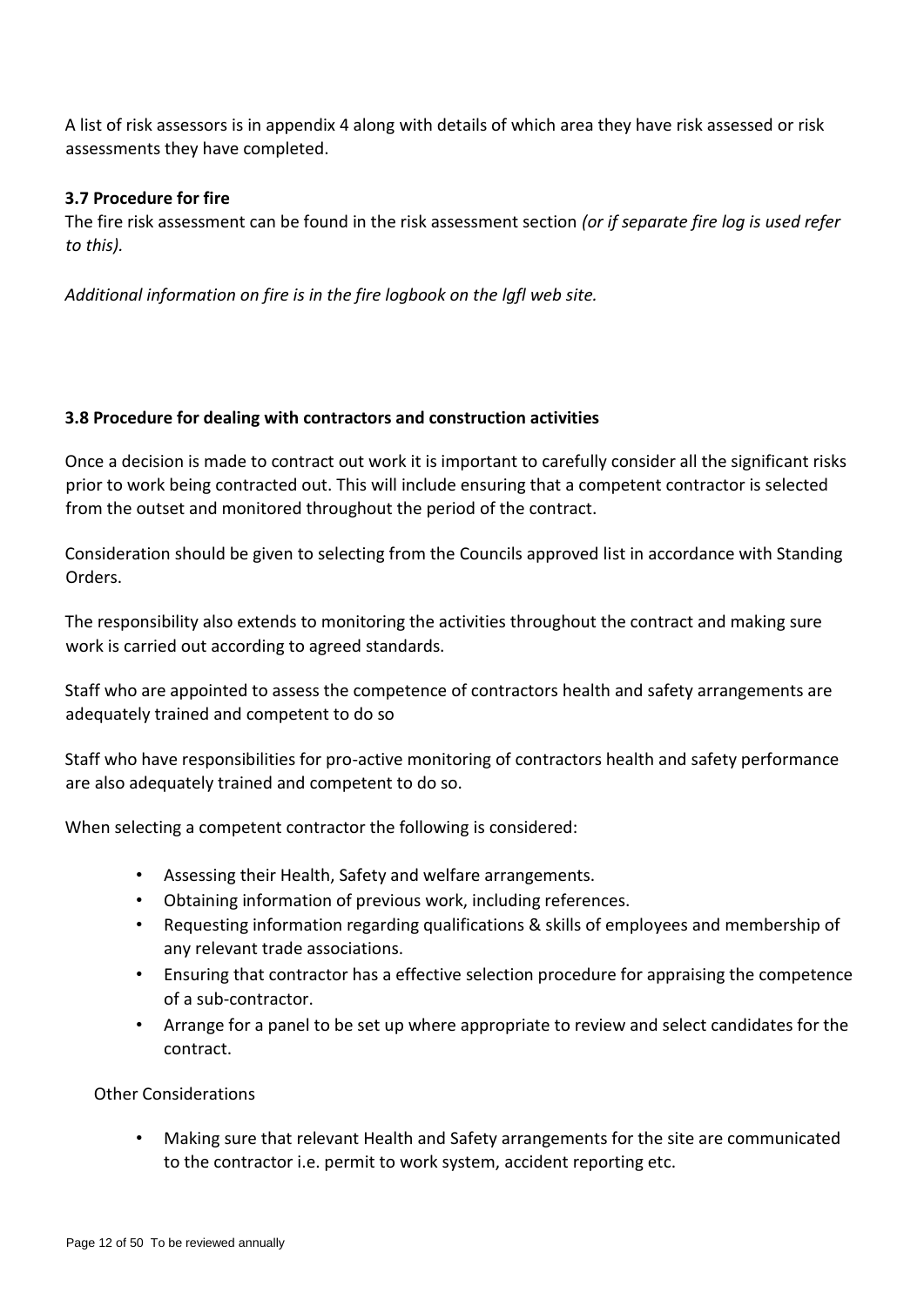- Set up regular meetings where relevant health and safety information is exchanged between client and contractor. These meetings should continue until contract is complete. Accurate records need to be kept of agreed arrangements.
- Where more than one contractor or sub-contractor are engaged in work on the same site, the client must set up liaison arrangements with all parties.
- Develop procedures for continuous pro-active monitoring of work throughout the contract period, to ensure that work is carried out according to the agreed standards.
- Ensure adequate systems are in place to rectify any health and safety problems identified.

## **3.9 Procedure for dealing with enforcing authorities - Health and Safety Executive (HSE) and London Fire and Emergency Planning Authority (LFEPA)**

An HSE or LFEPA inspector can visit at any reasonable time and have right of access. A visit may be scheduled in which case contact will be made first, or unscheduled.

In either case there is still right of access even if the timing is not convenient.

The Council's corporate occupational health and safety service should be notified as soon as you are aware that a visit is going to take place and they will arrange for an advisor to attend the meeting where possible.

#### **3.10 Procedure for active monitoring**

Active monitoring are the monitoring activities that identify deficiencies in the health and safety system prior to an accident or onset of ill health.

The matrix in appendix 5 identifies what monitoring is carried out, when and by whom.

#### **3 .11 Procedure for accident reporting**

The Greenwich accident incident report form is used for reporting all accidents/incidents that affect council staff, that occur on council premises or, are due to council activities.

The form is kept in the school office and should be completed by the staff member and countersigned by the Headteacher.

The only exceptions are the most minor pupil accidents that are not linked to a school activity or part of the premises. These accidents are recorded and stored at school on the medical sheet and kept in the medical room.

The Greenwich form, once completed should be distributed as follows:

- White copy to the Directorate Health and Safety Lead Officer
- Yellow copy to the Corporate Occupational Health and Safety Service
- Pink copy to be retained by the Section Head/Supervisor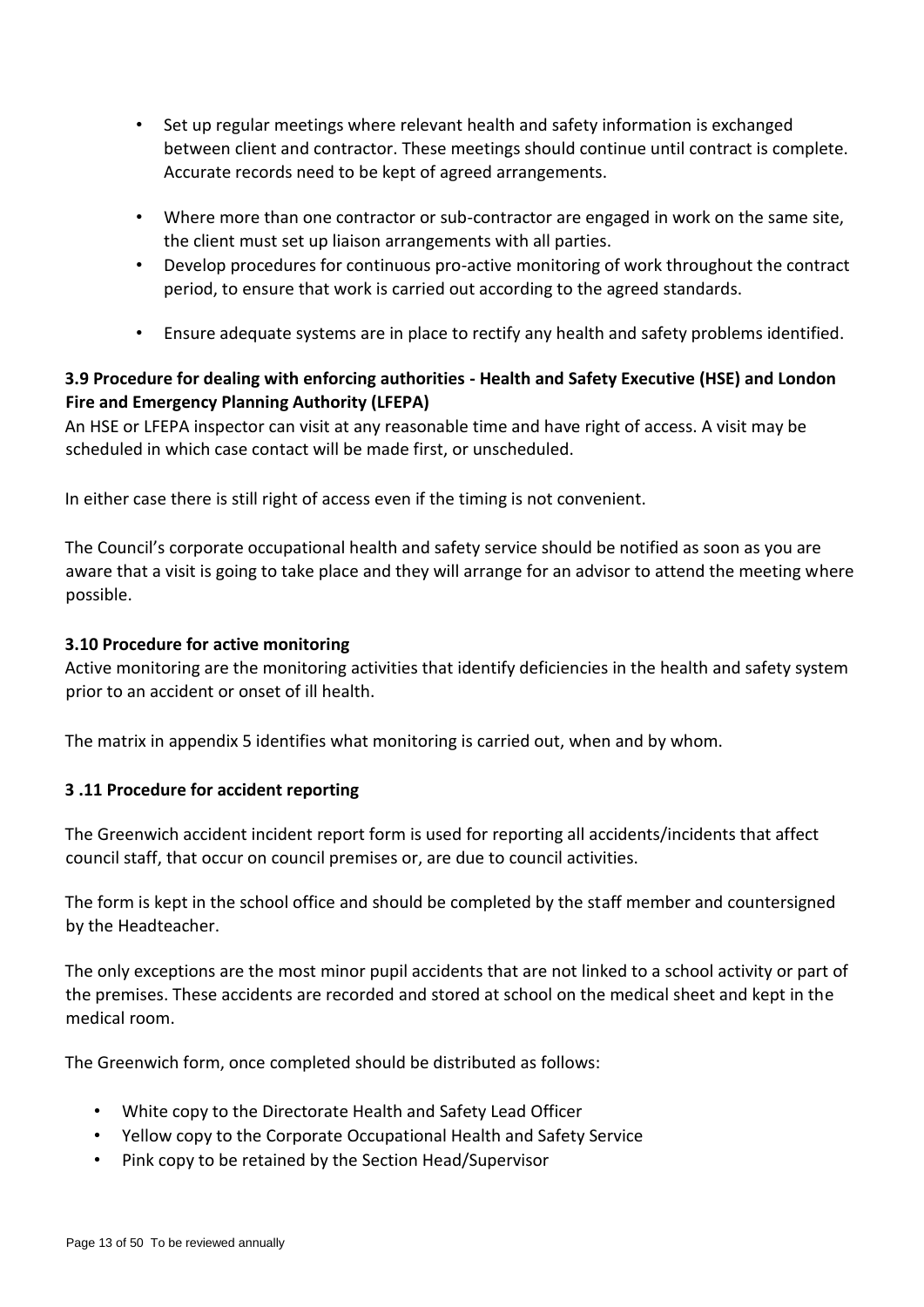Where the accident or incident is more serious the Reporting of Injuries, Diseases and Dangerous Occurrences Regulations may apply (details are found on the cover of the Greenwich form). In these cases it is important that the instructions on the cover are followed and a copy of the form sent to the Health and Safety Executive at:

Incident Contact Centre Caerphilly Business Park Caerphilly CF83 3GG Facsimile: 0845 3009924

In the event of a fatality, major injury or dangerous occurrence, where a member of public is killed or taken to hospital, or where there is an over 3 day injury or notifiable disease, the HSE should be notified without delay by telephone on 0845 3009923.

The Corporate Occupational Health and Safety Service should also be informed on 020 8921 5561

All accidents will require investigation, however for minor accidents this may mean a simple consideration of what happened and what could be done to prevent a similar occurrence with a record made on the Greenwich form in the section 'action taken to prevent similar incident'.

For more serious accidents a fuller investigation may be required with the need for a specific accident report.

As the seriousness of the accident increases so too should the seniority of the person carrying out the investigation and as such the head teacher must be notified of all accidents that are reportable to the HSE in order that a decision can be made as to the extent of the investigation.

The report should contain the following:

- A summary of what has happened.
- An introductory summary of events prior to the accident.
- Information gained during investigation e.g. from accident site, witness statements
- Conclusions.
- Recommendations.
- Supporting material (e.g. photographs, diagrams to clarify).
- The date and be signed by the person or persons carrying out the investigation.

#### **3.12 Procedure for auditing**

Auditing is carried out by the corporate Occupational Health and Safety Service on an annual basis and audit findings are discussed at the review meeting and at the health and safety committee.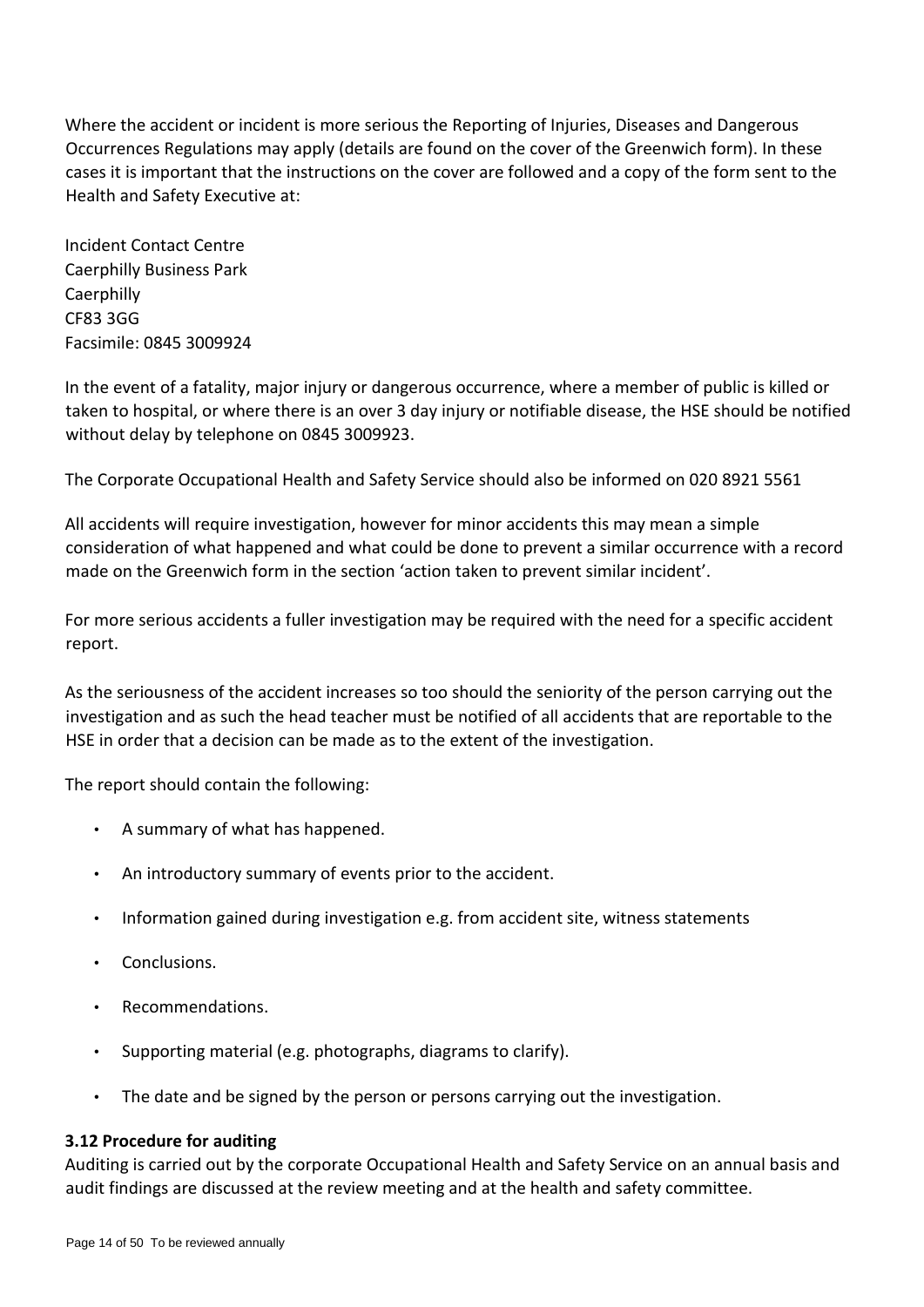#### **3.13 Procedure for review**

The Head and Governors are responsible for reviewing health and safety performance.

This is done annually and the following information is used as a basis for the review:

- Information from active monitoring
- Information from accident reports
- Audit reports
- Changes in the legislation or guidance
- The achievement of objectives or targets

The review takes place termly, follows an agenda and minutes are taken that identify action points and who is to take action.

The minutes are circulated to full Governing Body

#### **APPENDICES**

#### **List of Appendices**

- 1. Organisational structure
- 2. Forms in circulation
- 3. List of risk assessments
- 4. List of risk assessors
- 5. Monitoring carried out

#### **Appendix 1**

Organisational Structure of school

#### **Appendix 2**

Forms in circulation

| Form<br><b>No</b> | <b>Form</b>           | <b>Version</b><br><b>Number</b> | <b>How</b><br>long<br>store<br>to<br>completed forms                                     |  |  |
|-------------------|-----------------------|---------------------------------|------------------------------------------------------------------------------------------|--|--|
| 1.                | Greenwich accident    | <b>Decs 269</b>                 | At least 5 years but note<br>that pupils have until they<br>are 21 to make a civil claim |  |  |
| 2.                | Risk assessment forms | Rev1 08/05                      | Keep last version                                                                        |  |  |
| 3.                | Induction forms       | Rev1 08/05                      | Three years following<br>member of staff leaving                                         |  |  |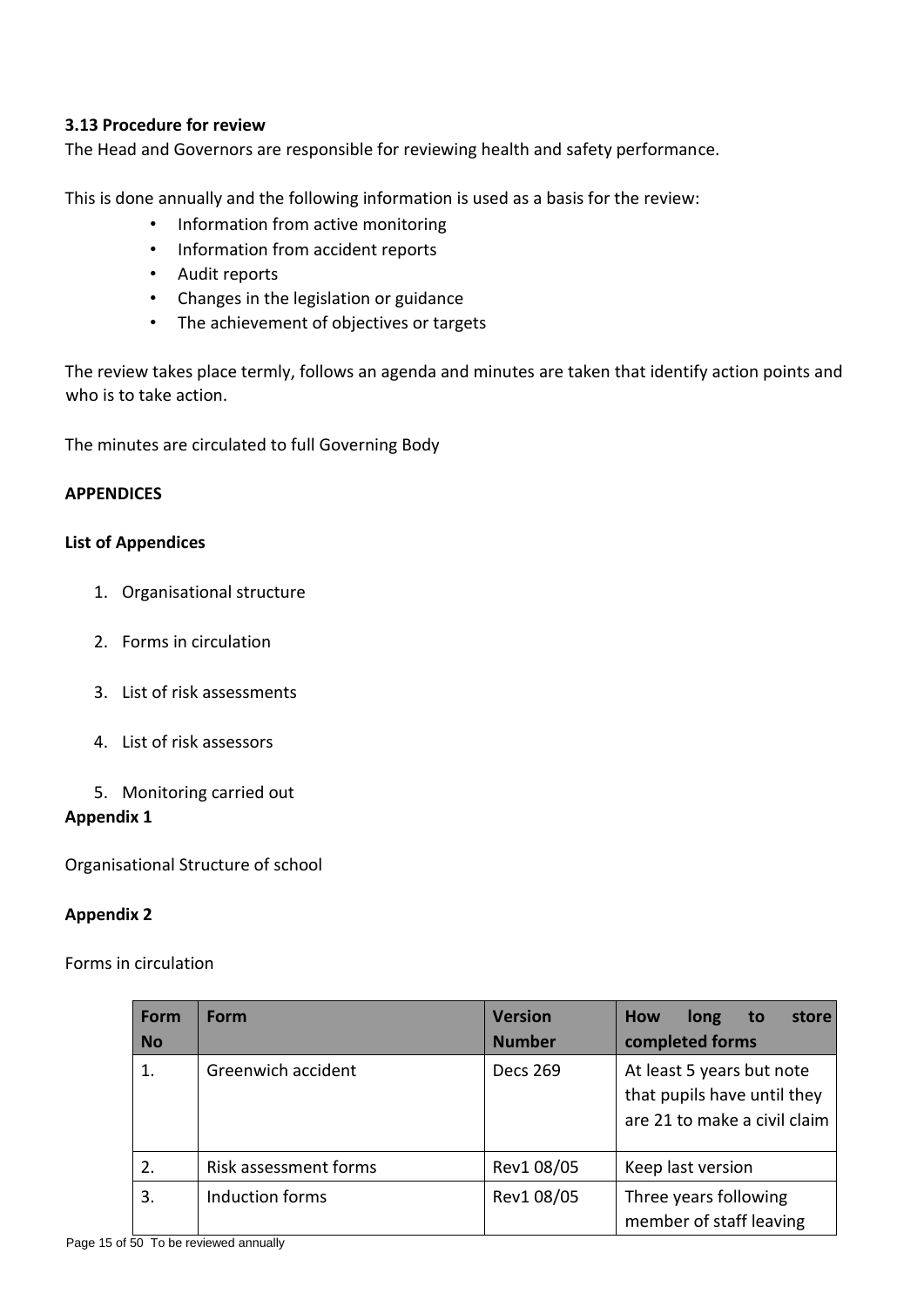| 4.  | Action to take on receipt of bomb<br>threat                     | Rev1 08/05 | Keep with incident file                          |
|-----|-----------------------------------------------------------------|------------|--------------------------------------------------|
| 5.  | Inspection forms                                                | Rev1 08/05 | Keep for year                                    |
| 6.  | Training record form                                            | Rev1 08/05 | Three years following<br>member of staff leaving |
| 7.  | Fire (see fire Log)                                             |            |                                                  |
| 8.  | Contractors checklist - Prior to<br>work                        | Rev1 08/05 | Keep with project file                           |
| 9.  | Contractors checklist - During work                             | Rev1 08/05 |                                                  |
| 10. | List of risk assessors                                          | Rev1 08/05 | On going                                         |
| 11  | Minibus checklist                                               | Rev1 08/05 | 3 months                                         |
| 12. | Medical - Medicines administered                                | Rev1 08/05 | On child's file                                  |
| 13. | Medical – Request for child to carry<br>own medication          | Rev1 08/05 | On child's file                                  |
| 14. | Medical - Request For School To<br><b>Administer Medication</b> | Rev1 08/05 | On child's file                                  |
| 15. | Medical - Heads agreement to<br>administering medicines         | Rev1 08/05 | On child's file                                  |
| 16. | Medical - Healthcare Plan                                       | Rev1 08/05 | On child's file                                  |

# *Copies of forms are found below*

**1. The Greenwich accident form is ordered from corporate procurement and comes as a large A3 pad.**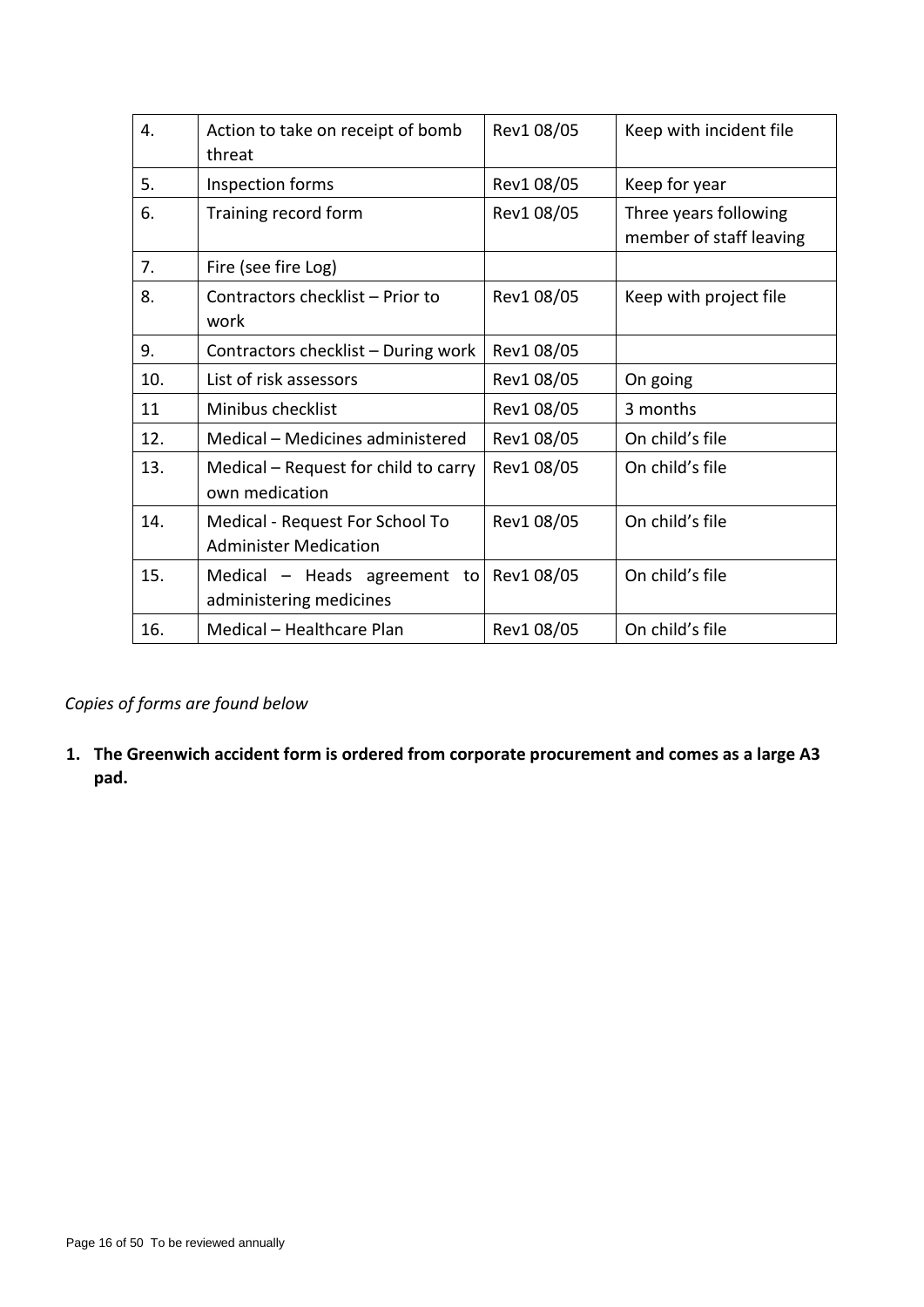#### **2. Risk assessment form.**

#### **Risk Assessment Form**

| Assessor:              | Date:   |
|------------------------|---------|
|                        |         |
| <b>Who Is Affected</b> | Control |
|                        |         |
|                        |         |
|                        |         |
|                        |         |
|                        |         |
|                        |         |
|                        |         |
|                        |         |
|                        |         |
|                        |         |
|                        |         |
|                        |         |
|                        |         |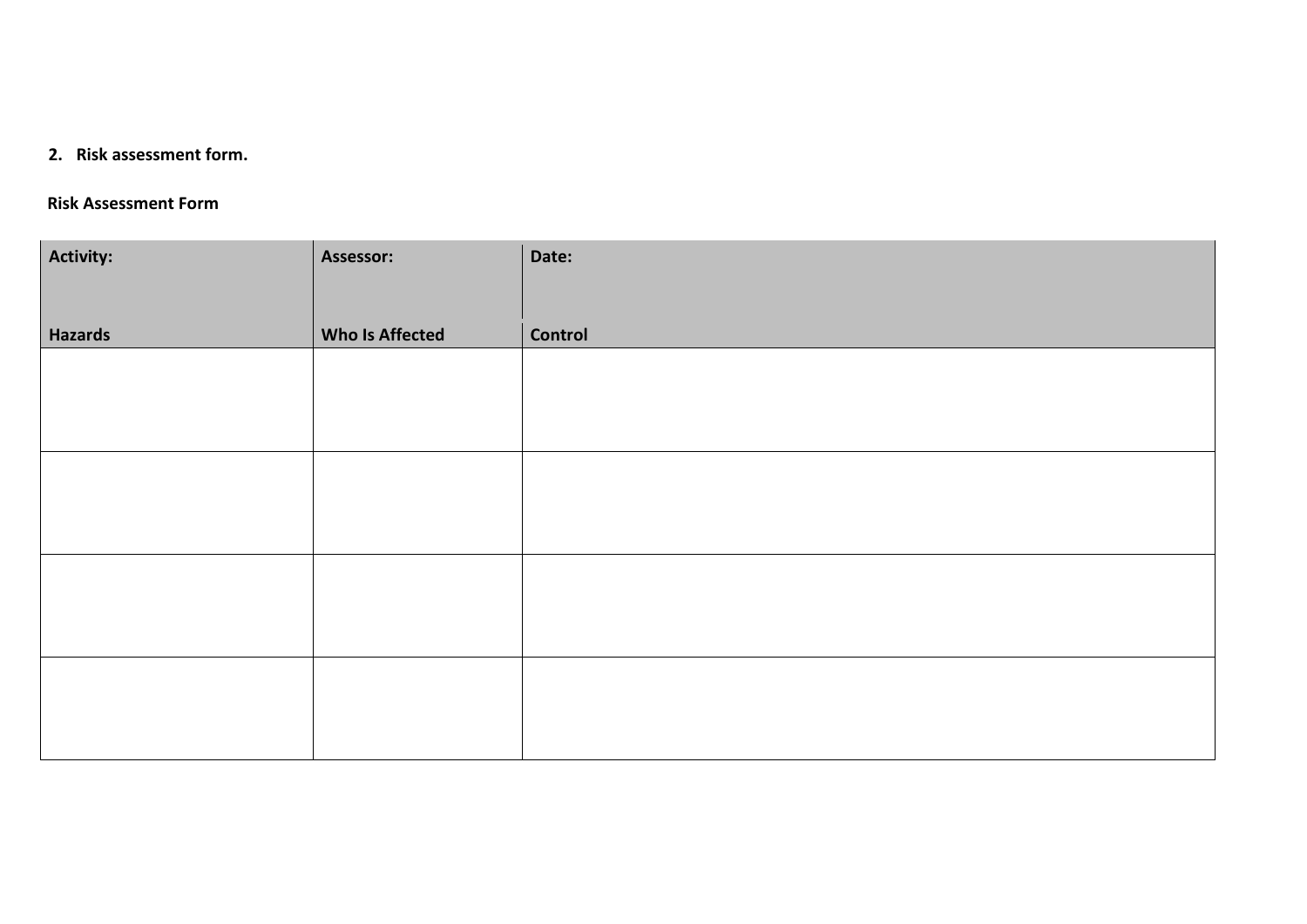Page 16 of 47 To be reviewed annually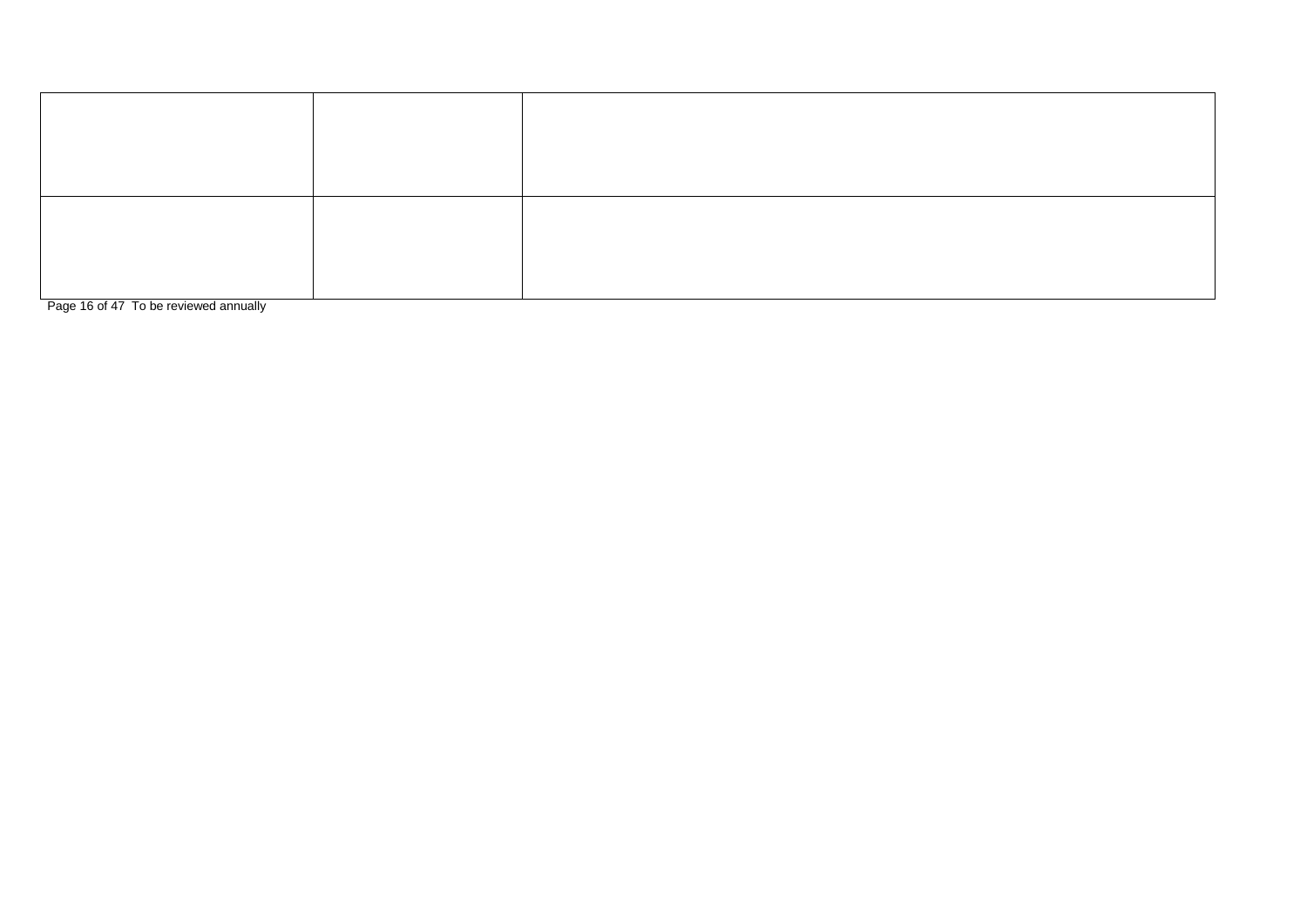Page 17 of 47 To be reviewed annually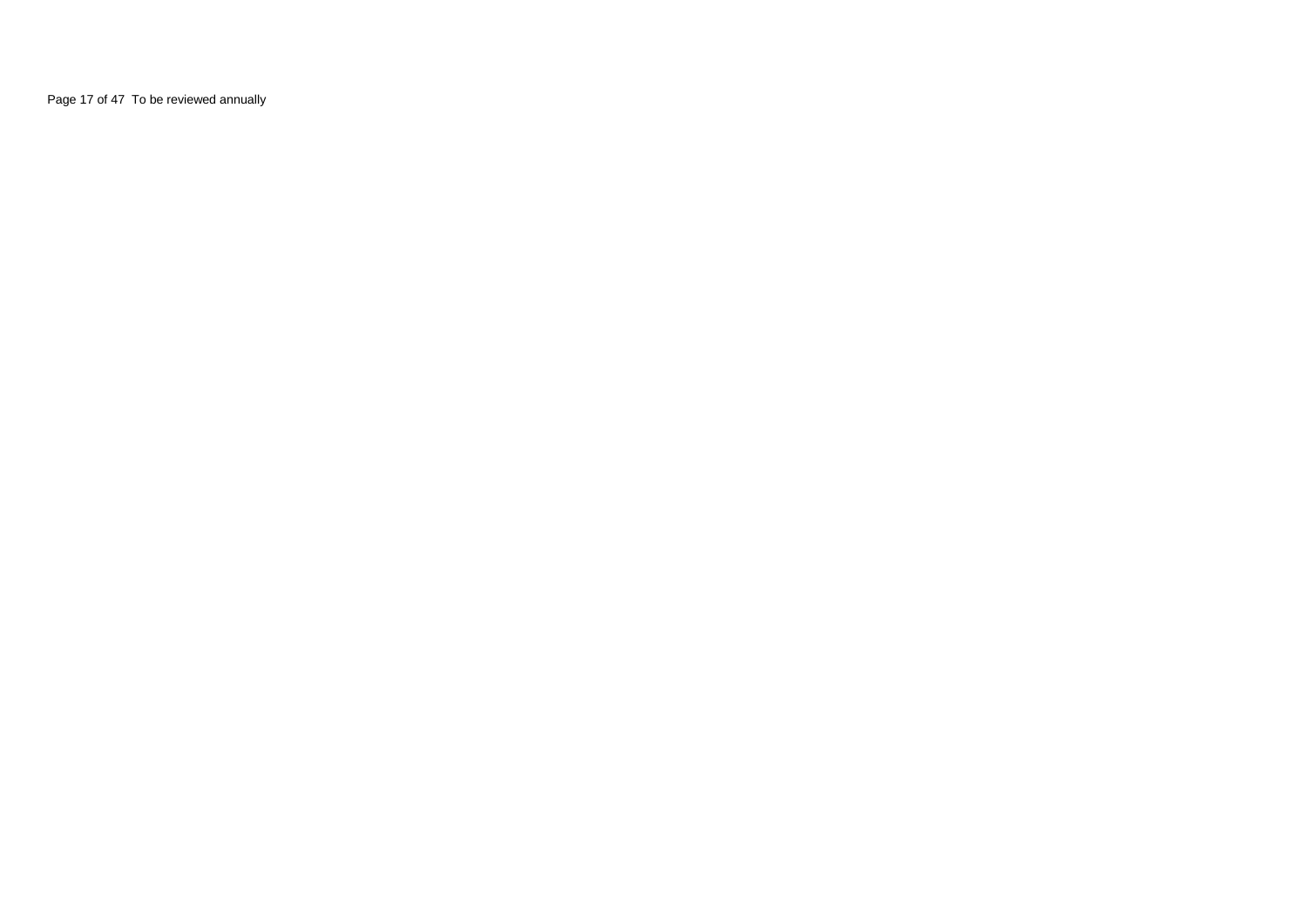# **Health and Safety Induction Checklist**

|     | <b>Employee's Name</b>                                                                                                                                                                                                                                              |        |
|-----|---------------------------------------------------------------------------------------------------------------------------------------------------------------------------------------------------------------------------------------------------------------------|--------|
|     | Department /                                                                                                                                                                                                                                                        |        |
|     | <b>Where working</b>                                                                                                                                                                                                                                                |        |
|     | <b>Job Title</b>                                                                                                                                                                                                                                                    |        |
| 1.  | <b>Health and Safety Policy:</b>                                                                                                                                                                                                                                    | Yes/No |
|     | Has the member of staff been made aware of the schools health and<br>safety policy and relevant details discussed?                                                                                                                                                  |        |
| 2.1 | <b>Emergency Procedures:</b>                                                                                                                                                                                                                                        |        |
|     | Has the employee been advised on the actions to be taken on<br>discovering a fire, including the:<br>method for raising the alarm<br>identification of the warning signal<br>identification of the fire marshals - evacuation procedure -<br>'Fire Action' notices. |        |
|     | Have the fire escape routes and assembly point been shown to the<br>employee?                                                                                                                                                                                       |        |
| 3.  | <b>First Aid Arrangements</b>                                                                                                                                                                                                                                       |        |
|     | Has the location of the First Aid facilities been shown to the employee?                                                                                                                                                                                            |        |
|     | Have the first aiders been identified to the employee?                                                                                                                                                                                                              |        |
| 4.  | <b>Accident/Incident Reporting</b>                                                                                                                                                                                                                                  |        |
|     | Has the accident/incident reporting procedure been explained to the<br>employee?                                                                                                                                                                                    |        |
|     | Has it been explained that all accidents/incidents should be reported?                                                                                                                                                                                              |        |
|     |                                                                                                                                                                                                                                                                     |        |
| 5.  | <b>Safety Representatives</b><br>Have the staff safety representatives been identified to the employee,<br>where there is one?                                                                                                                                      |        |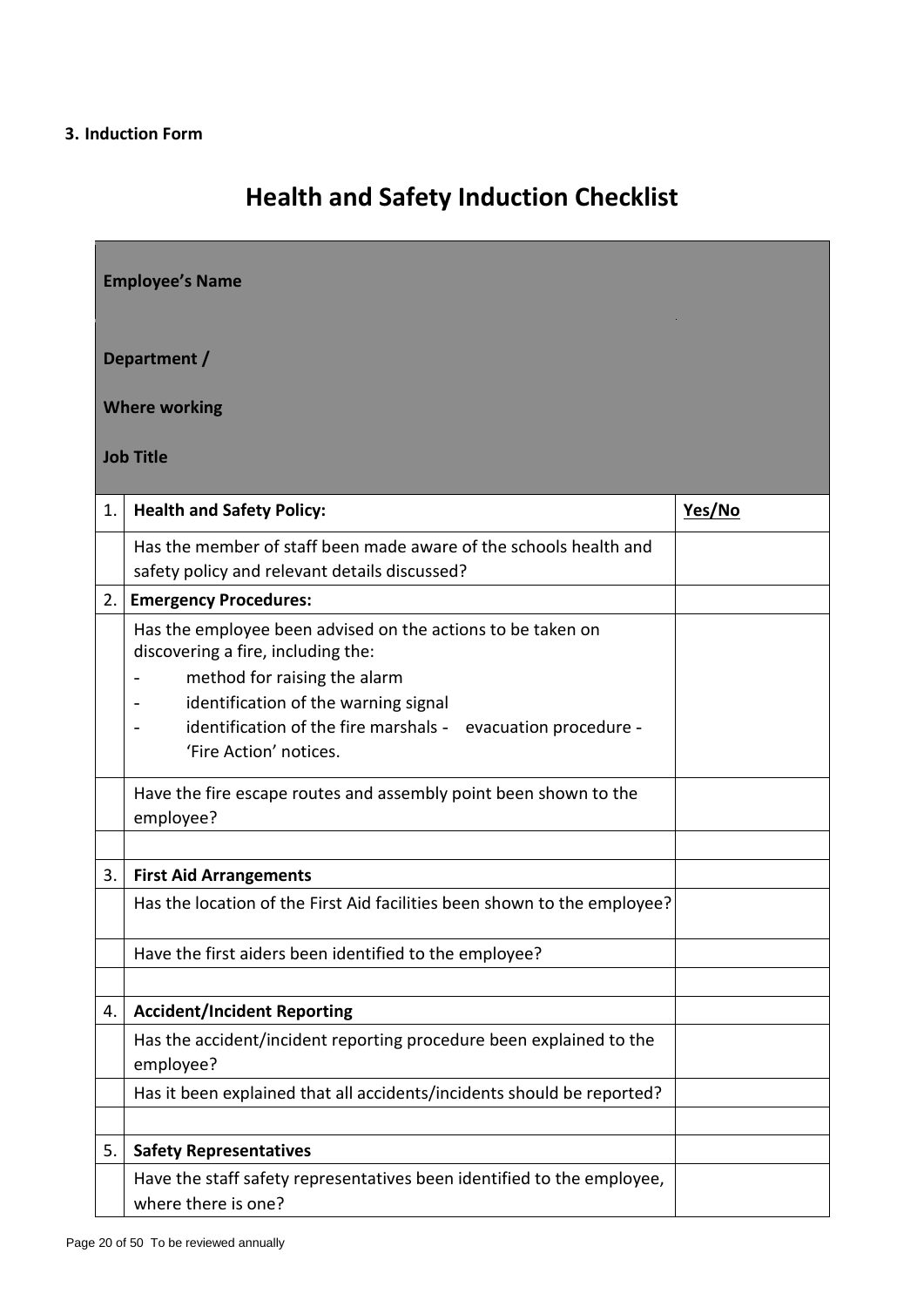| 6. | <b>Site/Job Specific Procedures</b>                                                |  |
|----|------------------------------------------------------------------------------------|--|
|    | Have the relevant risk assessments been explained to the new member                |  |
|    | of staff, examples may include:                                                    |  |
|    | the office environment                                                             |  |
|    | <b>Display Screen Equipment</b>                                                    |  |
|    | <b>Manual Handling operations</b>                                                  |  |
|    | Safety during lessons<br>$\qquad \qquad -$                                         |  |
| 7. | <b>Possible Training Courses Needed</b>                                            |  |
|    | <b>Corporate Courses</b>                                                           |  |
|    | Practical management                                                               |  |
|    | Dealing with aggression                                                            |  |
| 7  | <b>Possible Training Courses Needed (Cont)</b>                                     |  |
|    | <b>Building HS co-ordinators</b>                                                   |  |
|    | Fire marshal                                                                       |  |
|    | Risk assessment                                                                    |  |
|    | Fire risk assessment                                                               |  |
|    | <b>COSHH</b> assessments                                                           |  |
|    | Display screen equipment                                                           |  |
|    | Manual handling assessments                                                        |  |
|    | <b>Possible External Courses</b>                                                   |  |
|    | Managing contractors                                                               |  |
|    | Mobile tower                                                                       |  |
|    | Portable appliance testing                                                         |  |
|    | Safety in science                                                                  |  |
|    | Safety in DT                                                                       |  |
|    | First aid                                                                          |  |
|    | Lifting and handling                                                               |  |
|    |                                                                                    |  |
|    |                                                                                    |  |
|    |                                                                                    |  |
|    |                                                                                    |  |
|    |                                                                                    |  |
|    |                                                                                    |  |
| 8  | <b>Unauthorised Areas</b>                                                          |  |
|    | If there are any unauthorised areas e.g roofs, attics have these been<br>explained |  |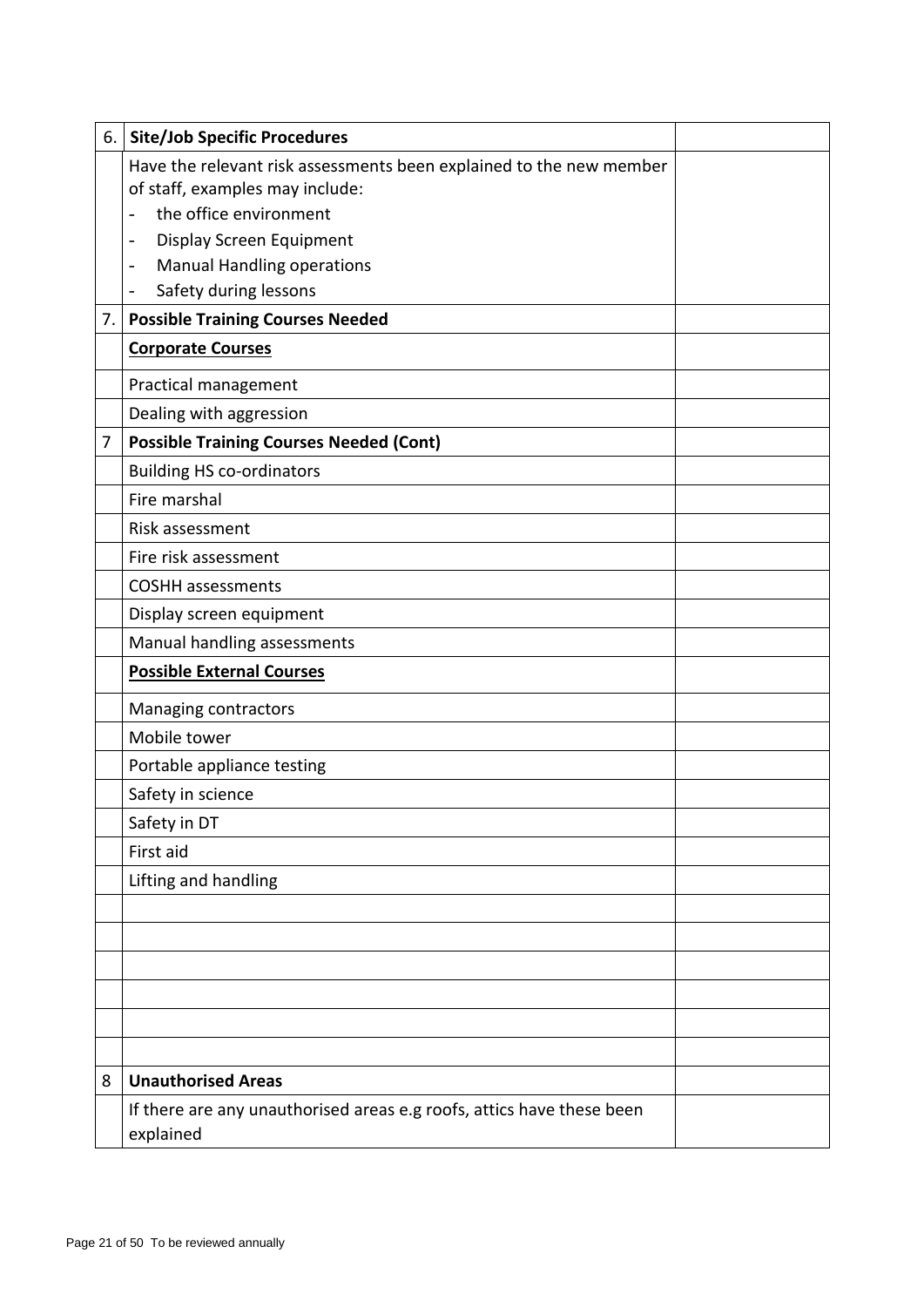| Manager's Signature:  |  |
|-----------------------|--|
| Employee's Signature: |  |
| Date:                 |  |

\_\_\_\_\_\_\_\_\_\_\_\_\_\_\_\_\_\_\_\_\_\_\_\_\_\_\_\_\_\_\_\_\_\_\_\_\_\_\_\_\_\_\_\_\_\_\_\_\_\_\_\_\_\_\_\_\_\_\_\_\_\_\_\_\_\_\_\_\_\_\_\_\_\_\_\_\_\_\_\_\_\_\_\_\_ \_\_\_\_\_\_\_\_\_\_\_\_\_\_\_\_\_\_\_\_\_\_\_\_\_\_\_\_\_\_\_\_\_\_\_\_\_\_\_\_\_\_\_\_\_\_\_\_\_\_\_\_\_\_\_\_\_\_\_\_\_\_\_\_\_\_\_\_\_\_\_\_\_\_\_\_\_\_\_\_\_\_\_\_\_ \_\_\_\_\_\_\_\_\_\_\_\_\_\_\_\_\_\_\_\_\_\_\_\_\_\_\_\_\_\_\_\_\_\_\_\_\_\_\_\_\_\_\_\_\_\_\_\_\_\_\_\_\_\_\_\_\_\_\_\_\_\_\_\_\_\_\_\_\_\_\_\_\_\_\_\_\_\_\_\_\_\_\_\_\_

\_\_\_\_\_\_\_\_\_\_\_\_\_\_\_\_\_\_\_\_\_\_\_\_\_\_\_\_\_\_\_\_\_\_\_\_\_\_\_\_\_\_\_\_\_\_\_\_\_\_\_\_\_\_\_\_\_\_\_\_\_\_\_\_\_\_\_\_

### **4. Action to be Taken on Receipt of a Telephoned Bomb Threat**

- Switch on tape recorder (if available)
- Tell the caller which organisation you are answering from
- Record the exact wording of the threat

#### ■ Ask the following questions

| 1. Where is the bomb right now?                                |  |
|----------------------------------------------------------------|--|
| 2. When is it going to explode                                 |  |
| 3. What does it look like?                                     |  |
| 4. What kind of bomb is it?                                    |  |
| 5. What will cause it to explode?                              |  |
| 6. Did you place the bomb?                                     |  |
| 7. Why?                                                        |  |
| 8. What is your name?                                          |  |
| 9. What is your address?<br>10. What is your telephone number? |  |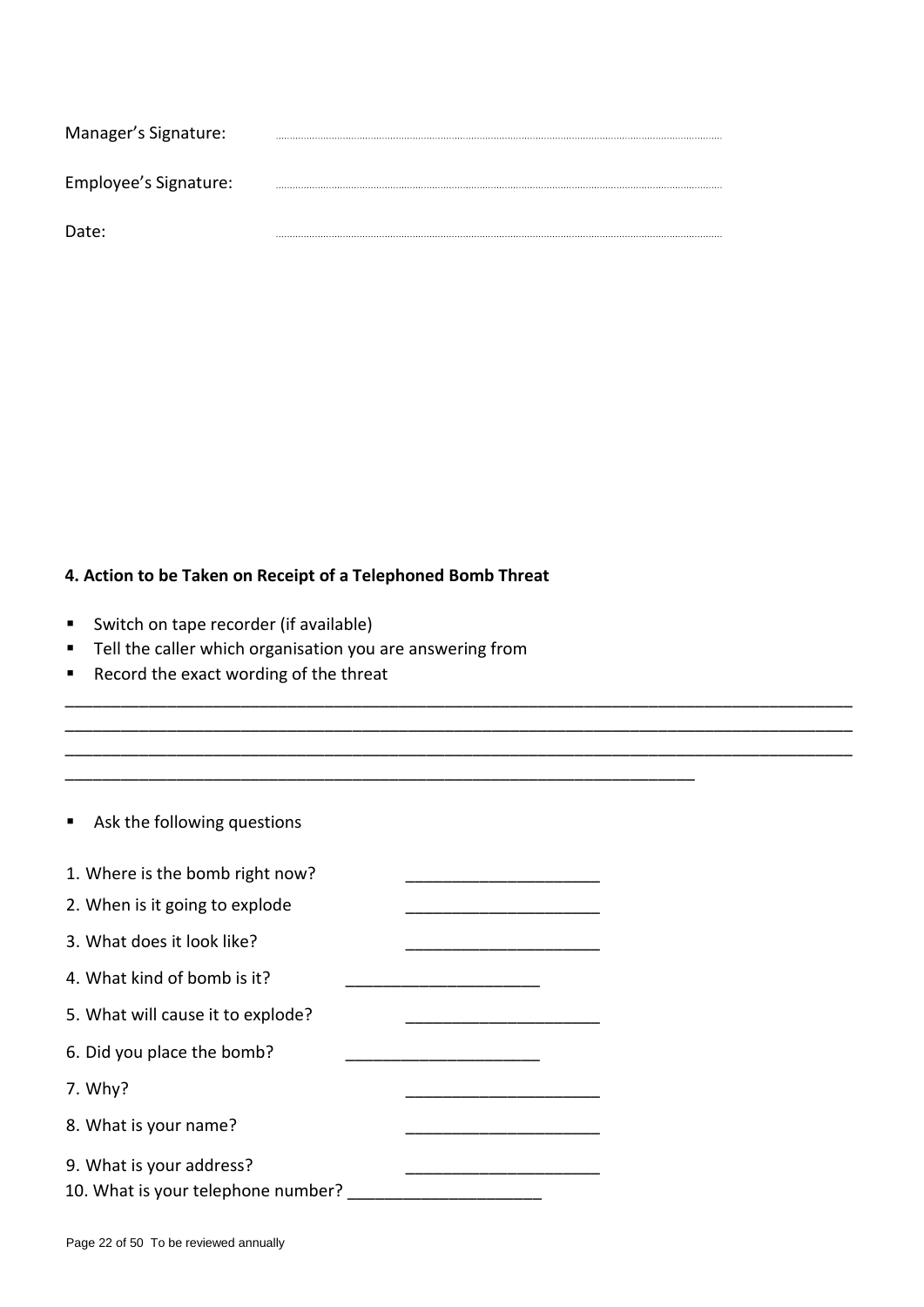- **Record the time the call completed**
- **Where automatic number reveal equipment is available record number shownInform the coordinator**
- **Name and telephone number of the person informed**
- **EXECONTERGY CONTACT POLICE by using the emergency telephone number**
- Time informed
- **This part should be completed once the caller has hung up and the police / supervisor have been** informed.
- **Time and date of call length.**
- Number at which call is received (your extension number
- About the caller Sex of caller? Male **D** Female D Nationality?
- Age Threat
- **If** language Well spoken  $\Box$  Taped  $\Box$  Taped  $\Box$  Foul  $\Box$ Incoherent  $\Box$  Message read by threatmaker  $\Box$ **Callers Voice**

 $\Box$ 

 $\Box$ 

 $\Box$ 

 $\Box$ 

Calm  $\Box$  Crying  $\Box$  Clearing throat Excited  $\square$  Angry  $\square$  Nasal Rapid  $\Box$  Slurred  $\Box$  Stutter  $\Box$ Disguised  $\Box$  Slow  $\Box$  Lisp Accent \*  $\Box$  Deep  $\Box$  Familiar Laughter  $\Box$  Hoarse  $\Box$ 

If the voice sounded familiar, whose did it sound like?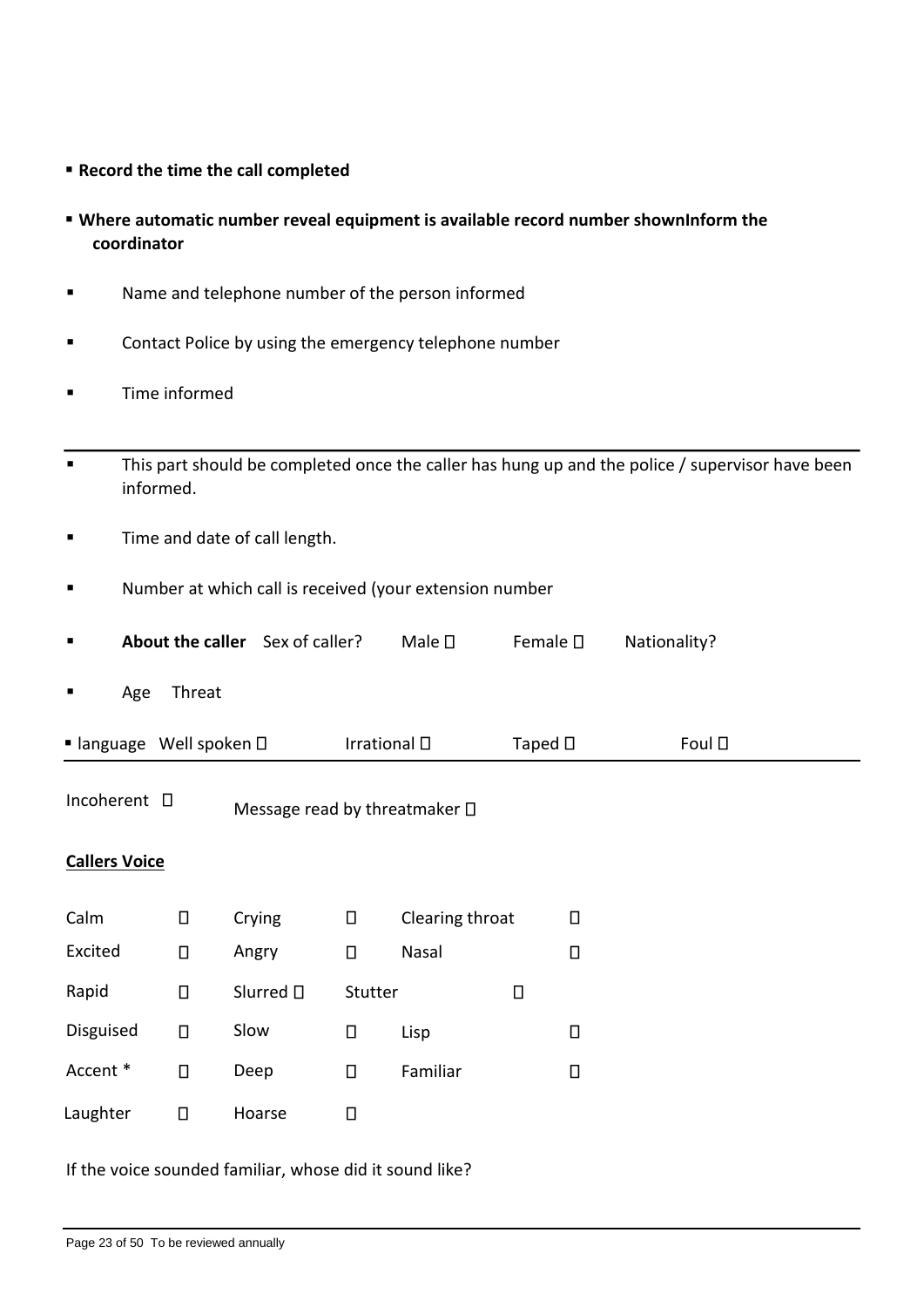\*What accent?

| <b>Background sounds</b>            |        |                |        |                                                                                                                      |            |  |
|-------------------------------------|--------|----------------|--------|----------------------------------------------------------------------------------------------------------------------|------------|--|
| Street noises □                     |        | House noises D |        | Animal noises                                                                                                        | $\Box$     |  |
| Crockery                            | $\Box$ | Motor          | $\Box$ | Clear                                                                                                                | П          |  |
| Voice                               | $\Box$ | <b>Static</b>  | $\Box$ | PA System                                                                                                            | П          |  |
| Booth                               | $\Box$ | Music          | $\Box$ | Factory machinery                                                                                                    | ◧          |  |
| Office machinery<br>Other (specify) |        | П              |        | <u> 1980 - Jan Barat, margaret amerikan basal dari personal dan berasal dan berasal dan berasal dan berasal dan </u> |            |  |
| Remarks                             |        |                |        |                                                                                                                      |            |  |
|                                     |        |                |        |                                                                                                                      |            |  |
|                                     |        |                |        |                                                                                                                      |            |  |
|                                     |        |                |        |                                                                                                                      |            |  |
| <b>Signature Signature</b>          |        |                | Date   |                                                                                                                      | Print name |  |

 $\frac{1}{2}$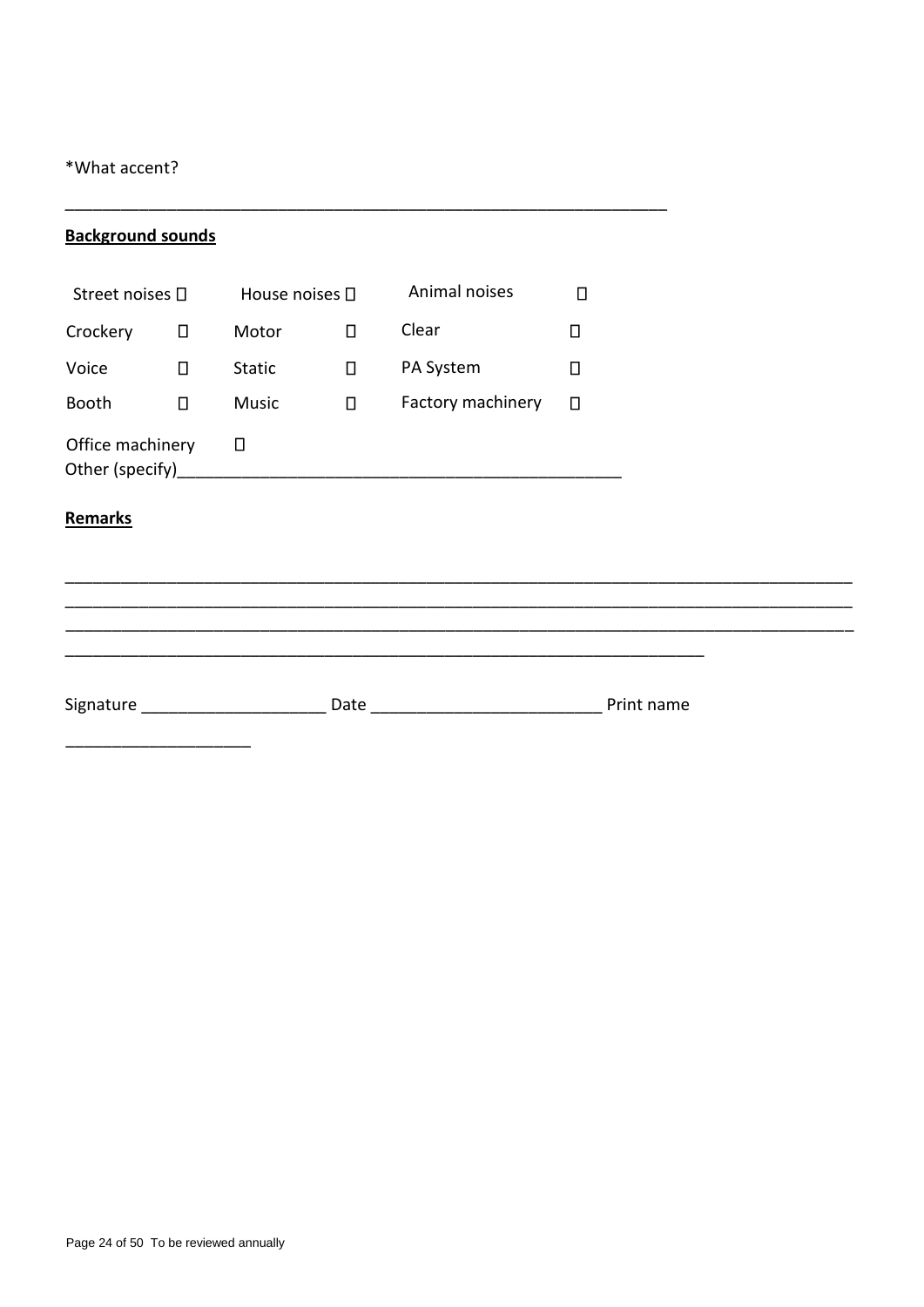#### **5. Termly Health and Safety Inspection Form**

Those carrying out inspection \_\_\_\_\_\_\_\_\_\_\_\_\_\_\_\_\_\_\_\_\_\_\_\_\_\_\_\_\_\_

Date\_\_\_\_\_\_\_\_\_\_\_\_\_\_\_\_\_\_\_\_

Areas of school inspected\_\_\_\_\_\_\_\_\_\_\_\_\_\_\_\_\_\_\_\_\_\_\_\_\_\_\_\_\_\_\_\_\_\_

| Item                                                            | <b>Satisfactory</b><br>$(Y)$ (N) $(N/A)$ | <b>Action Required</b> | <b>Action Whom</b> | <b>Action By When</b> |
|-----------------------------------------------------------------|------------------------------------------|------------------------|--------------------|-----------------------|
| General                                                         |                                          |                        |                    |                       |
| Is the policy statement on a<br>school notice board             |                                          |                        |                    |                       |
| Is progress being made with                                     |                                          |                        |                    |                       |
| the preparation of risk<br>assessments                          |                                          |                        |                    |                       |
| Is progress being made with<br>training matrix                  |                                          |                        |                    |                       |
| Are accident forms being<br>completed correctly                 |                                          |                        |                    |                       |
| Are health and safety law<br>posters displayed and<br>completed |                                          |                        |                    |                       |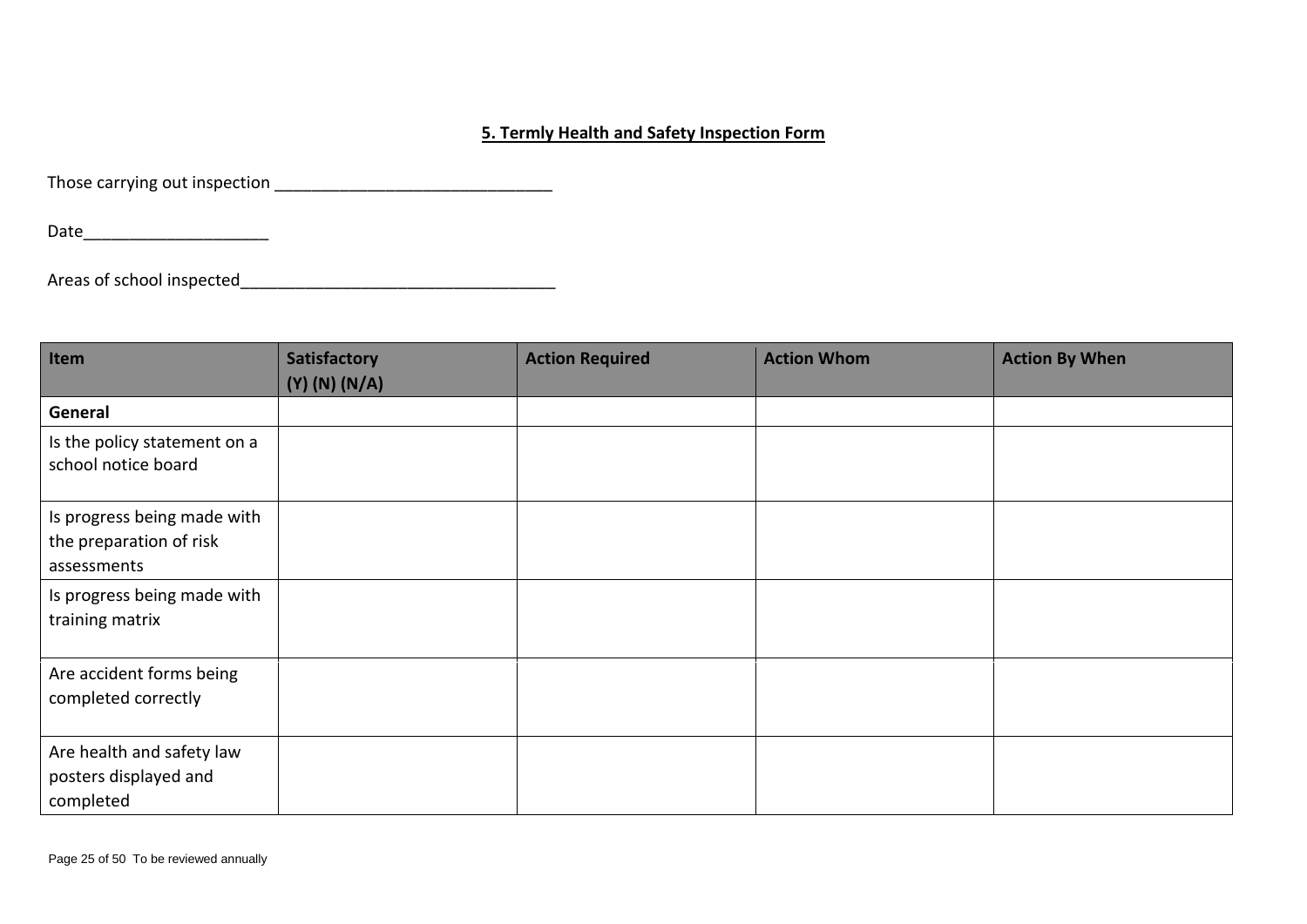| Buildings - External            |  |  |
|---------------------------------|--|--|
| Is condition of exterior fabric |  |  |
| of building acceptable          |  |  |
| Is condition of fencing         |  |  |

| acceptable                                                               |  |  |
|--------------------------------------------------------------------------|--|--|
| Are gates in good condition<br>and suitable                              |  |  |
| Is glazing in good condition                                             |  |  |
| Are grassed areas acceptable<br>to play on                               |  |  |
| Are all external lights<br>working                                       |  |  |
| Are ponds securely fenced                                                |  |  |
| Do the roof, gutters and<br>down pipes appear to be in<br>good condition |  |  |
| Are steps, stairs and<br>handrails where applicable<br>in good condition |  |  |

Page 26 of 50 To be reviewed annually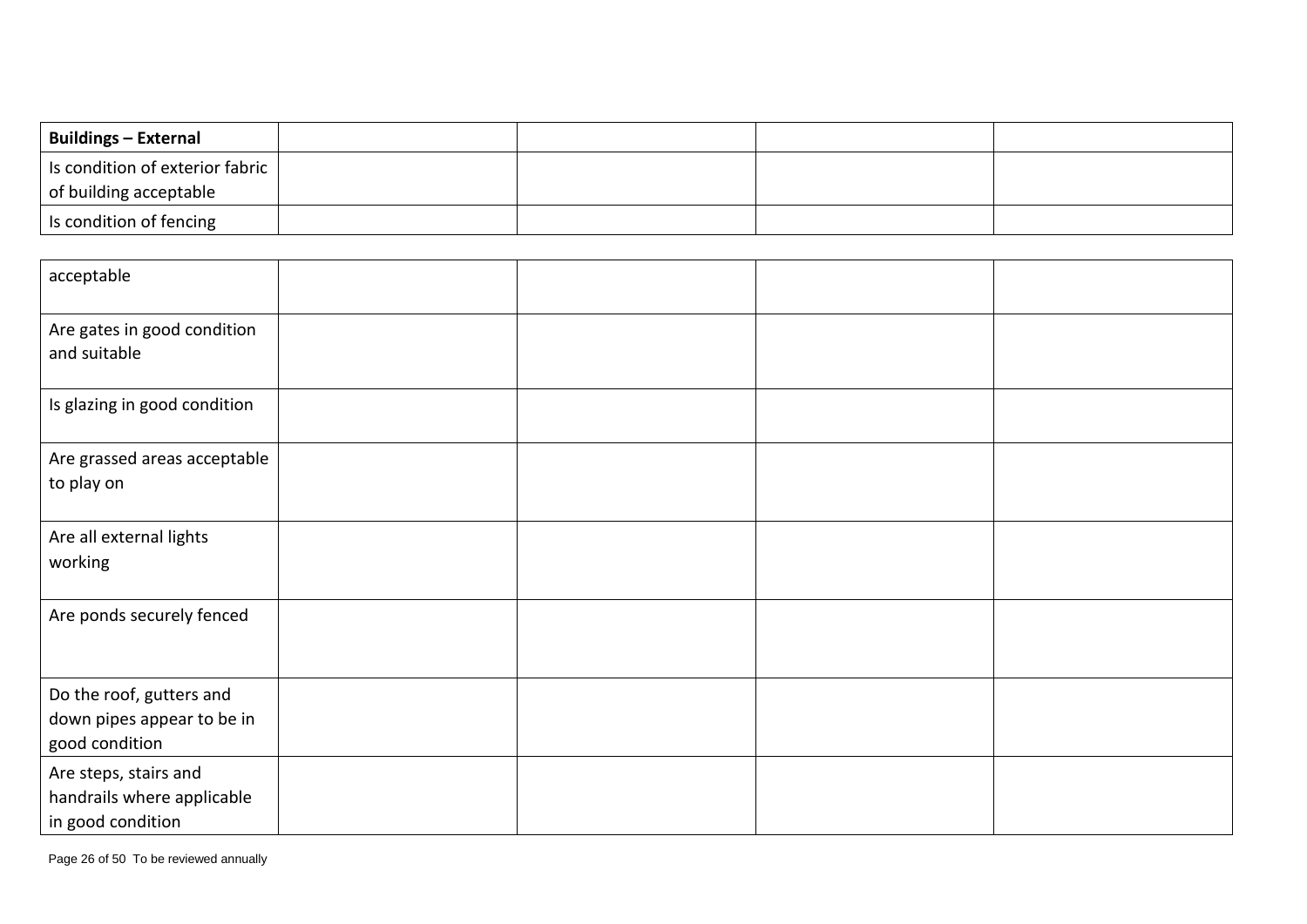| Are trees in good condition                                          |  |  |
|----------------------------------------------------------------------|--|--|
| Are walkways in good<br>condition                                    |  |  |
| In winter are there suitable<br>arrangements for salting<br>walkways |  |  |
| Are store cupboards kept                                             |  |  |

| locked                                                            |  |  |
|-------------------------------------------------------------------|--|--|
| <b>Buildings - Internal</b>                                       |  |  |
| Is asbestos being monitored<br>in accordance with survey          |  |  |
| Are boiler rooms free from<br>excessive clutter and<br>flammables |  |  |
| Are fire doors kept closed                                        |  |  |
| Do fire doors fit closely in<br>door frames                       |  |  |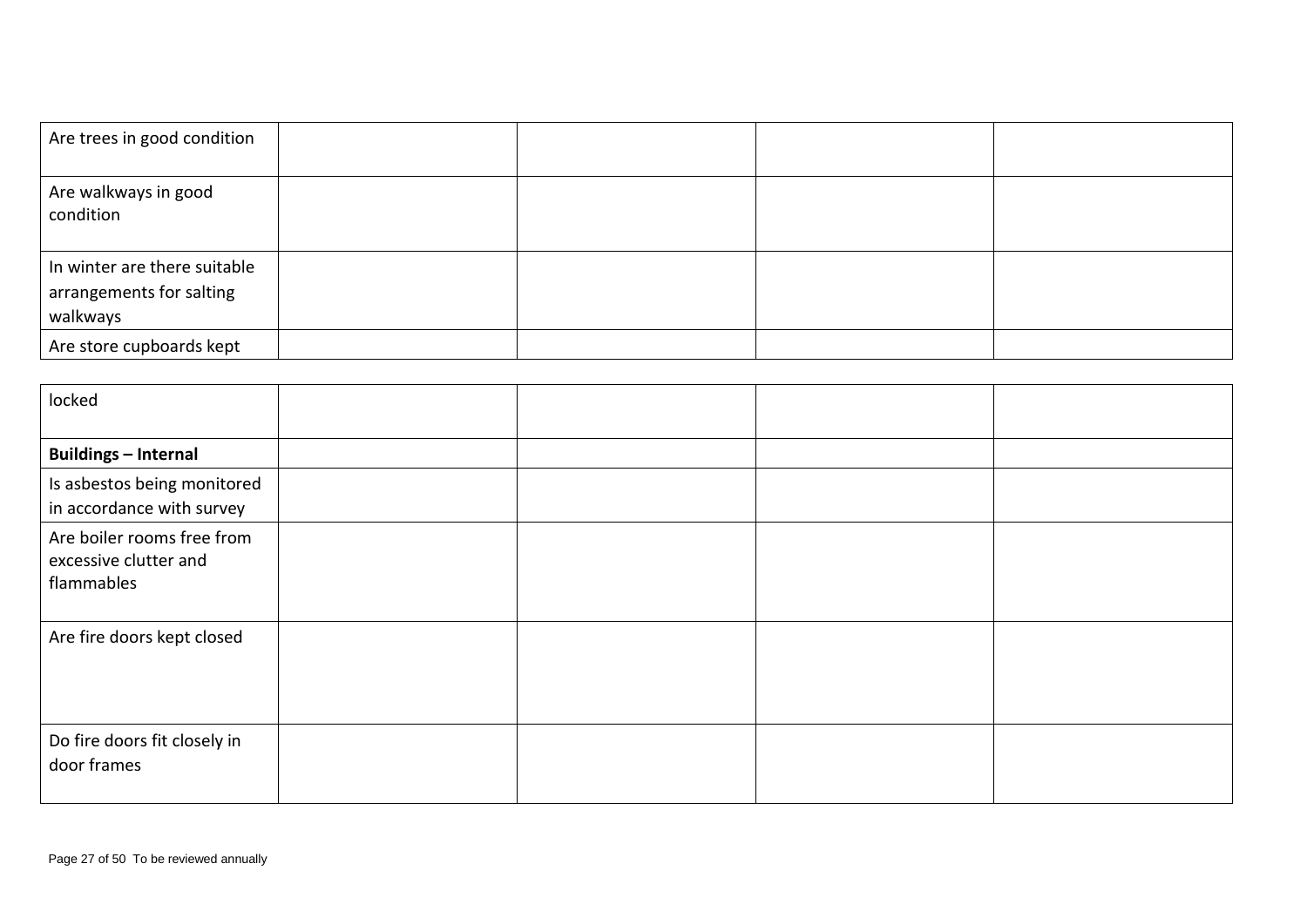| Is electrical equipment<br>tested in accordance with<br>risk assessment |  |  |
|-------------------------------------------------------------------------|--|--|
| Are trailing cables kept clear<br>of walkways                           |  |  |
| Are electric sockets free<br>from damage                                |  |  |
| Are entrances fitted with<br>mats to reduce slips when<br>wet           |  |  |
| Are stairs and steps in good<br>condition                               |  |  |

| Is lighting at an acceptable<br>level                            |  |  |
|------------------------------------------------------------------|--|--|
| Has water supply been<br>tested                                  |  |  |
| Are all windows above<br>ground floor fitted with<br>restrictors |  |  |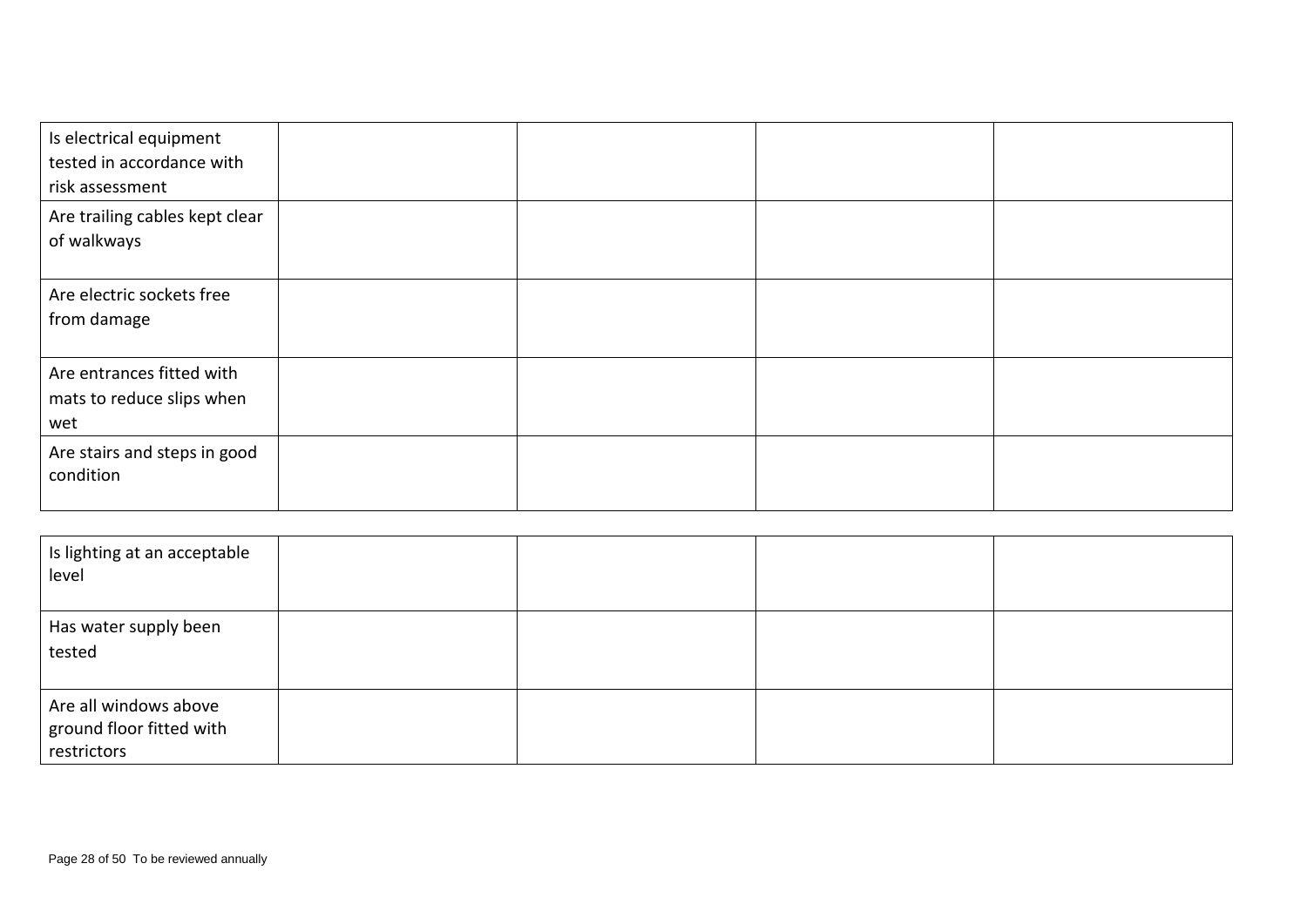| standards<br>of<br>Are<br>housekeeping acceptable<br>e.g. clutter free, boxes on<br>floor, tripping hazards             |  |  |
|-------------------------------------------------------------------------------------------------------------------------|--|--|
| Is furniture in good<br>condition                                                                                       |  |  |
| Are corridor widths<br>maintained at 1 metre to<br>ease evacuation and 1.2<br>metre where there are<br>wheelchair users |  |  |
| Has a fire drill taken place this<br>term                                                                               |  |  |
| Are stairways free from<br>furniture                                                                                    |  |  |
| Are combustible displays in<br>corridors kept to a minimum                                                              |  |  |
| Are escape routes kept free<br>from electrical equipment<br>e.g. photocopiers and coats<br>(as far as is reasonable)    |  |  |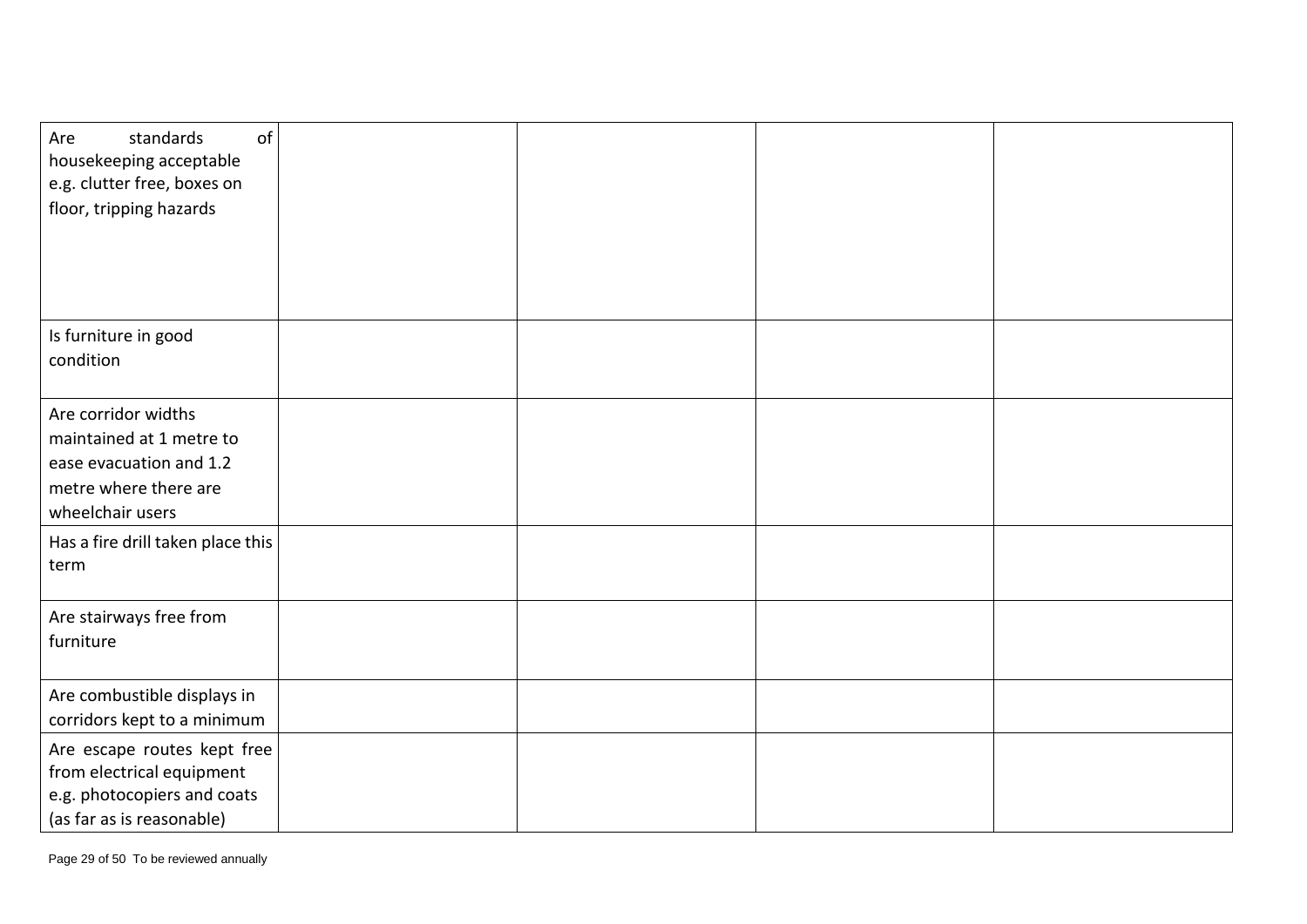| Are fire exit signs visible<br>from all parts of the building                  |  |  |
|--------------------------------------------------------------------------------|--|--|
| Are fire extinguishers in their<br>proper place and not<br>propping open doors |  |  |
| Have fire call points been<br>checked every week                               |  |  |
| Have fire extinguishers been<br>checked in the last year                       |  |  |
| Are all hazardous substances<br>stored appropriately                           |  |  |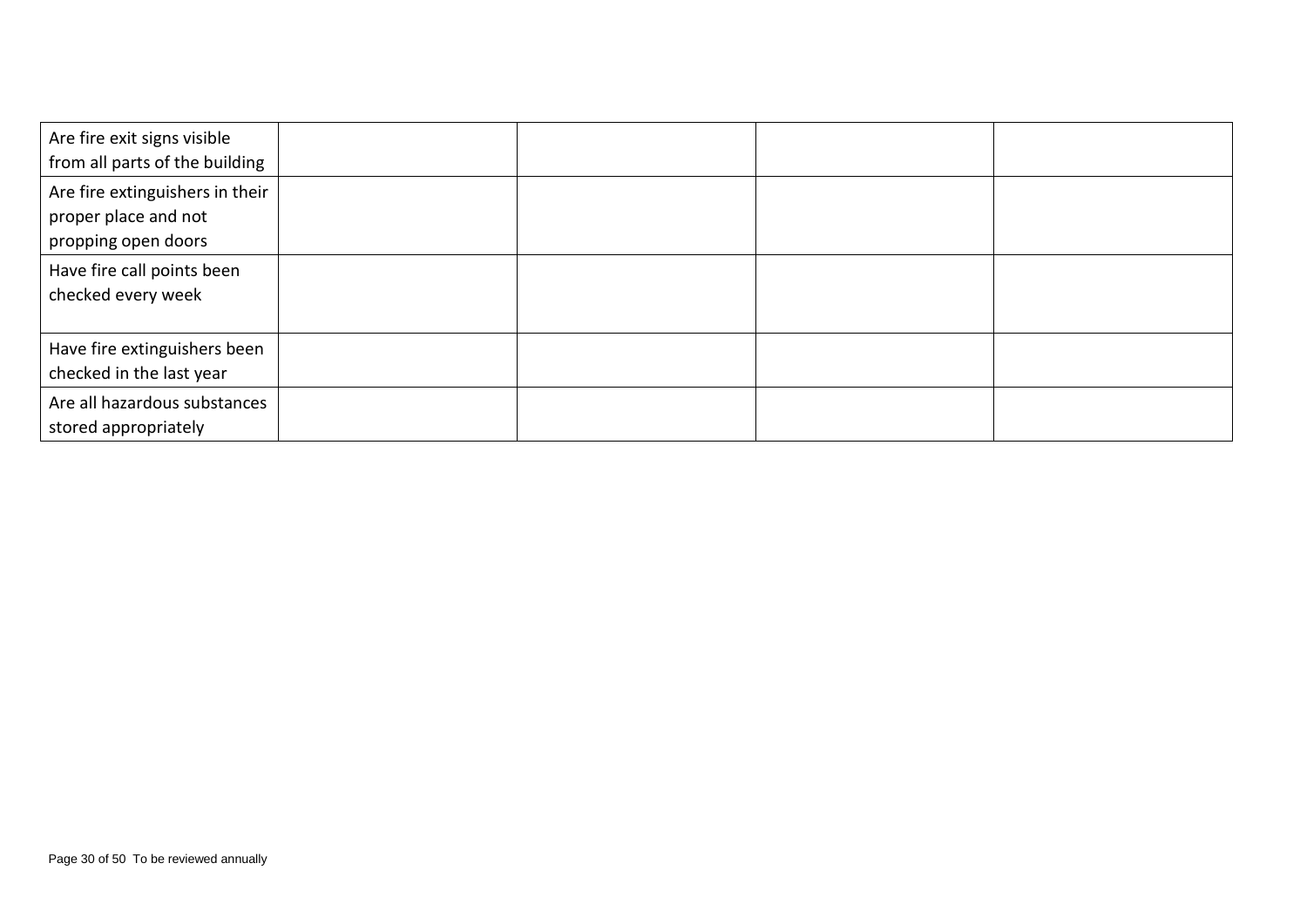# **6. Training Record Form**

Training Record For:

| <b>Training Received</b><br>ı | <b>Date Received</b> | <b>Date Evaluated With Manager</b> |
|-------------------------------|----------------------|------------------------------------|
|                               |                      |                                    |
|                               |                      |                                    |
|                               |                      |                                    |
|                               |                      |                                    |
|                               |                      |                                    |
|                               |                      |                                    |
|                               |                      |                                    |
|                               |                      |                                    |
|                               |                      |                                    |
|                               |                      |                                    |
|                               |                      |                                    |
|                               |                      |                                    |
|                               |                      |                                    |

# **7. Fire Forms In Fire Log**

**8. Contractors Checklist – Prior To Engaging Employer** 

| <b>Work details:</b> | Frequency of work to be |
|----------------------|-------------------------|
|                      | undertaken              |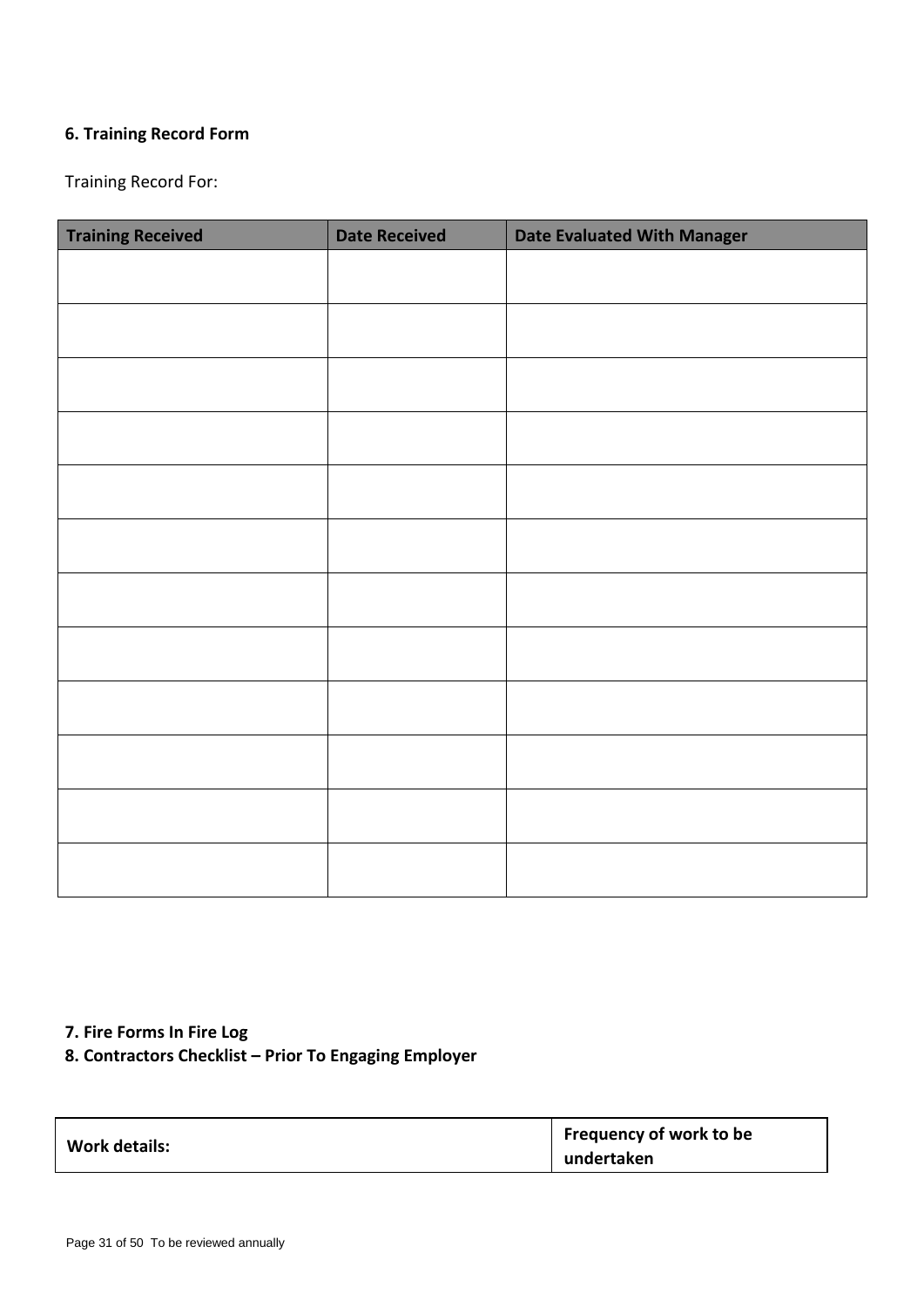|                         |                                                                                                                                                                         |                         |            |           |                | One off job [ | On going<br>service [ | -1 |
|-------------------------|-------------------------------------------------------------------------------------------------------------------------------------------------------------------------|-------------------------|------------|-----------|----------------|---------------|-----------------------|----|
| Company:                |                                                                                                                                                                         |                         |            |           |                | Telephone:    |                       |    |
| <b>Address:</b>         |                                                                                                                                                                         |                         |            |           |                | Fax:          |                       |    |
|                         |                                                                                                                                                                         |                         |            |           |                | Email:        |                       |    |
|                         | <b>Questionnaire completed by:</b>                                                                                                                                      | Position:               |            |           |                | Signature:    | Date:                 |    |
|                         |                                                                                                                                                                         | <b>Premises manager</b> |            |           |                |               |                       |    |
| <b>No</b>               | <b>Standard to be met</b>                                                                                                                                               |                         | <b>Yes</b> | <b>No</b> | <b>Comment</b> |               |                       |    |
| $\mathbf{1}$            | The contractor has demonstrated<br>competence in type of work you<br>want them to do?                                                                                   |                         |            |           |                |               |                       |    |
| $\overline{2}$          | They have in place risk<br>assessments and method<br>statements for the type of work<br>you wish them to do?                                                            |                         |            |           |                |               |                       |    |
| 3                       | They have the necessary<br>supervisory arrangements in place<br>for the work to be undertaken?                                                                          |                         |            |           |                |               |                       |    |
|                         | They have demonstrated<br>membership of a relevant trade<br>association?                                                                                                |                         |            |           |                |               |                       |    |
| 5                       | They have provided you with<br>evidence of suitable level of<br>insurance cover, which is up to<br>date?                                                                |                         |            |           |                |               |                       |    |
| 6                       | They have provided you with a<br>copy of their health and safety<br>policy (if more than 4)?                                                                            |                         |            |           |                |               |                       |    |
| $\overline{\mathbf{z}}$ | If less the 4 employed, they have<br>provided you with a written,<br>dated and signed declaration of<br>commitment to the health and<br>safety of themselves and others |                         |            |           |                |               |                       |    |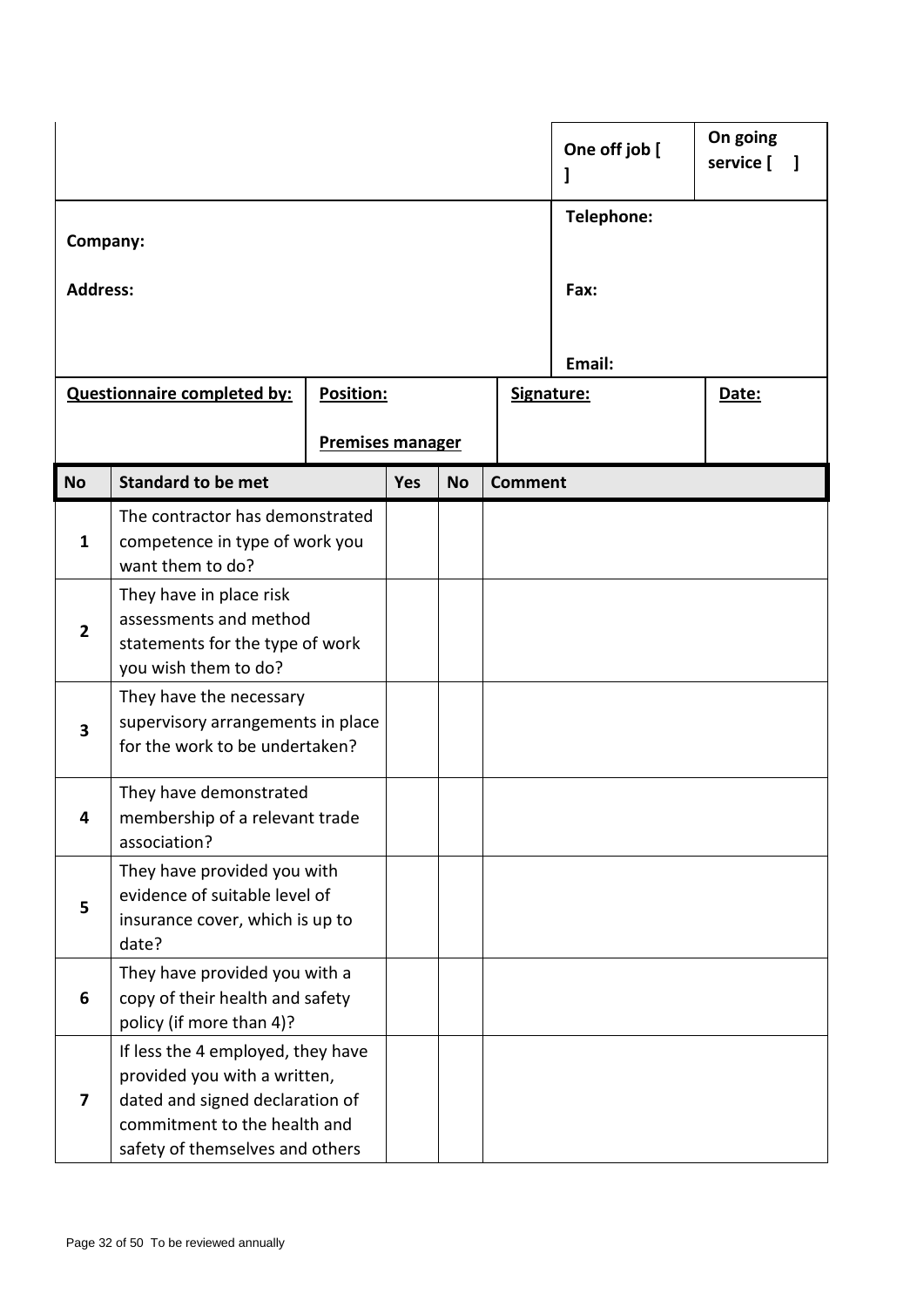| 8  | The company has provided you<br>with evidence of staff training<br>with regards health and safety                       |  |  |
|----|-------------------------------------------------------------------------------------------------------------------------|--|--|
| 9  | The company has provided you<br>with evidence of their<br>maintenance regime for plant and<br>equipment                 |  |  |
| 10 | The contractor has demonstrated<br>to you that they have access to<br>competent persons for health and<br>safety advice |  |  |

Rev1 08/05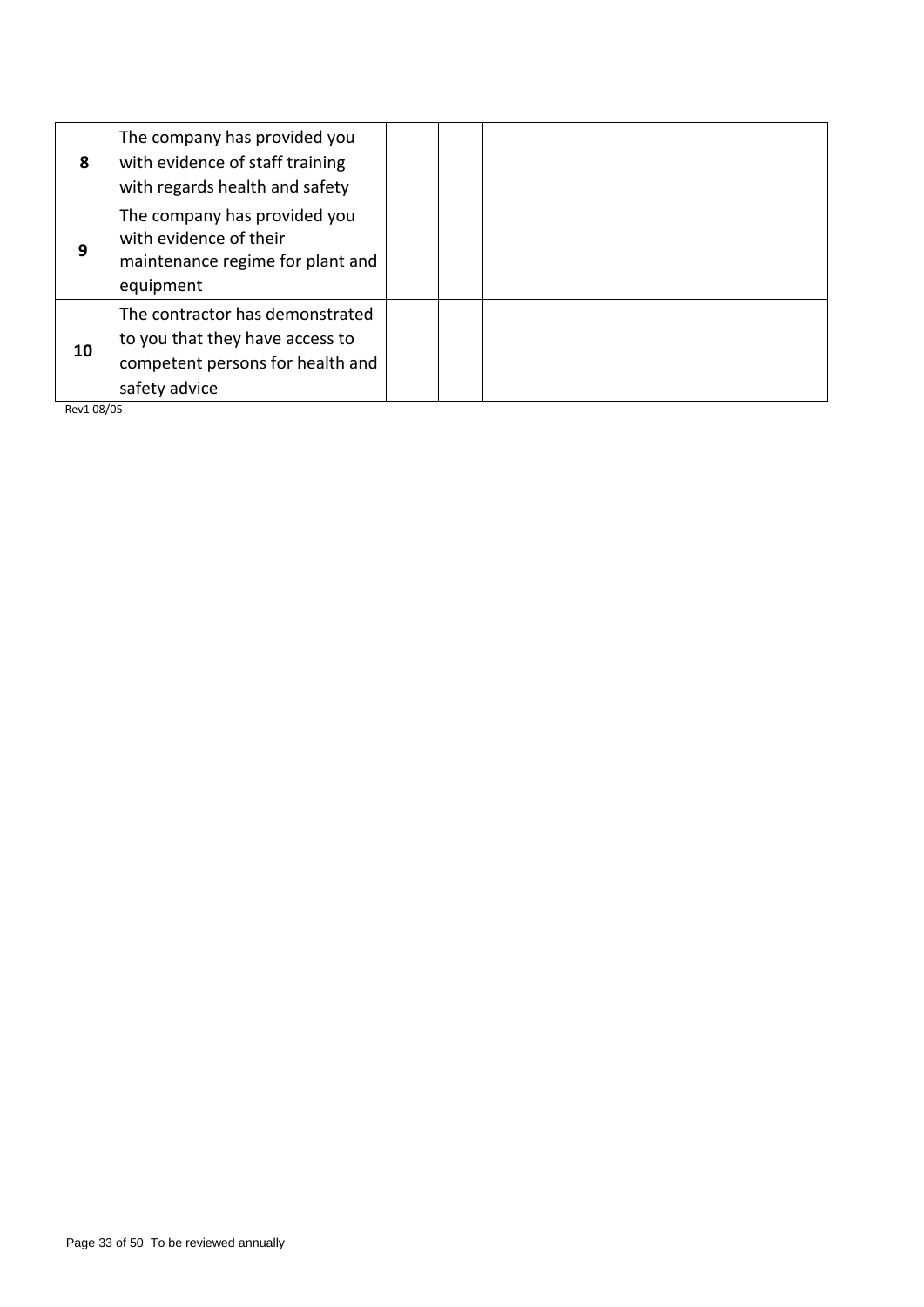# **9. Contractors Checklist – During Works**

# **Inspection Report**

**Location of works:** 

|                | Item no. Standard criteria to be met                                                                                   | <b>Yes</b> | <b>No</b> | If no, please state remedial action |
|----------------|------------------------------------------------------------------------------------------------------------------------|------------|-----------|-------------------------------------|
| 1              | Risk assessments are available for the<br>work and have been communicated to<br>trade personnel                        |            |           |                                     |
| $\overline{2}$ | Method statements are available for<br>the work and have been<br>communicated to trade personnel                       |            |           |                                     |
| 3              | COSHH assessments and other<br>regulation specific assessments<br>have been completed (If<br>applicable)               |            |           |                                     |
| 4              | Safety barriers and signs are in place<br>to keep unauthorised persons away                                            |            |           |                                     |
| 5              | Fire, first aid and emergency<br>procedures are in place and<br>understood by all parties involved in<br>the work      |            |           |                                     |
| 6              | Contractor personnel are wearing<br>identification badges                                                              |            |           |                                     |
| 7              | Work areas are tidy and unobstructed                                                                                   |            |           |                                     |
| 8              | Personal protective equipment is<br>being worn in accordance with risk<br>assessments and method statement<br>provided |            |           |                                     |
| 9              | Access equipment has been<br>inspected for stability by a competent<br>person                                          |            |           |                                     |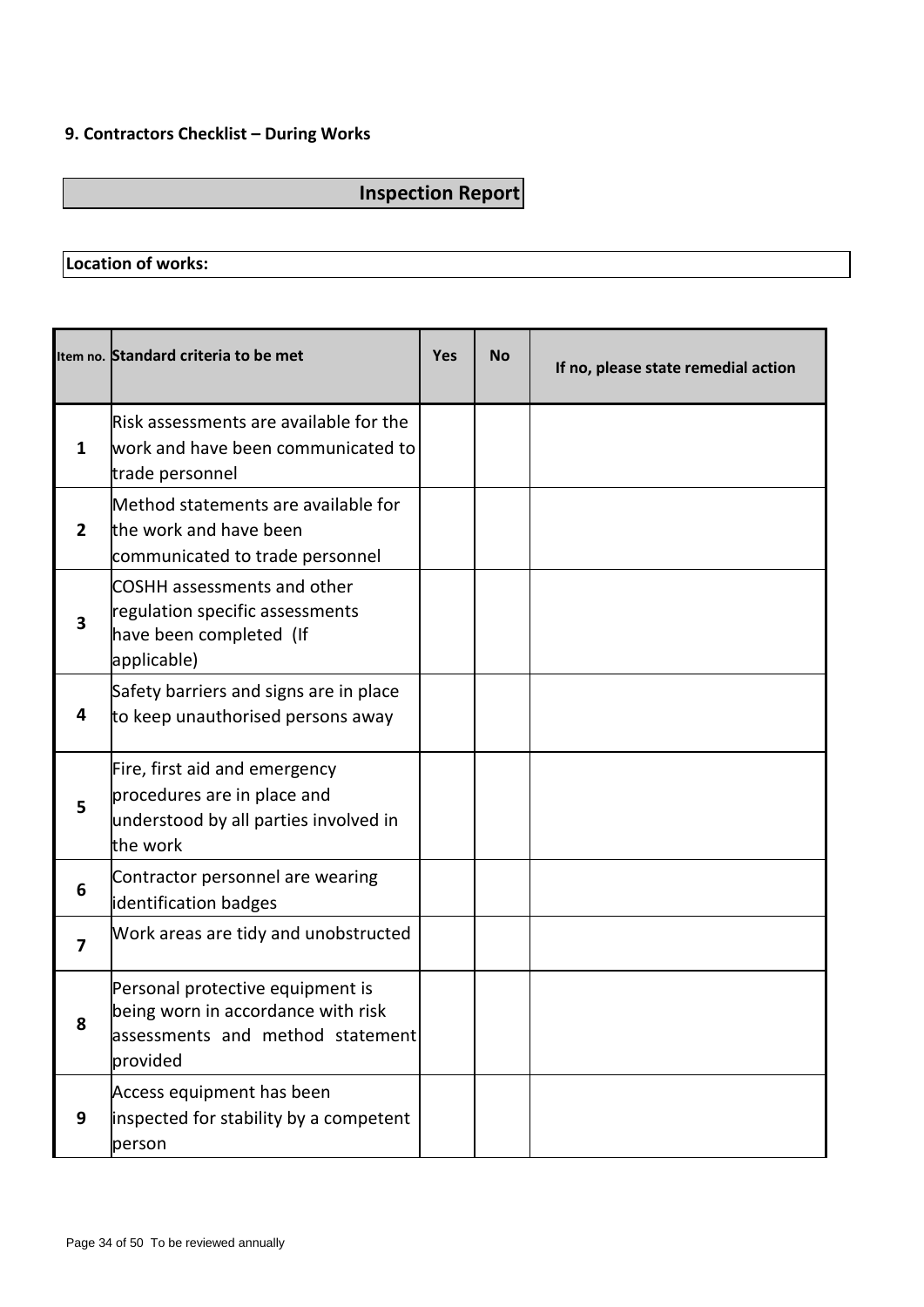| 10                                    | Waste material is properly secured<br>and disposed of upon completion of<br>works                  |                                      |  |                            |
|---------------------------------------|----------------------------------------------------------------------------------------------------|--------------------------------------|--|----------------------------|
| 11                                    | Welfare arrangements have been<br>supplied and are in good order                                   |                                      |  |                            |
| 12                                    | The contractor has accident reporting<br>documentation available on site                           |                                      |  |                            |
| 13                                    | Relevant information about the<br>school environment/hazards has<br>been briefed to the contractor |                                      |  |                            |
| 14                                    | Evidence is available of independent<br>safety inspections being performed                         |                                      |  |                            |
| 15                                    |                                                                                                    |                                      |  |                            |
| <b>Report Completed by:</b><br>Print: |                                                                                                    | <b>Report Received by:</b><br>Print: |  | Date Inspection completed: |
| Signature:                            |                                                                                                    | Signature:                           |  |                            |

## **10.List Of Risk Assessors**

| <b>Name Of Risk Assessor</b> | Area Covered Or Risk assessments Responsible For |
|------------------------------|--------------------------------------------------|
|                              |                                                  |
|                              |                                                  |
|                              |                                                  |
|                              |                                                  |
|                              |                                                  |
|                              |                                                  |
|                              |                                                  |
|                              |                                                  |
|                              |                                                  |
|                              |                                                  |
|                              |                                                  |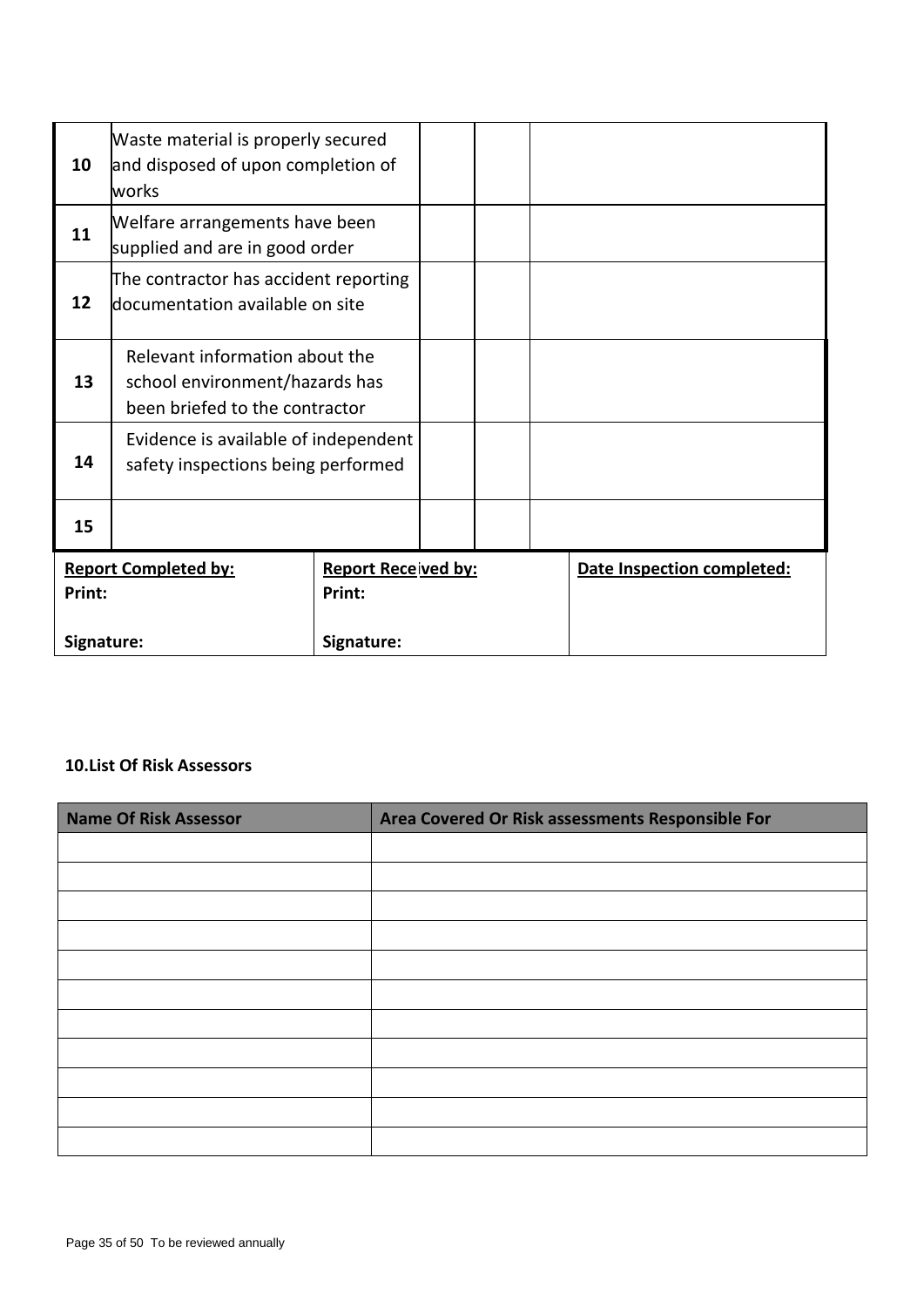# **11. Minibus Checklist**

## **Pre-Drive Safety Check**

Do this before every journey. Walk around the vehicle, including the trailer, if applicable, to check for visible defects, and then check the items listed below.

| <b>Item To Check</b>                                                               | Satisfactory (Y) (N) | <b>Checked By</b> |
|------------------------------------------------------------------------------------|----------------------|-------------------|
| <b>Exterior Check</b>                                                              |                      |                   |
| Oil level                                                                          |                      |                   |
| Coolant level                                                                      |                      |                   |
| Windscreen                                                                         |                      |                   |
| Washer fluid level                                                                 |                      |                   |
| Brake fluid level                                                                  |                      |                   |
| Windscreen & windows clean and undamaged                                           |                      |                   |
| Lights inc brake lights and indicators clean and working                           |                      |                   |
| Tyre pressures, inc spares (and inner tyres and tyres on trailer<br>if applicable) |                      |                   |
| Tyre tread inc tyres as above. At least 2.5 mm across centre 34<br>is recommended  |                      |                   |
| Any cuts and bulges to tyres                                                       |                      |                   |
| Doors open and close properly                                                      |                      |                   |
| Trailer brake lights & indicators work, if applicable                              |                      |                   |
| Roof rack or trailer is properly fitted, and all luggage securely<br>held.         |                      |                   |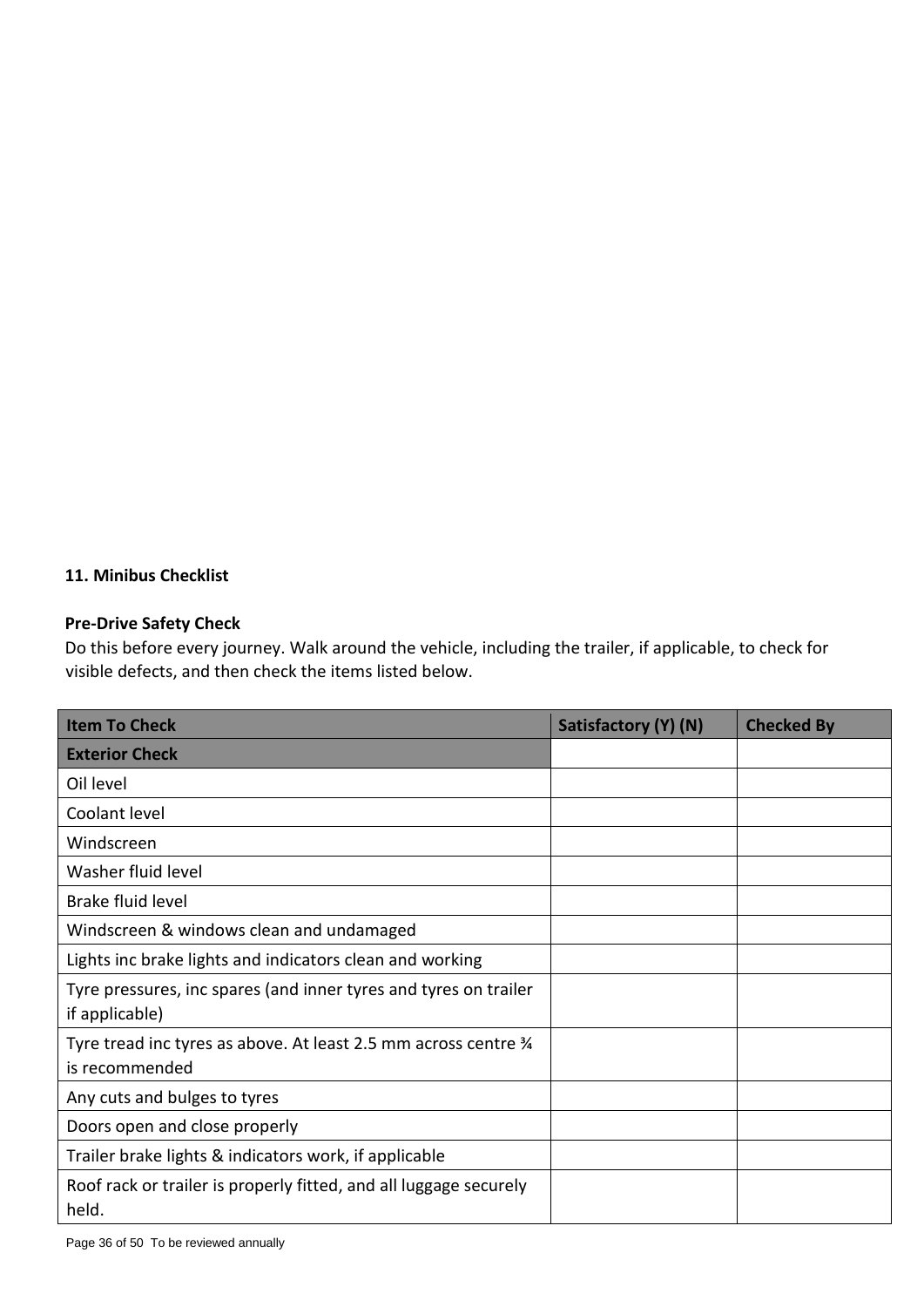| <b>Interior check</b>                                                                                                                                                                             |  |
|---------------------------------------------------------------------------------------------------------------------------------------------------------------------------------------------------|--|
| Mirrors correctly adjusted, clean and unobstructed                                                                                                                                                |  |
| Position & function of all dashboard controls                                                                                                                                                     |  |
| Position of driving seat so all pedals can be operated<br>comfortably                                                                                                                             |  |
| Pressure on brake pedal                                                                                                                                                                           |  |
| Lights & indicators are working                                                                                                                                                                   |  |
| Wipers & washers working properly                                                                                                                                                                 |  |
| Fuel level (and type of fuel)                                                                                                                                                                     |  |
| Seat belts are undamaged and working properly                                                                                                                                                     |  |
| Location of wheel brace and jack                                                                                                                                                                  |  |
| Location and contents of first aid kit & fire extinguisher(s)                                                                                                                                     |  |
| Location of relevant paperwork (permit, MoT etc)                                                                                                                                                  |  |
| Change for parking or telephone (mobile / phonecard)                                                                                                                                              |  |
| Luggage securely stowed; aisles & exits clear                                                                                                                                                     |  |
| <b>Brake Checks</b>                                                                                                                                                                               |  |
| Check brakes before loading passengers                                                                                                                                                            |  |
| With engine running, check handbrake is working properly &<br>brake pedal is firm when pushed                                                                                                     |  |
| Conduct a moving brake test, off the road, if possible. Reach a                                                                                                                                   |  |
| speed of not more than 15 mph check mirrors and, if safe,<br>apply brakes fairly firmly. Brakes should work efficiently;<br>vehicle should not pull to one side; luggage should remain<br>secure. |  |

If faults that might affect the vehicle's or passengers' safety are found, the vehicle must not be used until they are all remedied.

# **12. Medicines Administered**

| <b>Date</b> | Pupil's<br><b>Name</b> | <b>Time</b> | Name Of<br>Medication | <b>Dose</b><br><b>Given</b> | Any<br><b>Resources</b> | <b>Signature</b><br>Of Staff | <b>Print</b><br><b>Name</b> |
|-------------|------------------------|-------------|-----------------------|-----------------------------|-------------------------|------------------------------|-----------------------------|
|             |                        |             |                       |                             |                         |                              |                             |
|             |                        |             |                       |                             |                         |                              |                             |
|             |                        |             |                       |                             |                         |                              |                             |
|             |                        |             |                       |                             |                         |                              |                             |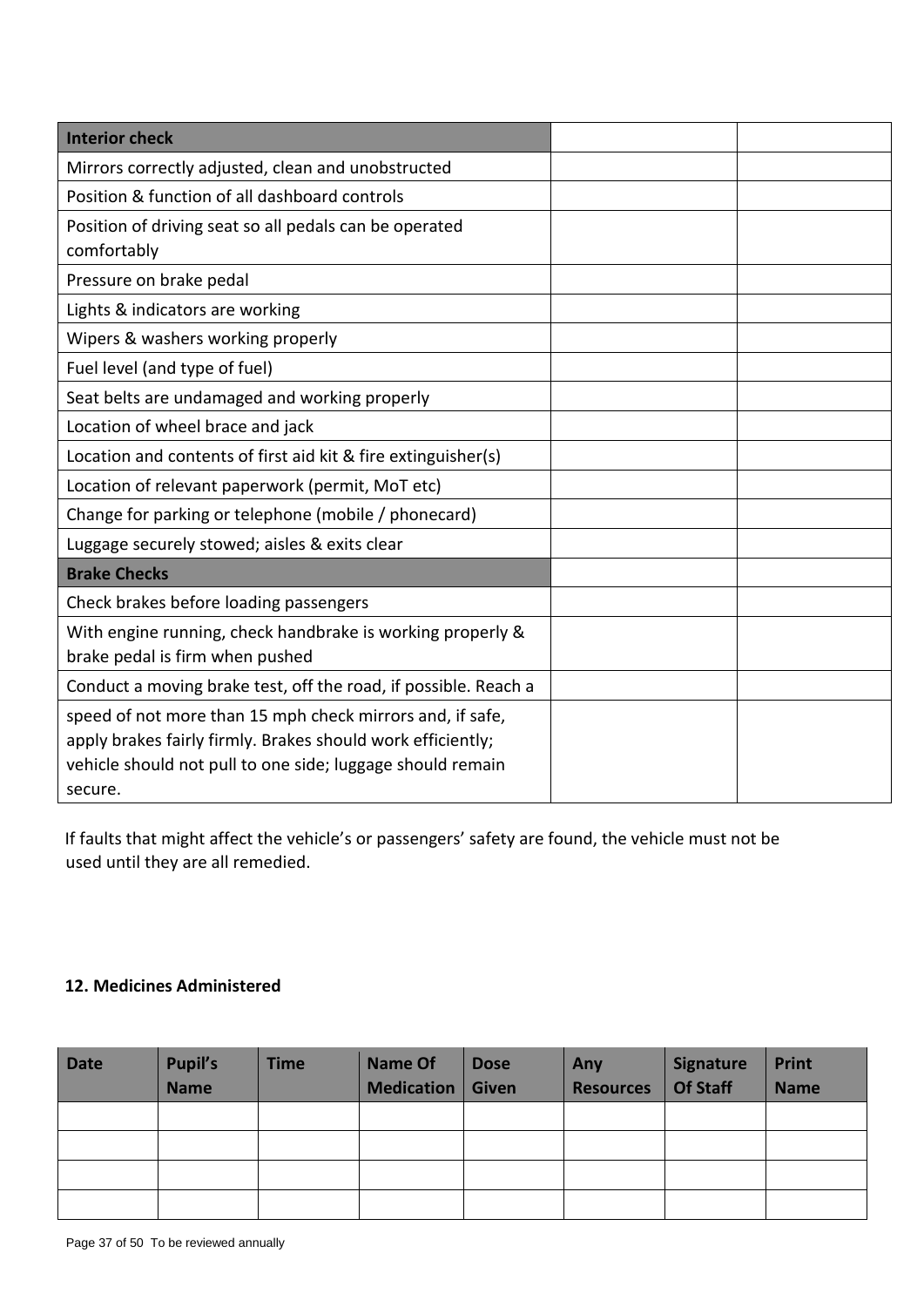# **13. Request for child to carry own medication**

**Form to be completed by parents/guardian** 

Address\_\_\_\_\_\_\_\_\_\_\_\_\_\_\_\_\_\_\_\_\_\_\_\_\_\_\_\_\_\_\_\_\_\_\_\_\_\_\_\_\_\_\_\_\_\_\_\_\_\_\_\_\_\_\_\_\_\_\_\_\_\_\_\_\_\_\_\_\_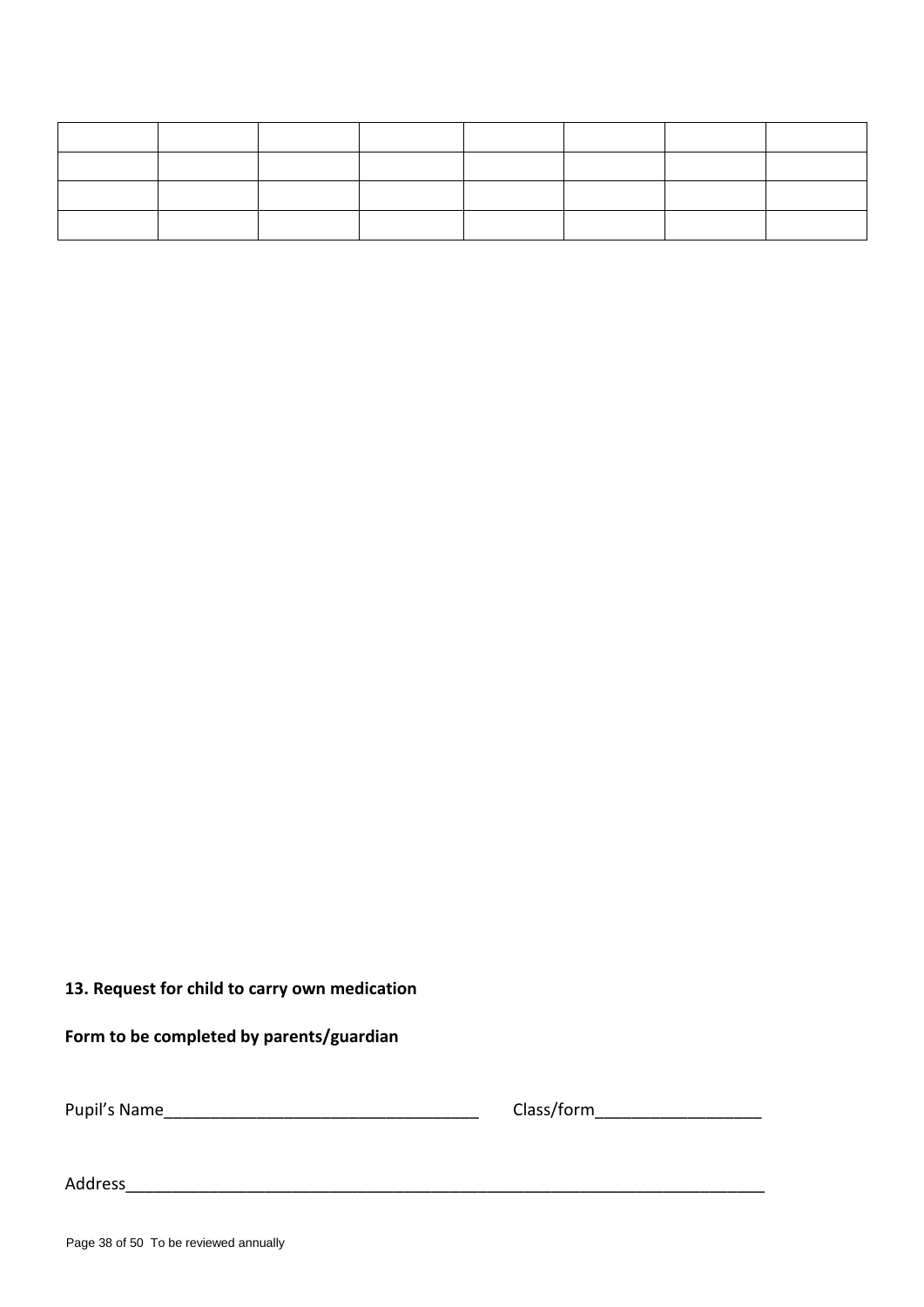| Condition or                                                                                                    |
|-----------------------------------------------------------------------------------------------------------------|
|                                                                                                                 |
|                                                                                                                 |
|                                                                                                                 |
|                                                                                                                 |
| <b>Contact Information</b>                                                                                      |
|                                                                                                                 |
| Daytime Phone No San Annual Communication of the Communication of the Communication of the Communication of the |
|                                                                                                                 |
| I would like my son/daughter to keep his/her medicine on him/her for use as necessary.                          |
| Date_______________________                                                                                     |
|                                                                                                                 |
| 14. Request for school to administer medication                                                                 |
| <b>Details Of Pupil</b>                                                                                         |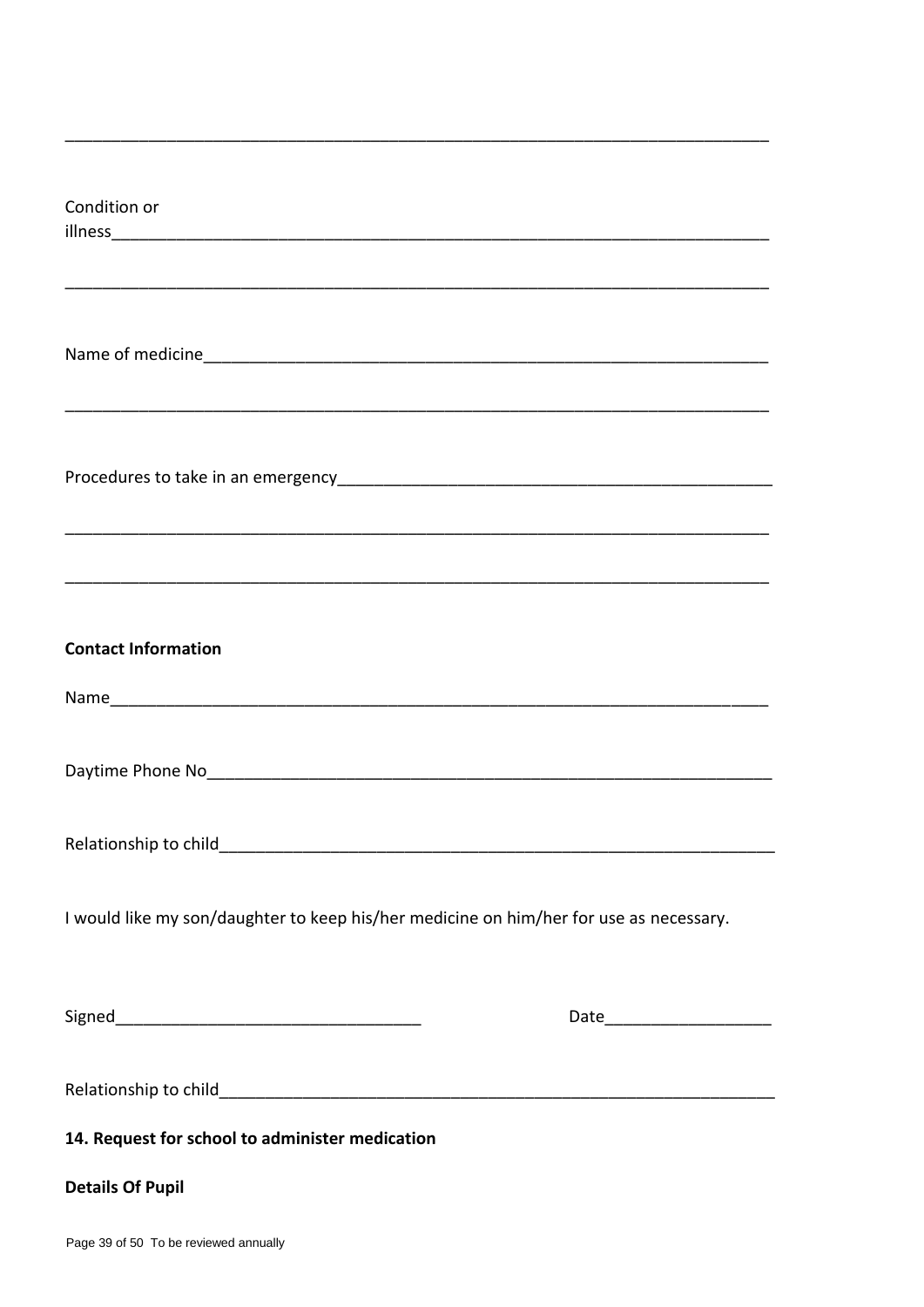| Date of Birth_________________________Class or Form_____________________________<br>Name/Type of Medication (as described on the container)__________________________ |                                |  |
|-----------------------------------------------------------------------------------------------------------------------------------------------------------------------|--------------------------------|--|
|                                                                                                                                                                       |                                |  |
|                                                                                                                                                                       |                                |  |
|                                                                                                                                                                       |                                |  |
|                                                                                                                                                                       |                                |  |
|                                                                                                                                                                       | <b>Medication</b>              |  |
|                                                                                                                                                                       |                                |  |
|                                                                                                                                                                       |                                |  |
|                                                                                                                                                                       |                                |  |
|                                                                                                                                                                       | <b>Full Directions For Use</b> |  |
|                                                                                                                                                                       |                                |  |
|                                                                                                                                                                       |                                |  |
|                                                                                                                                                                       |                                |  |
|                                                                                                                                                                       |                                |  |
|                                                                                                                                                                       | Self Administration            |  |
|                                                                                                                                                                       |                                |  |
|                                                                                                                                                                       | <b>Contact Details</b>         |  |
|                                                                                                                                                                       |                                |  |
|                                                                                                                                                                       |                                |  |
| Lunderstand that Lunust delver the medicine personally to (agreed member of staff) and accent that this is a service                                                  |                                |  |

I understand that I must delver the medicine personally to (agreed member of staff) and accept that this is a service which the school is not obliged to undertake.

Date\_\_\_\_\_\_\_\_\_\_\_\_\_\_\_\_\_\_\_\_\_Signature(s)\_\_\_\_\_\_\_\_\_\_\_\_\_\_\_\_\_\_\_\_\_\_\_\_\_\_\_\_\_\_\_\_\_\_\_\_\_\_\_\_\_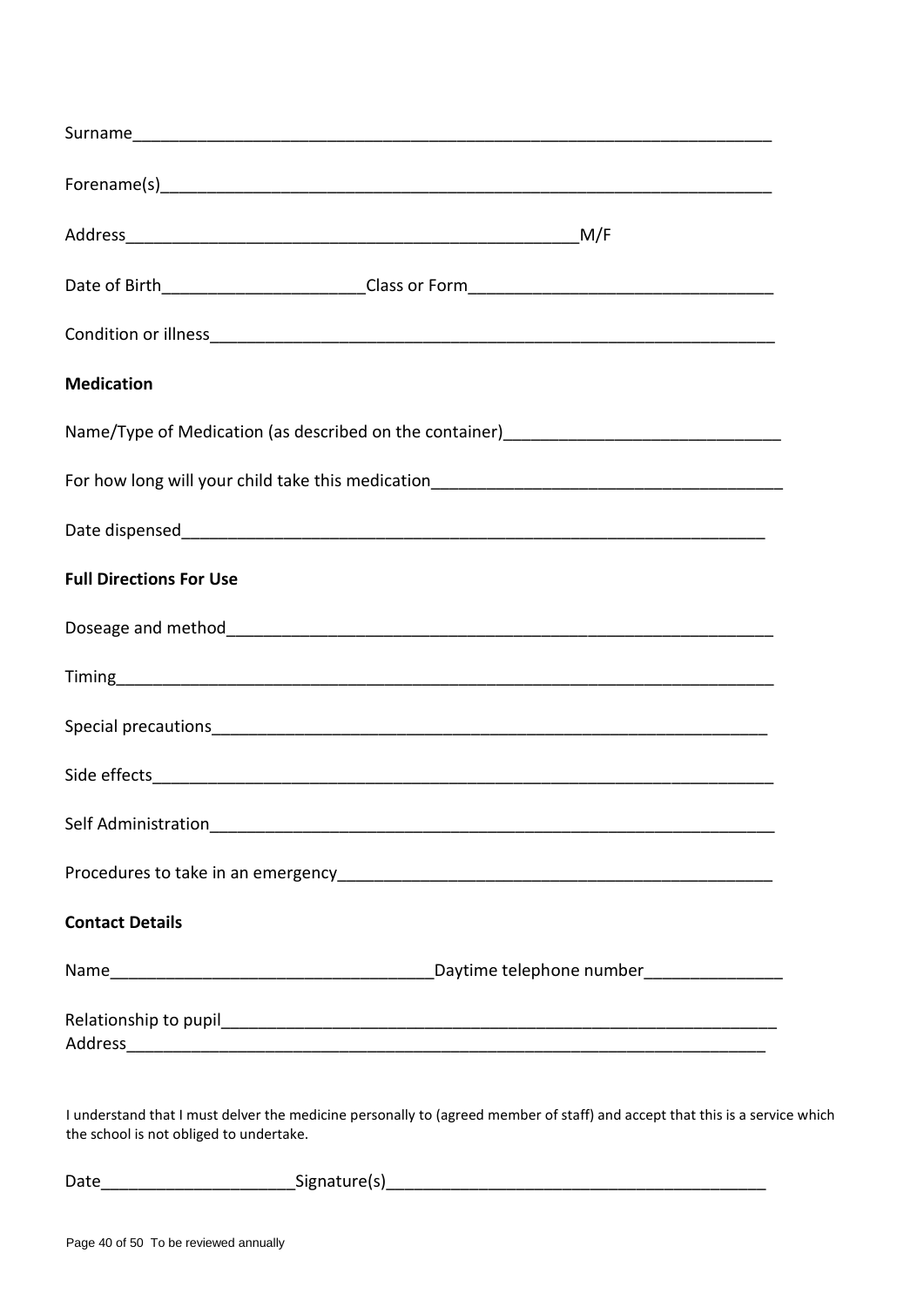Relationship to pupil\_\_\_\_\_\_\_\_\_\_\_\_\_\_\_\_\_\_\_\_\_\_\_\_\_\_\_\_\_\_\_\_\_\_\_\_\_\_\_\_\_\_\_\_\_\_\_\_\_\_\_\_\_\_\_\_\_\_\_\_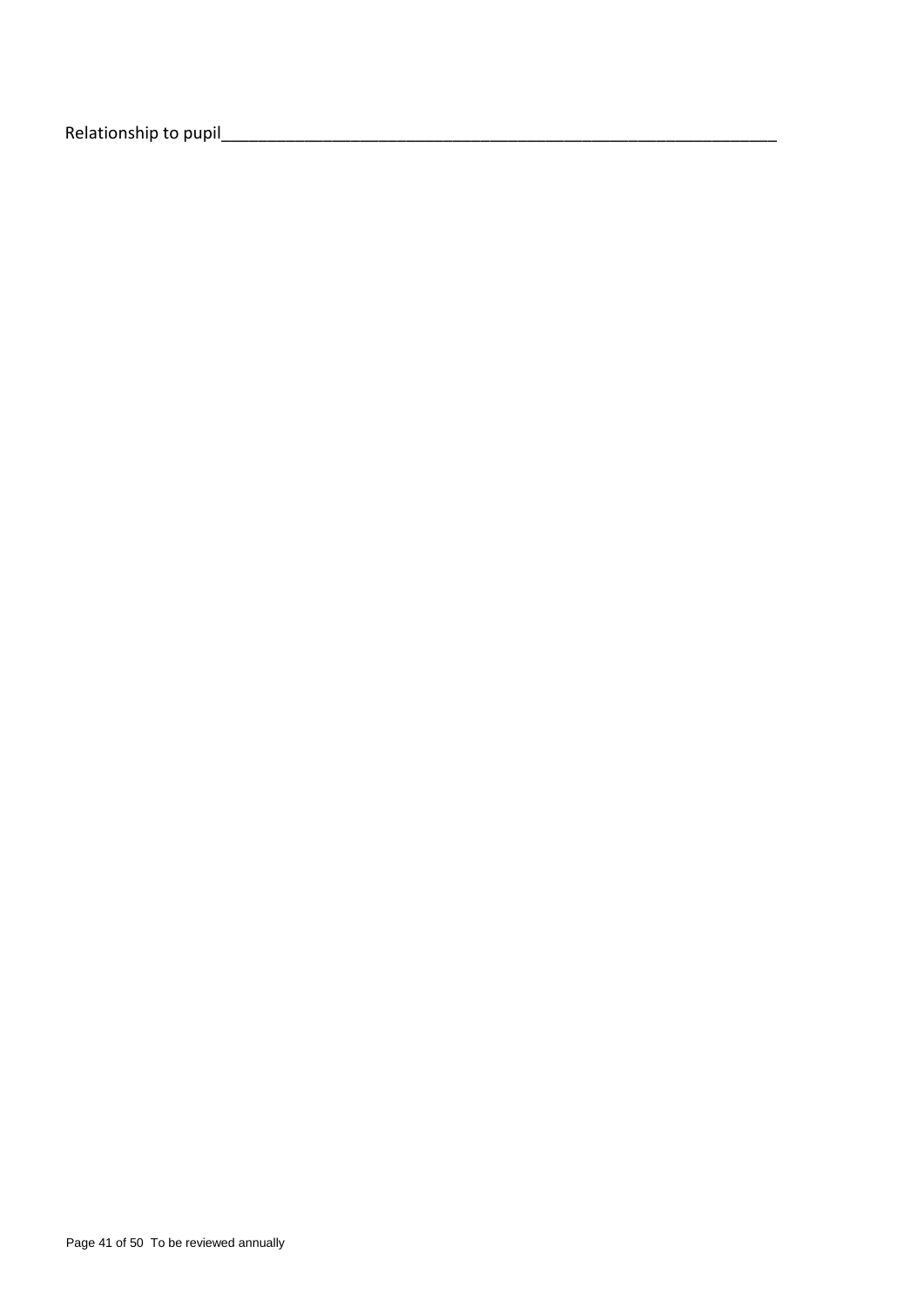#### **15. Heads Agreement To Administer Medication**

I agree that (name of child) will receive (quantity and name of medicine) every day at (time medicine to be administered e.g lunchtime or afternoon break).

(Name of child) will be given/supervised whilst he/she takes their medication by (name of member of staff).

This arrangement will continue until (either end date of course of medicine or until instructed by parents).

Date:

Signed: Headteacher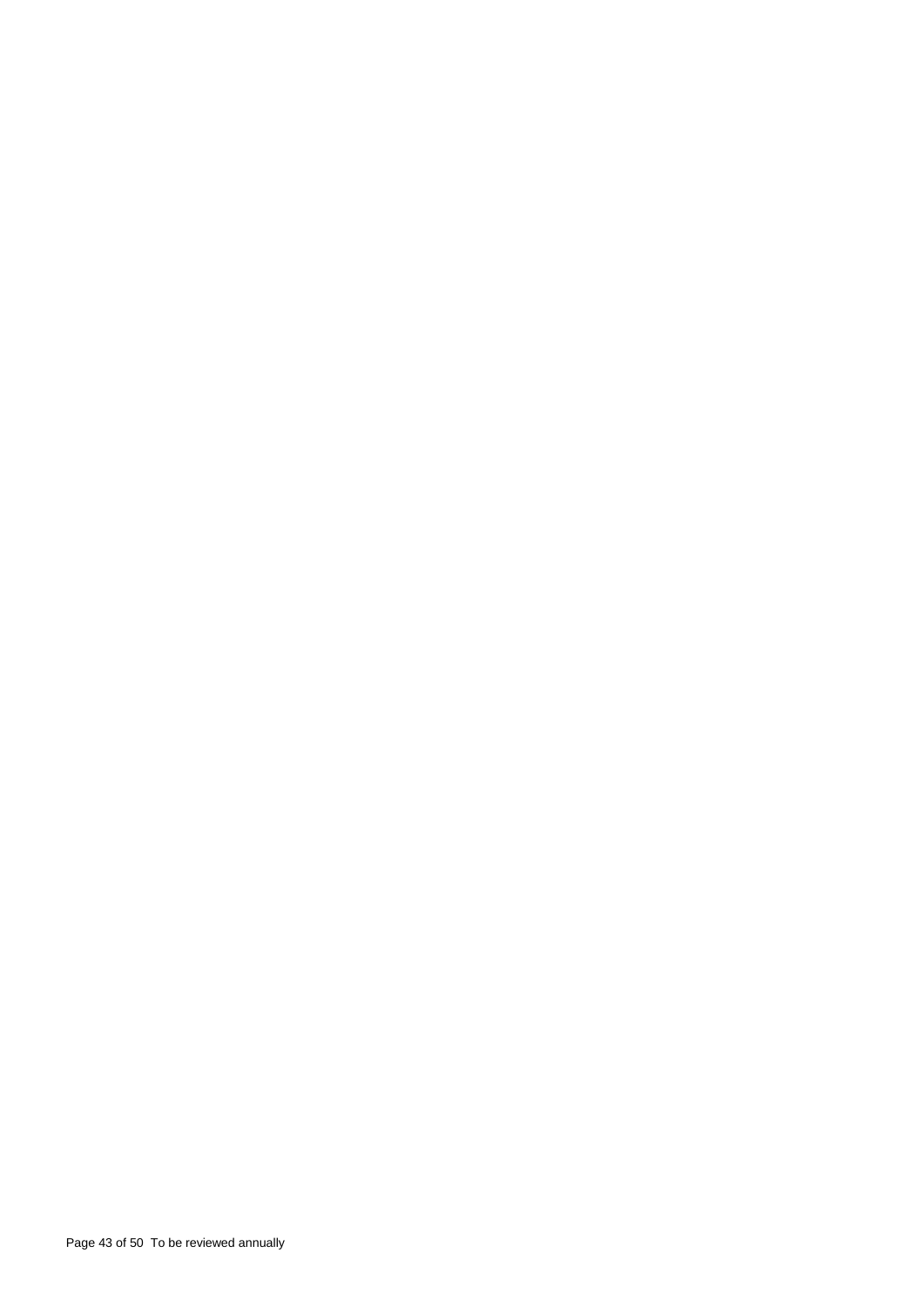#### 16. Healthcare Plan

|                                                                                                       | Photo                             |
|-------------------------------------------------------------------------------------------------------|-----------------------------------|
|                                                                                                       |                                   |
|                                                                                                       |                                   |
|                                                                                                       |                                   |
|                                                                                                       | Review date______________________ |
| <b>Contact Information</b>                                                                            |                                   |
| Family contact 1                                                                                      | Family contact 2                  |
|                                                                                                       |                                   |
| Phone No (work)_____________________                                                                  |                                   |
| Describe condition and give details of pupil's individual                                             |                                   |
| Daily care requirements (e.g. before sport/at                                                         |                                   |
|                                                                                                       |                                   |
|                                                                                                       |                                   |
| Describe what constitutes an emergency for the pupil, and the action to take if this<br><b>OCCULS</b> |                                   |

Page 44 of 50 To be reviewed annually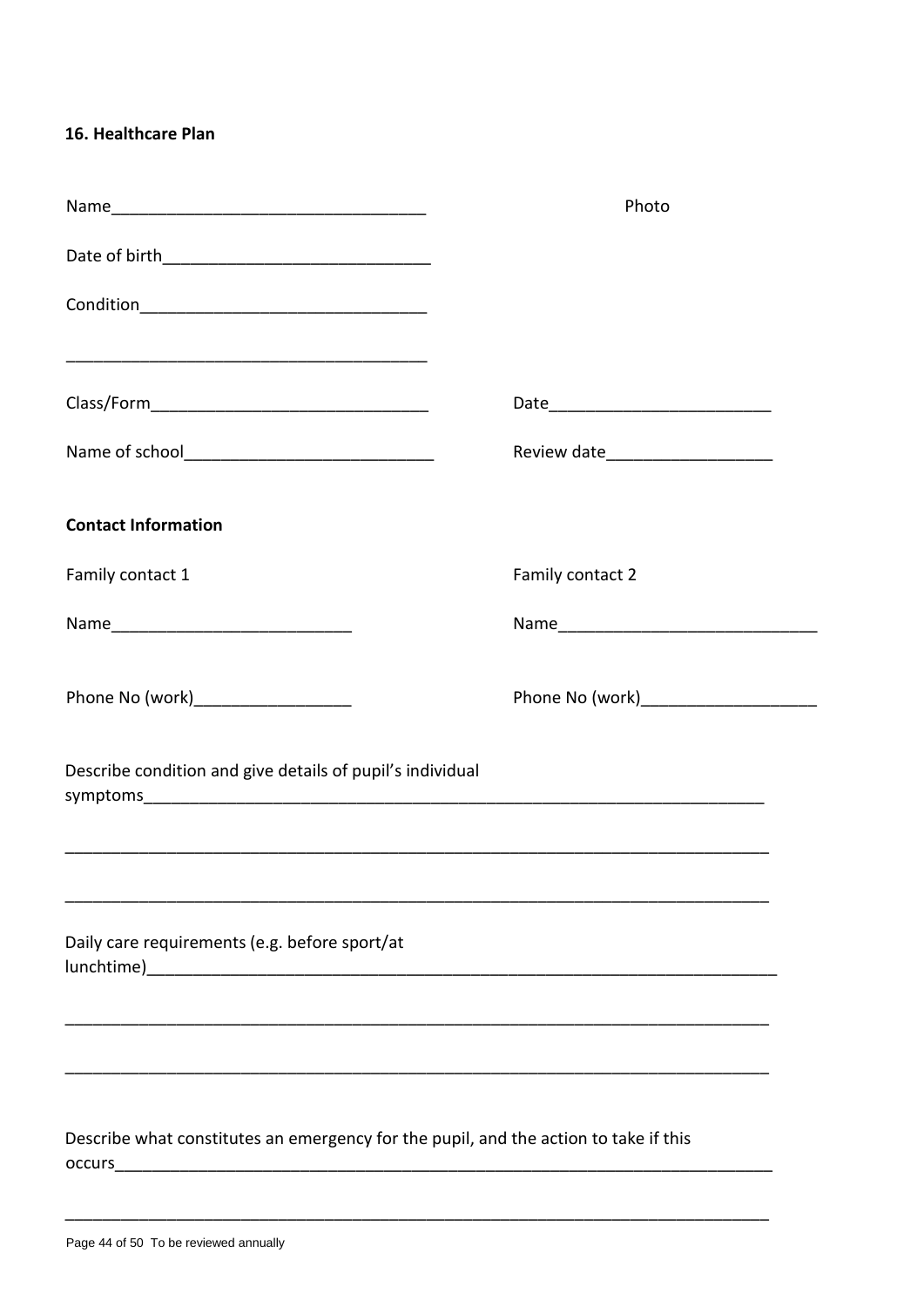Form copied to subsequently a series of the series of the series of the series of the series of the series of the series of the series of the series of the series of the series of the series of the series of the series of

Rev1 08/05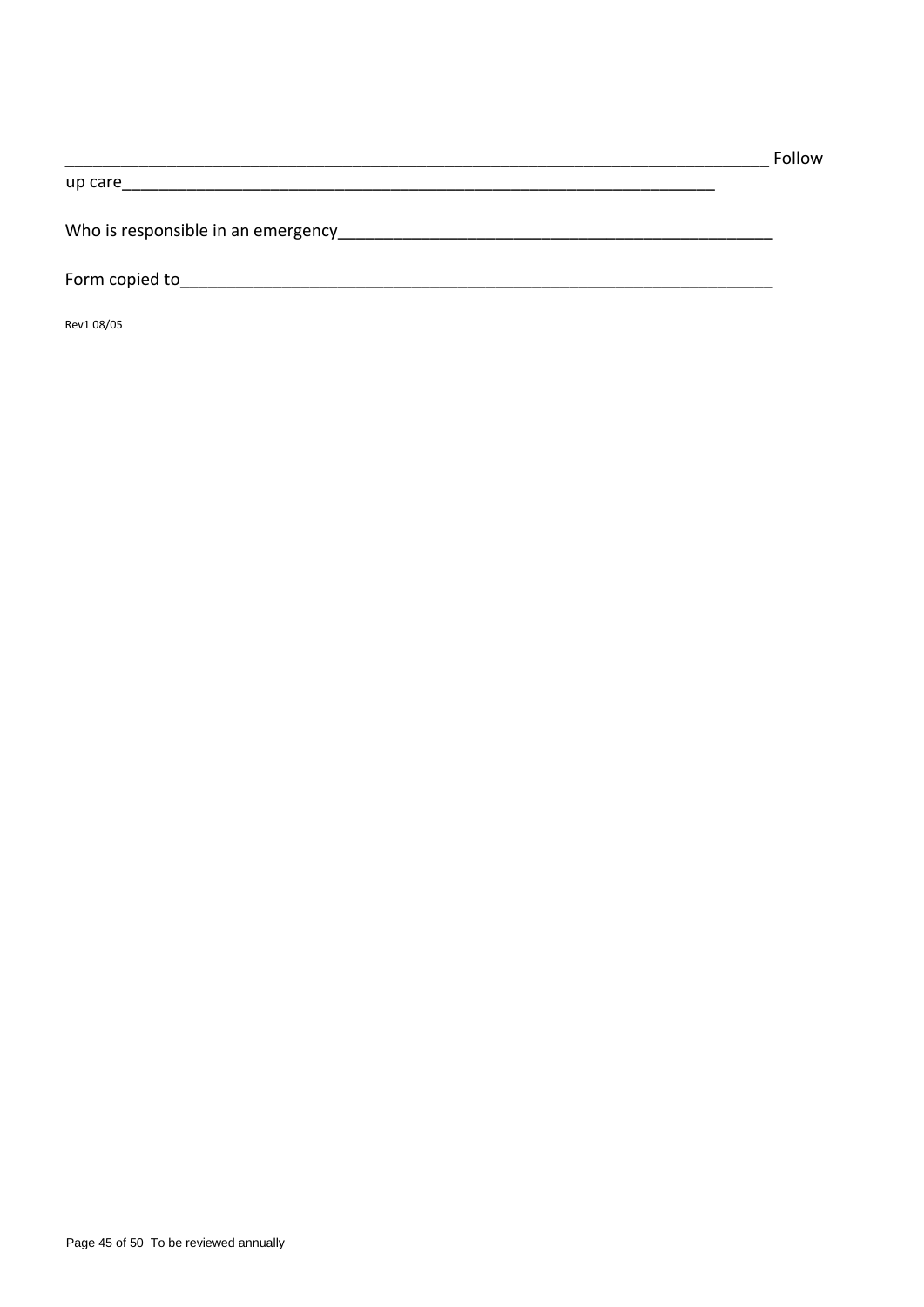#### **Appendix 3**

#### **Building Hazards – External**

Exterior fabric of building Fencing damaged Gates Glazing Grassed play areas Lighting Ponds Roofs Stairs and steps Trees Walkways

#### **Building Hazards – Internal**

Asbestos Boiling rooms Doors Electricity Entrances Floors Glazing Heating Lighting Stairs and steps Water supply Windows

#### **Activity Risk Assessments**

Animals in schools Arrival and departure of children Bomb threats Cash Handling Catering Child protection Classroom safety Cleaning contractors Communicable diseases Display screen equipment Educational visits Early years day care Events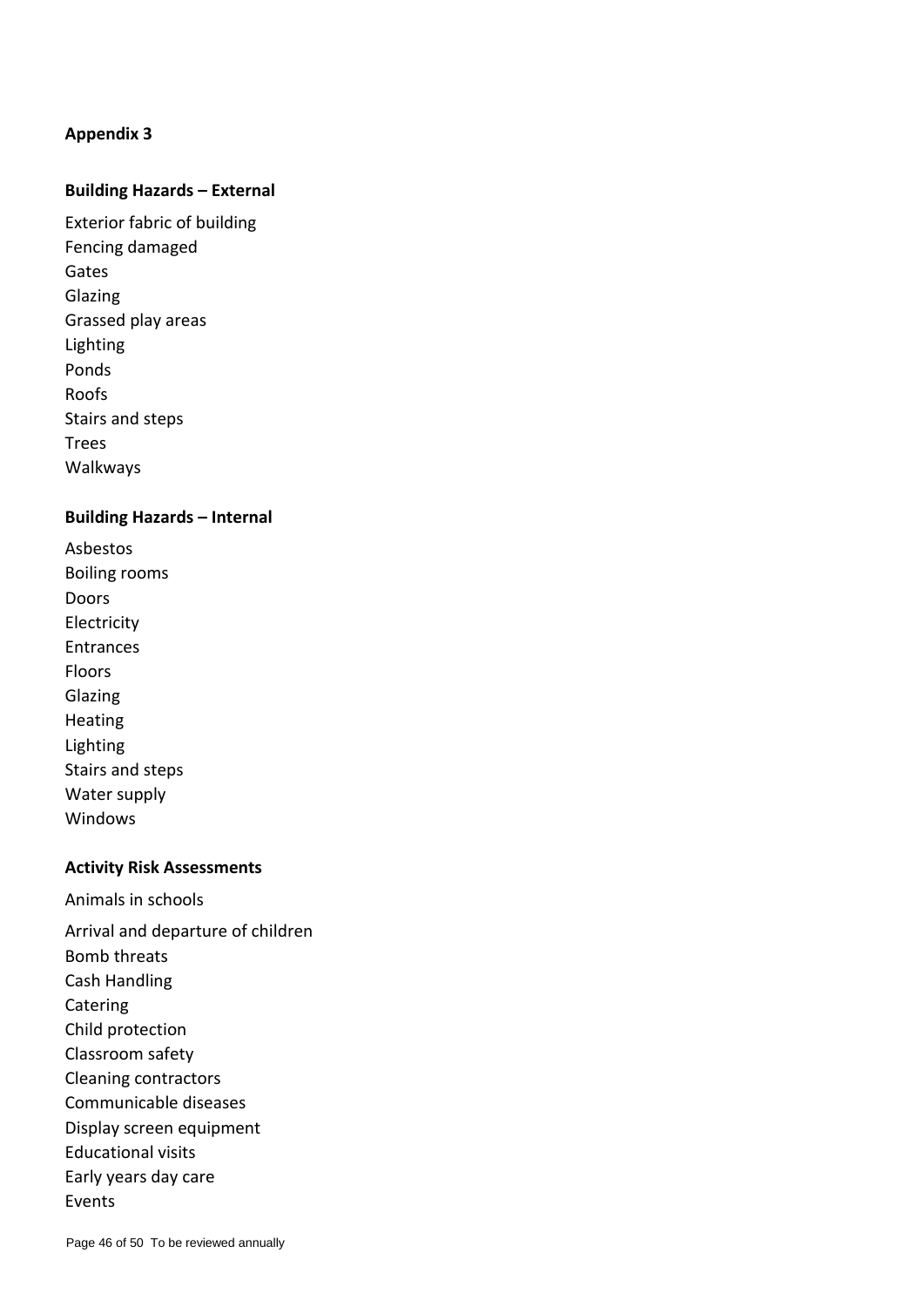Fire Hazardous substances Housekeeping Lone working Maintenance – descaling Maintenance – petrol storage/collection Maintenance – floor stripping Maintenance – gutter clearing Maintenance – handtools Maintenance – ladder work Maintenance – retrieving items from the roof Maintenance – roof work Maintenance – contractors Manual handling Medical needs Minibuses **Office** Personal protective equipment Playground safety Sunshine Traffic management Work experience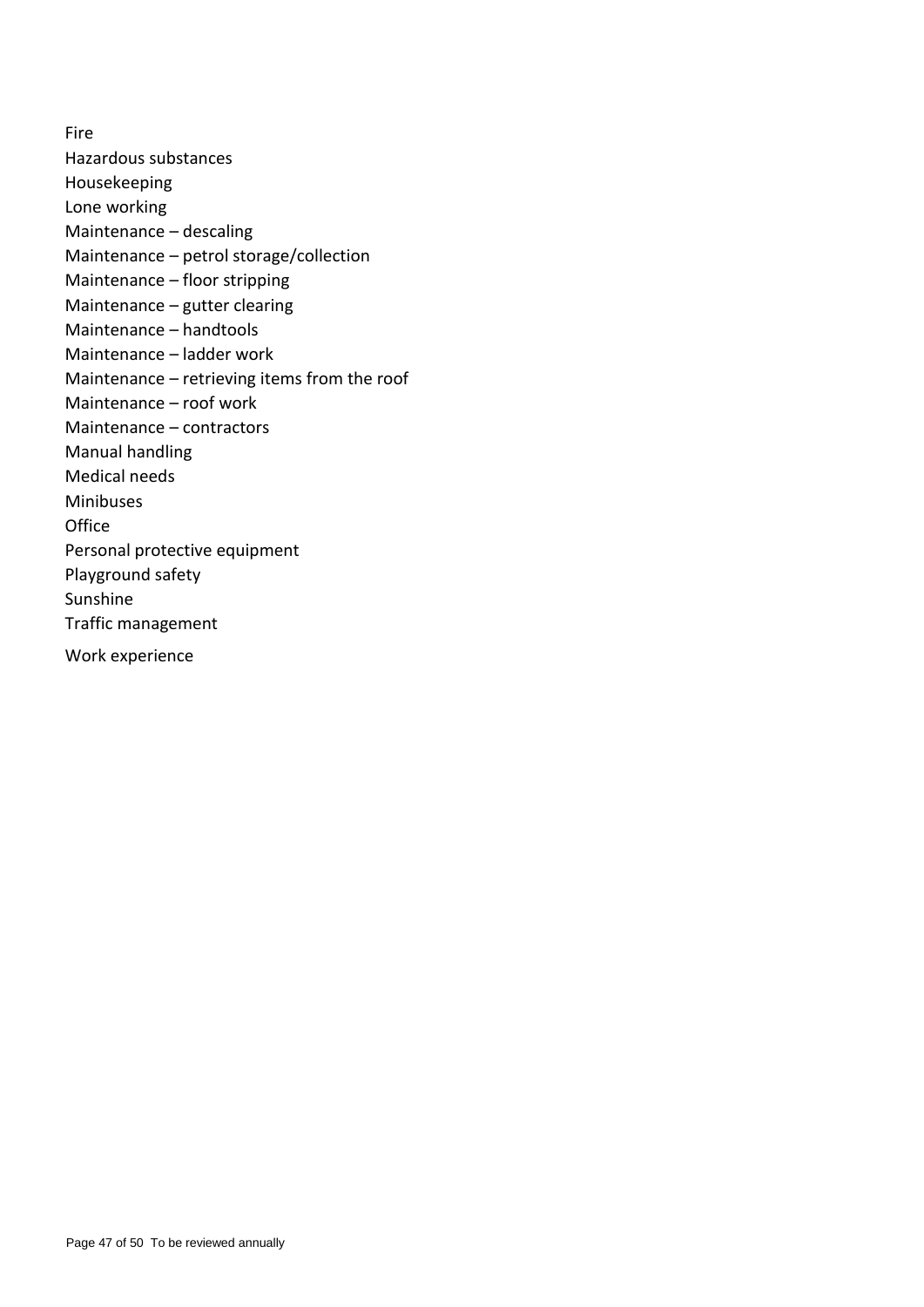# **Appendix 4**

# **Risk assessors and areas assessed**

| <b>Name of Assessor</b> | <b>Area Assessed / Assessments</b><br>Prepared | <b>Where Assessments Are Stored</b> |
|-------------------------|------------------------------------------------|-------------------------------------|
| Premises manager        | Fire                                           |                                     |
|                         | <b>COSHH</b>                                   |                                     |
|                         | <b>Manual handling</b>                         |                                     |
|                         | Working at height                              |                                     |
|                         | Electricity                                    |                                     |
|                         |                                                |                                     |
| Admin officer           | <b>DSE</b>                                     |                                     |
|                         | General office                                 |                                     |
|                         |                                                |                                     |
| A Teacher               | General classroom                              |                                     |
| A Teacher               | Use of pond                                    |                                     |
| A Teacher               | Lesson plans to include HS                     |                                     |
| A Teacher               | Playground                                     |                                     |
| A Teacher               | Non fixed play equipment                       |                                     |
| A Teacher               |                                                |                                     |
| A Teacher               |                                                |                                     |
|                         |                                                |                                     |
| <b>EVC</b>              | Generic visit                                  |                                     |
|                         |                                                |                                     |
| First aider             | First aid                                      |                                     |
|                         | Clinical waste                                 |                                     |
|                         |                                                |                                     |
|                         |                                                |                                     |
|                         |                                                |                                     |
|                         |                                                |                                     |
|                         |                                                |                                     |
|                         |                                                |                                     |

# **Appendix 5**

# **Monitoring carried out**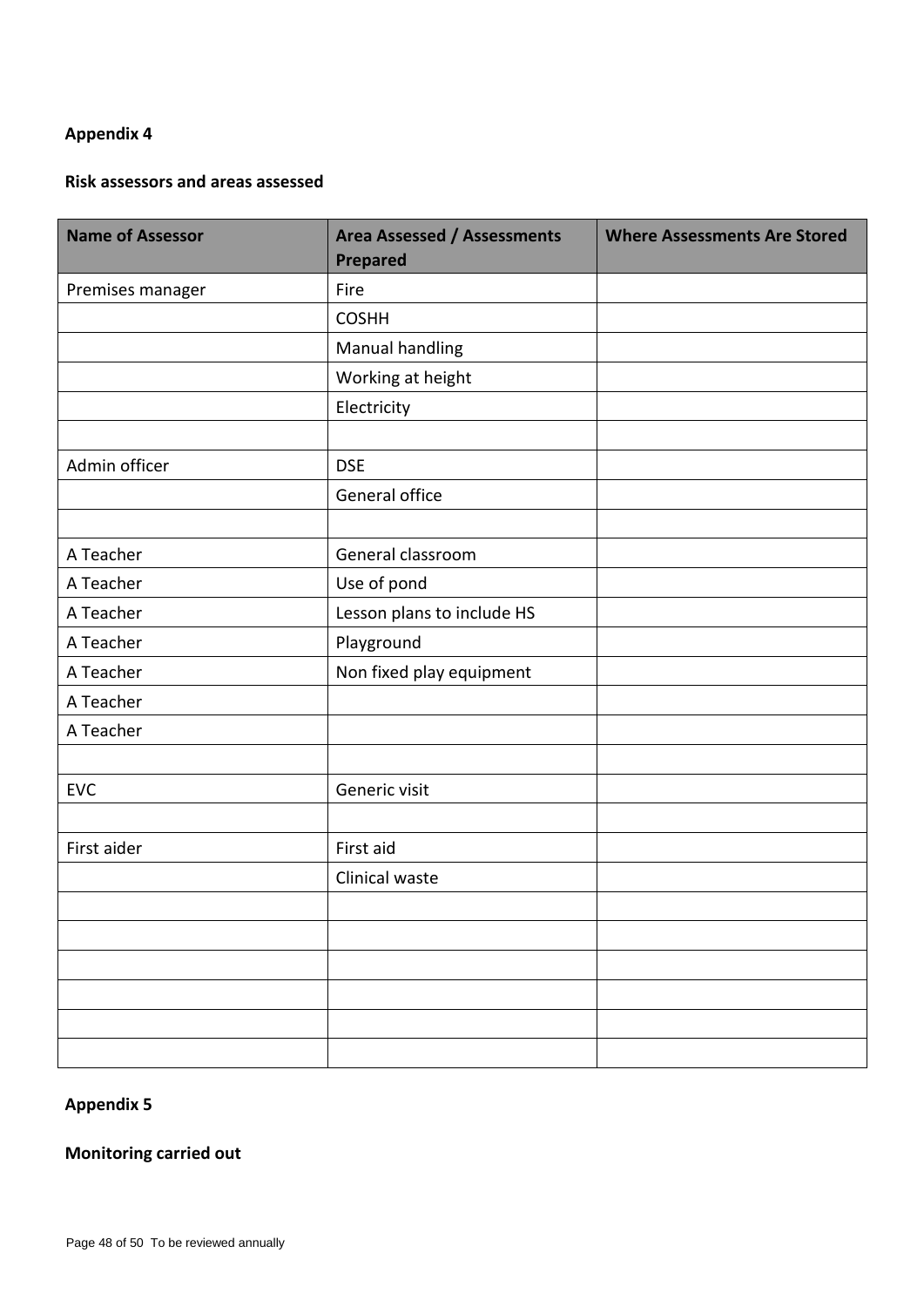| <b>What Monitoring</b>                                     | <b>Who Does It</b>                                                                  | <b>When Is It Done</b>                               | <b>What Records Are</b><br><b>Kept</b>           |
|------------------------------------------------------------|-------------------------------------------------------------------------------------|------------------------------------------------------|--------------------------------------------------|
| Inspection of school                                       | Group Consisting of headteacher,<br>Governor representative and<br>premises manager | Termly                                               | Inspection form<br>completed                     |
| Tour of school                                             | Premises manager                                                                    | Daily as part of<br>opening and<br>closing of school | List maintained of<br>what work required         |
| Classroom inspection                                       | Class teachers                                                                      | Before each class                                    | Work required<br>reported to<br>premises manager |
| <b>Equipment inspections</b>                               | Nominated staff                                                                     | Manufacturers<br>guide frequency                     | Specific forms for<br>each piece of<br>equipment |
| Monitoring the<br>completion of objectives<br>/ monitoring | Head teacher or other delegated<br>manager                                          | Termly                                               | <b>Report to Governors</b>                       |
| <b>Include Others</b>                                      |                                                                                     |                                                      |                                                  |

# *Can refer to fire log to following fire monitoring*

| <b>Monitoring</b><br><b>For Fire</b> | <b>Frequency</b>                  | <b>Who Monitors</b> | <b>Where To</b><br><b>Store</b><br><b>Records</b> | <b>How Long To store</b><br><b>Records For</b> |
|--------------------------------------|-----------------------------------|---------------------|---------------------------------------------------|------------------------------------------------|
| Smoke alarms                         | As recommended<br>by supplier     | Premises staff      | Fire log                                          | 2 years                                        |
| Heat detectors                       | As recommended<br>by supplier     | Premises staff      | Fire log                                          | 2 years                                        |
| Call points                          | Each call point<br>every 12 weeks | Premises staff      | Fire log                                          | 2 years                                        |
| Fire alarm system                    | As recommended<br>by supplier     | Fire alarm staff    | Fire Log                                          | 2 years                                        |
| <b>Emergency lighting</b>            | Monthly check that<br>they work   | Premises staff      | Fire log                                          | 2 years                                        |
| <b>Emergency lighting</b>            | <b>Full check</b>                 | Fire alarm staff    | Fire Log                                          | 2 years                                        |
| Extinguishers                        | Annually                          | Service engineer    | Fire Log                                          | 2 years                                        |
| Hose reels                           | Annually                          | Service engineer    | Fire Log                                          | 2 years                                        |
| Fire doors                           | Monthly                           | Premises staff      | Fire Log                                          | 2 years                                        |